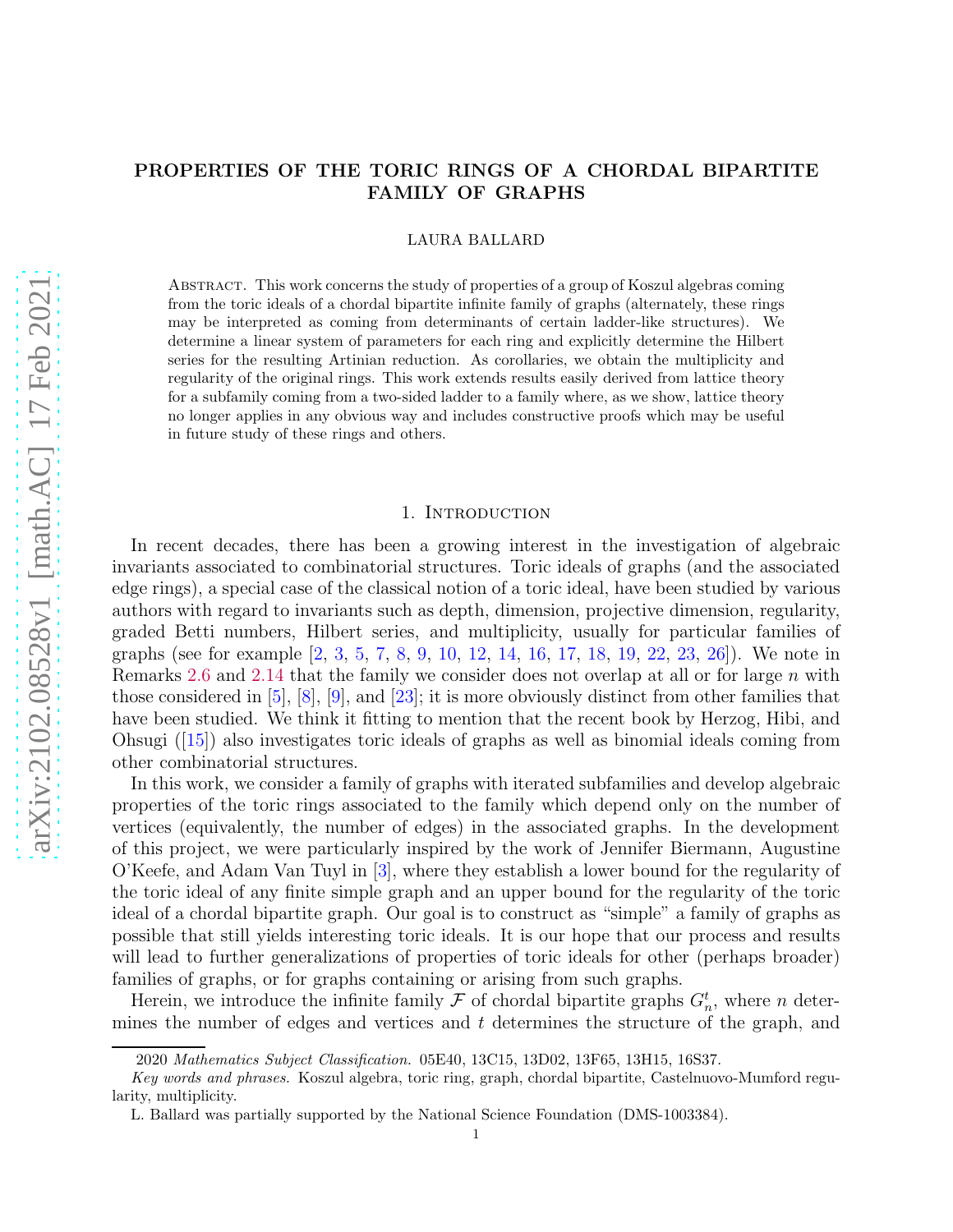### 2 L. BALLARD

establish some algebraic properties of the toric rings  $R(n, t)$  associated to the graphs  $G_n^t$ . The use of bipartite graphs makes each  $R(n, t)$  normal and Cohen-Macaulay by [\[25\]](#page-30-17) and [\[15\]](#page-30-16); we use the latter in Section [3.](#page-16-0) Our main results prove to be independent of  $t$  and depend only on  $n$ .

In Section [2,](#page-2-0) we construct the family  $\mathcal F$  of graphs  $G_n^t$  from a family of ladder-like structures  $L_n^t$  so that the toric ideals of the  $G_n^t$  are generalized determinantal ideals of the  $L_n^t$ . The ladder-like structures associated to a subfamily  $\mathcal{F}_1 \subset \mathcal{F}$ , introduced in Example [2.4,](#page-4-0) are in fact two-sided ladders (for large n), so that the family of rings  $R(n, t)$  is a generalization of the family of ladder determinantal rings coming from  $\mathcal{F}_1$ . While the rings arising from  $\mathcal{F}_1$ come from a distributive lattice and have easily derived properties (see for example [\[15\]](#page-30-16)), we show that the rings associated to  $\mathcal F$  do not naturally arise from any lattice in general, and merit closer study.

In Section [3,](#page-16-0) we establish some algebraic properties of the  $R(n, t)$ , particularly Krull dimension, projective dimension, multiplicity, and regularity. To do so, we prove that the determinantal generators of the defining ideal  $I_{G_n^t}$  are a Gröbner basis (it follows immediately from [\[15\]](#page-30-16) that  $R(n,t)$  is Koszul) and work with the initial ideal in  $I_{G_n^t}$ . We also develop a system of parameters  $\overline{X_n}$  that allows us to work with Artinian reductions in part of our treatment, and their Hilbert series.

Our first result establishes the Krull dimension of the toric ring  $R(n,t) = S(n)/I_{G_n^t}$ , where the ring  $S(n) = k[x_0, x_2, x_3, \ldots, x_{2n+3}, x_{2n+4}]$  is the polynomial ring over the edges of  $G_n^t$  and  $I_{G_n^t}$  is the toric ideal of  $G_n^t$ .

**Theorem 1.1** (Theorem [3.4\)](#page-17-0). The dimension of  $R(n, t)$  is

$$
\dim R(n,t) = n+3.
$$

As a corollary, since  $R(n, t)$  comes from a bipartite graph and is hence Cohen-Macaulay (Corollary [2.16\)](#page-9-0), we obtain the projective dimension of  $R(n, t)$ .

**Corollary 1.2** (Corollary [3.5\)](#page-18-0). The projective dimension of  $R(n, t)$  over  $S(n)$  is

$$
\mathrm{pd}_{S(n)}R(n,t) = n+1.
$$

We then develop a linear system of parameters for  $R(n, t)$ , using differences of elements on antidiagonals of the ladder-like structure  $L_n^t$ .

**Proposition 1.3** (Proposition [3.10\)](#page-20-0). Let  $R(n,t) = S(n)/I_{G_n^t}$ . Then the image of

$$
X_n = x_0, x_2 - x_3, x_4 - x_5, \dots, x_{2n} - x_{2n+1}, x_{2n+2} - x_{2n+3}, x_{2n+4}
$$

in  $R(n, t)$  is a system of parameters for  $R(n, t)$ .

Since  $R(n, t)$  is Cohen-Macaulay, the linear system of parameters above is a regular sequence (Corollary [3.12\)](#page-21-0).

With the aim of obtaining the multiplicity and regularity of  $R(n, t)$ , we form an Artinian quotient of  $R(n, t)$  by the regular sequence above and call it  $\widehat{R}(n, t)$ . We note that  $\widehat{R}(n, t)$ does not denote the completion, and explain the choice of notation in Definition [3.7.](#page-18-1)

Using a convenient vector space basis for  $R(n, t)$  established in Lemma [3.13,](#page-21-1) we show the coefficients of the Hilbert series for  $\overline{R}(n, t)$ .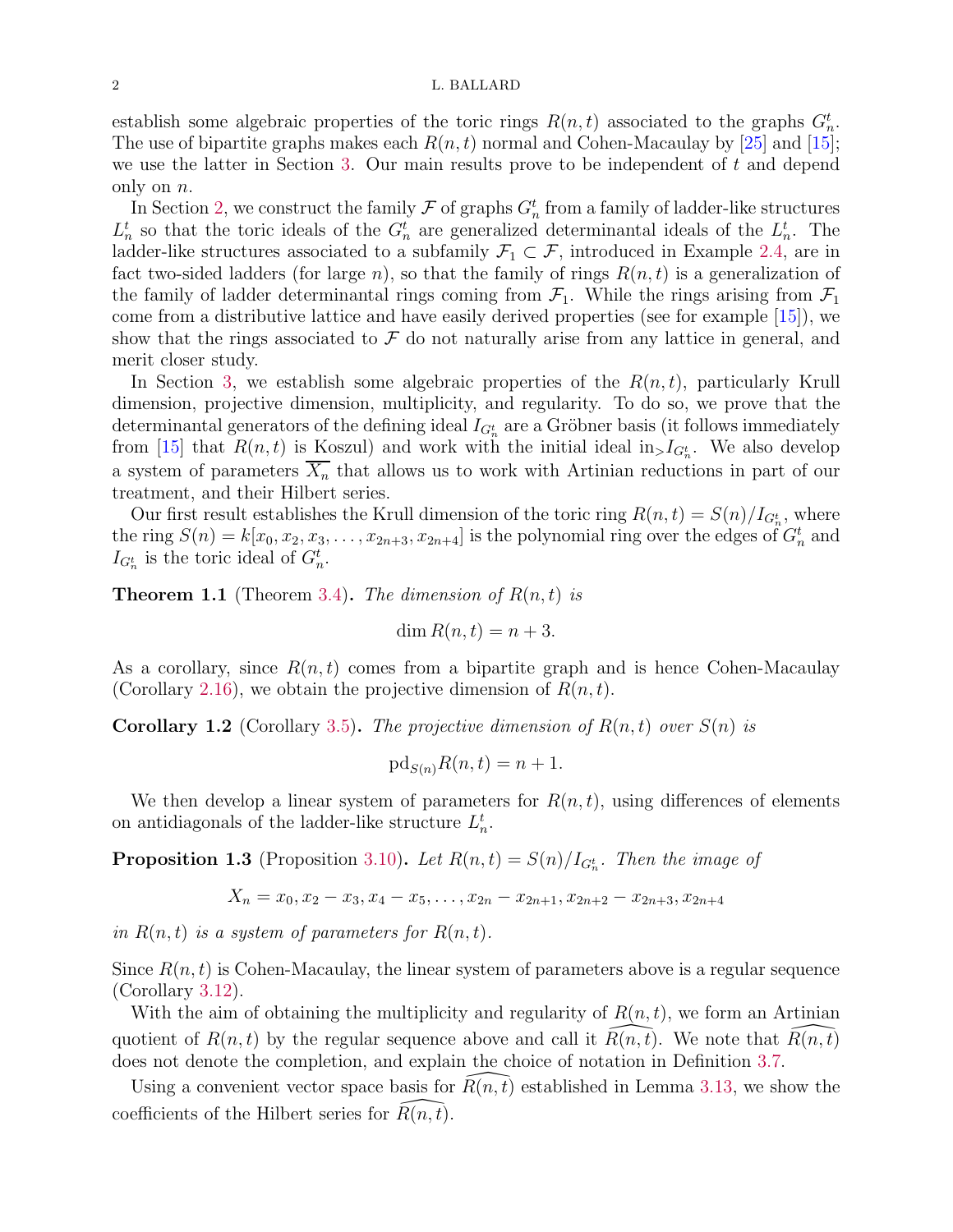**Theorem 1.4** (Theorem [3.16\)](#page-24-0). If  $R(n,t) = S(n)/I_{G_n^t}$  and  $\widehat{R(n,t)} \cong R(n,t)/(\overline{X_n})$ , we have

$$
\dim_k(\widehat{R(n,t)})_i = \begin{cases} 1 & i = 0 \\ \frac{1}{i!} \prod_{j=1}^i (n+j-2(i-1)) & i \ge 1. \end{cases}
$$

In particular,  $\dim_k(\widehat{R(n, t)})_i = 0$  when  $i > n/2 + 1$ .

As a corollary, we obtain the regularity of  $R(n, t)$ , which is equal to the top nonzero degree of  $R(n, t)$ .

**Corollary 1.5** (Corollary [3.18\)](#page-26-0). For  $G_n^t \in \mathcal{F}$ ,

$$
\operatorname{reg} R(n,t) = \lfloor n/2 \rfloor + 1.
$$

We include an alternate graph-theoretic proof of the result above at the end of this work. Beginning with an upper bound from [\[3\]](#page-30-1) (or equivalently for our purposes, one from [\[14\]](#page-30-8)) and then identifying the initial ideal  $\text{in}_{>}I_{G_n^t}$  with the edge ideal of a graph, we use results from [\[4\]](#page-30-18) (allowing us to use  $\text{in}_{>}I_{G_n^t}$  instead of  $I_{G_n^t}$ ) and then [\[13\]](#page-30-19) for a lower bound which agrees with our upper bound.

From a recursion established in Lemma [3.15,](#page-24-1) we go on to prove a Fibonacci relationship between the lengths of the Artinian rings  $\overline{R}(n, t)$  in Proposition [3.19,](#page-27-0) and obtain the multiplicity of  $R(n, t)$  as a corollary. In the following, we drop t for convenience.

**Corollary 1.6** (Corollary [3.21\)](#page-28-0). For  $n \geq 2$ , there is an equality of multiplicities

$$
e(R(n)) = e(R(n-1)) + e(R(n-2)).
$$

In particular,

$$
e(R(n)) = F(n+3) = \frac{(1+\sqrt{5})^{n+3} - (1-\sqrt{5})^{n+3}}{2^{n+3}\sqrt{5}}.
$$

For more background, detail, and motivation, we refer the reader to [\[1\]](#page-30-20), but note that different notation and indexing conventions have been employed in this work. Throughout,  $k$  is a field.

Acknowledgements. Macaulay2 [\[11\]](#page-30-21) was used for computation and hypothesis formation. We would like to thank Syracuse University for its support and hospitality and Claudia Miller for her valuable input on the original project in [\[1\]](#page-30-20) and this condensed version. We also acknowledge the partial support of an NSF grant.

# 2. The Family of Toric Rings

<span id="page-2-0"></span>In the following, we define a family of toric rings  $R(n, t)$  coming from an iterative chordal bipartite family of graphs,  $\mathcal F$ . We show that although one subfamily of these rings comes from join-meet ideals of a (distributive) lattice and has some easily derived algebraic invariants, this is not true in general. The reader may find the definition of the toric ideal of a graph in Section [2.2,](#page-8-1) when it becomes relevant to the discussion. We recall for the reader that a chordal bipartite graph is a bipartite graph in which every cycle of length greater than or equal to six has a chord.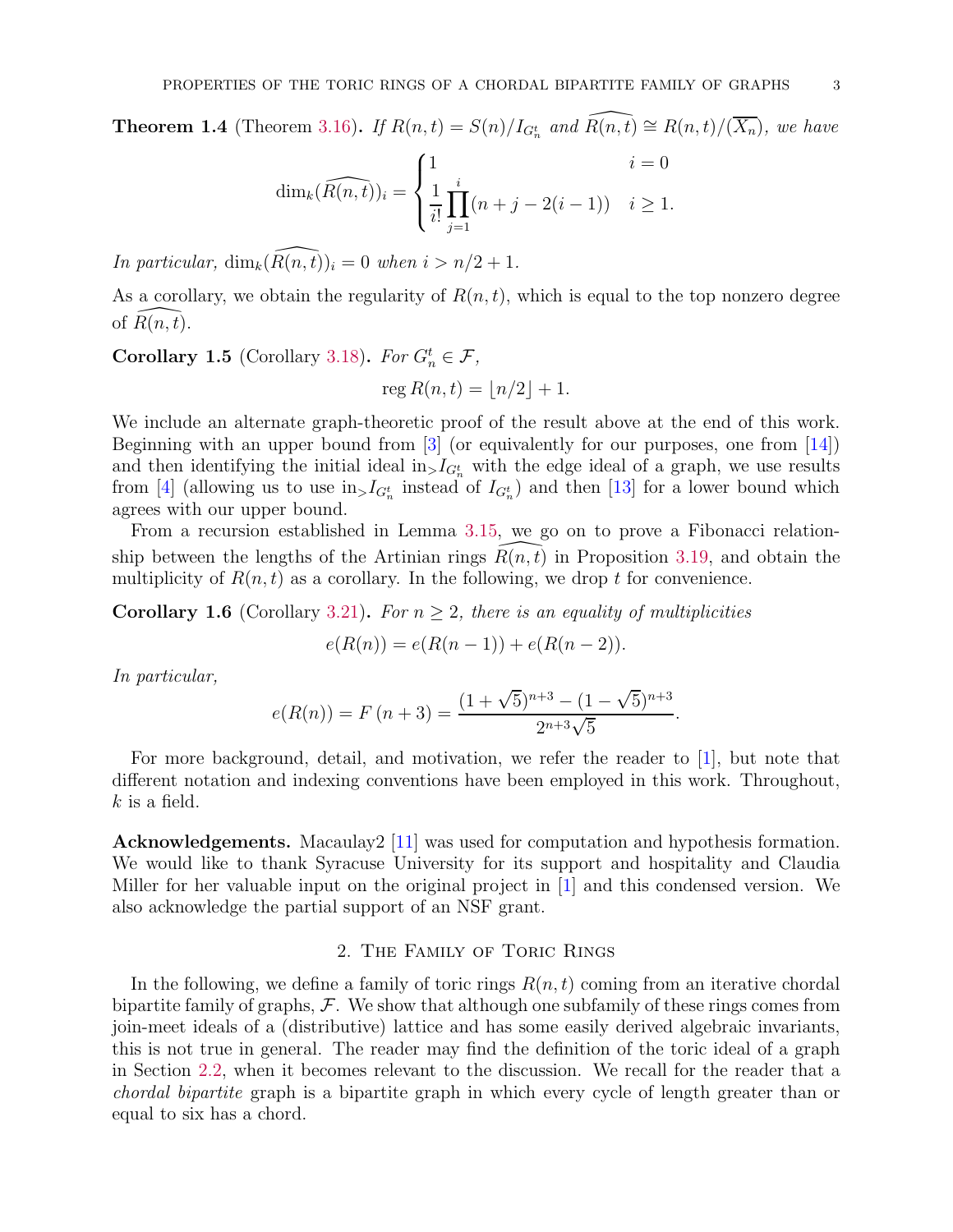2.1. The Family  $\mathcal F$  of Graphs. Below, we define the family  $\mathcal F$  of chordal bipartite graphs iteratively from a family of ladder-like structures  $L_n^t$ . We note that the quantities involved in the following definition follow patterns as follows:

| $\boldsymbol{n}$ | $n/2$   + 2    | $\lceil n/2 \rceil$<br>$+2$ |
|------------------|----------------|-----------------------------|
| $\left( \right)$ | $\overline{2}$ | 2                           |
|                  | $\overline{2}$ | 3                           |
| $\overline{c}$   | 3              | 3                           |
| 3                | 3              |                             |
|                  |                |                             |

<span id="page-3-0"></span>**Definition 2.1.** For each  $n \geq 0$  and each  $t \in \mathbb{F}_2^{n+1}$ , we construct a ladder-like structure  $L_n^t$  with  $(\lfloor n/2 \rfloor + 2)$  rows and  $(\lceil n/2 \rceil + 2)$  columns and with nonzero entries in the set  $\{x_0, x_2, x_3, \ldots, x_{2n+4}\}.$  To do so, we use the notation  $\widehat{t} \in \mathbb{F}_2^n$  for the first *n* entries of *t*, that is, all except the last entry. The construction is as follows, where throughout, indices of entries in  $L_n^t$  are strictly increasing from left to right in each row and from top to bottom in each column. We note that  $L_n^t$  does not depend on t for  $n < 2$ , but does for  $n \geq 2$ .

• For  $n = 0$ , the ladder-like structure  $L_0^0 = L_0^1$  is

$$
\begin{array}{cc}\nx_0 & x_2 \\
x_3 & x_4\n\end{array}
$$

• For  $n=1$ , to create  $L_1^t$  (regardless of what t is in  $\mathbb{F}_2^2$ ), we add another column with the entries  $x_5$  and  $x_6$  to the right of  $L_0^{\hat{t}}$  to obtain

$$
\begin{array}{ccccc}\nx_0 & x_2 & x_5 \\
x_3 & x_4 & x_6\n\end{array}
$$

- For  $2 \le n \equiv 0 \mod 2 (\equiv 1 \mod 2)$ , to create  $L_{n_{\infty}}^{t}$  we add another row (column) with the entries  $x_{2n+3}, x_{2n+4}$  below (to the right of)  $\hat{L}_{n-1}^{\hat{t}}$  in the following way:
	- $\circ$  The entry  $x_{2n+4}$  is in the ultimate row and column, row  $\lfloor n/2 \rfloor + 2$  and column  $\lceil n/2 \rceil + 2$ .
	- $\circ$  The entry  $x_{2n+3}$  is in the new row (column) in a position directly below (to the right of) another nonzero entry in  $L_n^t$ .
		- $*$  If the last entry of t is 0,  $x_{2n+3}$  is directly beneath (to the right of) the first nonzero entry in the previous row (column).
		- $*$  If the last entry of t is 1,  $x_{2n+3}$  is directly beneath (to the right of) the second nonzero entry in the previous row (column).

In this way, the entries in t determine the choice at each stage for the placement of  $x_{2n+3}$ .

<span id="page-3-1"></span>**Remark 2.2.** We note a few things about this construction for  $n \equiv 0 \mod 2 (\equiv 1 \mod 2)$ , which may be examined in the examples below:

- We note that  $x_{2n+4}$  is directly beneath (to the right of)  $x_{2n+2}$ .
- We note that the only entries in row  $\lfloor n/2 \rfloor + 1$  (column  $\lceil n/2 \rceil + 1$ ) of  $L_{n-1}^{\hat{t}}$  are  $x_{2n-1}$ ,  $x_{2n}$ , and  $x_{2n+2}$ , so that the choices listed for placement of  $x_{2n+3}$  are the only cases. In particular,  $t_{n+1} = 0$  if and only if  $x_{2n+3}$  is directly beneath (to the right of)  $x_{2n-1}$ , and  $t_{n+1} = 1$  if and only if  $x_{2n+3}$  is directly beneath (to the right of)  $x_{2n}$ .
- Finally, we note that the only entries in column  $\lceil n/2 \rceil + 2$  (row  $\lfloor n/2 \rfloor + 2$ ) of  $L_n^t$  are  $x_{2n+1}, x_{2n+2},$  and  $x_{2n+4}$ , and that the only entries in row  $\lfloor n/2 \rfloor + 2$  (column  $\lceil n/2 \rceil + 2$ ) of  $L_n^t$  are  $x_{2n+3}$  and  $x_{2n+4}$ .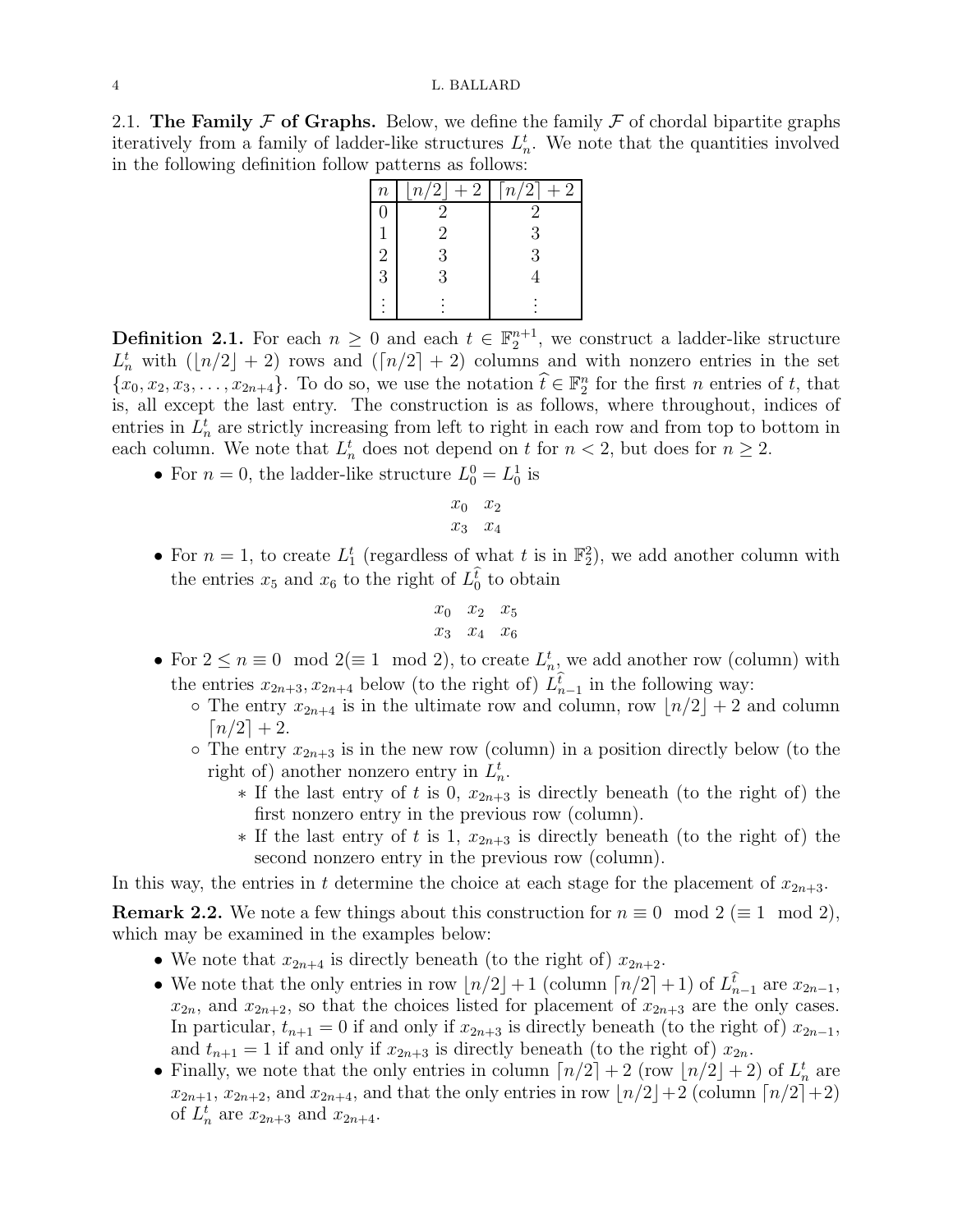<span id="page-4-1"></span>Example 2.3. We have

$$
L_2^{(1,1,1)} = \begin{matrix} x_0 & x_2 & x_5 \ x_2 & x_4 & x_6 \ x_7 & x_8 \end{matrix}
$$
  

$$
L_2^{(0,0,0)} = \begin{matrix} x_0 & x_2 & x_5 \ x_3 & x_4 & x_6 \ x_7 & x_8 & x_7 \end{matrix}
$$

In either of the cases above, we could go on to construct  $L_3^{\hat{t}}$  and  $L_4^t$  in the following way: For  $n = 3$ , place  $x_{10}$  to the right of  $x_8$  and place  $x_9$  to the right of either  $x_5$  or  $x_6$ , depending whether the last entry of  $\hat{t}$  is 0 or 1, respectively. Then for  $n = 4$ , place  $x_{12}$  below  $x_{10}$  and place  $x_{11}$  below either  $x_7$  or  $x_8$ , depending whether the last entry of t is 0 or 1, respectively.

<span id="page-4-0"></span>**Example 2.4.** In fact, when the entries of t are all ones, we see that  $L_n^{(1,1,...,1)}$  has a ladder shape (is a two-sided ladder for  $n \ge 3$ ), shown below in the case when  $2 \le n \equiv 0 \mod 2$ :

$$
x_0
$$
  $x_2$   $x_5$   
\n $x_3$   $x_4$   $x_6$   $x_9$   
\n $x_7$   $x_8$   $x_{10}$   $x_{13}$   
\n $x_{11}$   $x_{12}$   $x_{14}$   $x_{17}$   
\n $x_{15}$   $x_{16}$   $x_{18}$   $x_{21}$   
\n $x_{19}$   $x_{20}$   $x_{22}$   $x_{25}$   
\n $x_{23}$   $x_{24}$   $x_{26}$   
\n $x_{27}$   $x_{28}$   $\therefore$   $x_{2n+1}$   
\n $\therefore$   $x_{2n+2}$   
\n $x_{2n+3}$   $x_{2n+4}$ .

We denote the subfamily of graphs coming from  $t = (1, 1, \ldots, 1)$  by  $\mathcal{F}_1 \subset \mathcal{F}$ .

When the entries of t are all zeros,  $L_n^{(0,0,\dots,0)}$  has the following structure, shown below in the case when  $2 \le n \equiv 0 \mod 2$ :

> $x_0$   $x_2$   $x_5$   $x_9$   $x_{13}$   $x_{17}$   $x_{21}$   $x_{25}$   $\cdots$   $x_{2n+1}$  $x_3$   $x_4$   $x_6$  $x_7 \hspace{1.5cm} x_8 \hspace{1.5cm} x_{10}$  $x_{11}$   $x_{12}$   $x_{14}$  $x_{15}$   $x_{16}$   $x_{18}$  $x_{19}$   $x_{20}$   $x_{22}$  $x_{23}$   $x_{24}$   $x_{26}$  $x_{27}$   $x_{28}$ . . . . . .  $\cdots$   $x_{2n+2}$  $x_{2n+3}$   $x_{2n+4}$ .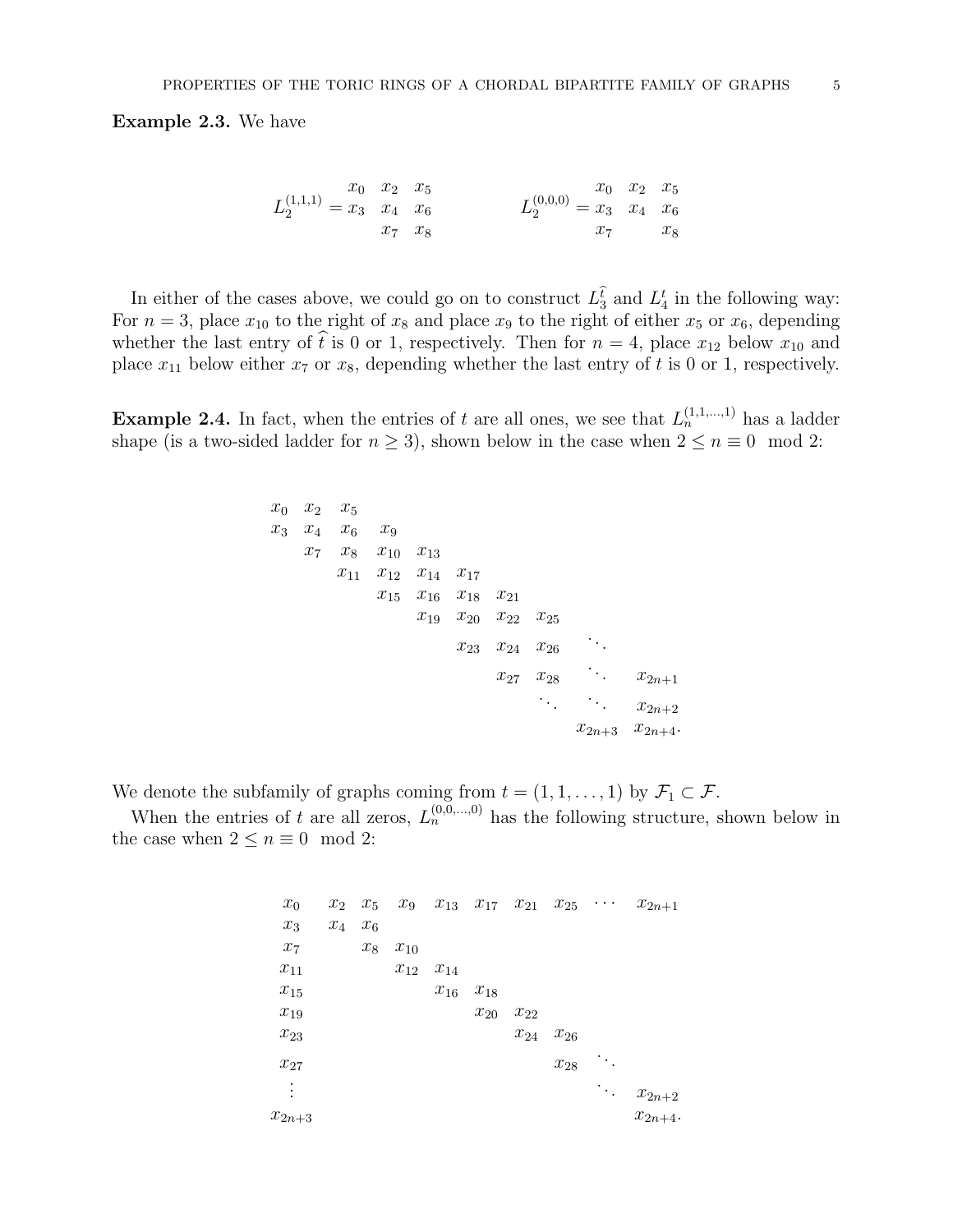For a more varied example, we have  $L_{16}^{(1,0,1,0,1,1,0,0,1,1,1,0,0,0,1,0,0)}$  below:

$$
\begin{array}{ccccccccc} x_0 & x_2 & x_5 & x_9 \\ x_3 & x_4 & x_6 & & & & \\ x_7 & x_8 & x_{10} & x_{13} & x_{17} & & & \\ & x_{11} & x_{12} & x_{14} & & & & \\ & x_{15} & x_{16} & x_{18} & x_{21} & x_{25} & x_{29} & x_{33} \\ & x_{19} & x_{20} & x_{22} & & & \\ & x_{23} & x_{24} & x_{26} & & & \\ & x_{27} & x_{28} & x_{30} & & & \\ & x_{31} & x_{32} & x_{34} & & & \\ & & x_{35} & x_{36} & & & \end{array}
$$

<span id="page-5-1"></span>Definition 2.5. If we associate a vertex to each row and each column and an edge to each nonzero entry of  $L_n^t$ , we have a finite simple connected bipartite graph  $G_n^t$ . The set  $V_r$  of vertices corresponding to rows and the set  $V_c$  of vertices corresponding to columns form a bipartition of the vertices of  $G_n^t$ . We say a graph G is in F if  $G = G_n^t$  for some  $n \geq 0$  and some  $t \in \mathbb{F}_2^{n+1}$ .

<span id="page-5-0"></span>**Remark 2.6.** We note that by construction  $G_n^t$  has no vertices of degree one, since each row and each column of  $L_n^t$  has more than one nonzero entry. This ensures that for large n our family is distinct from that studied in  $[5]$ , since a Ferrers graph with bipartitation  $V_1$  and  $V_2$  with no vertices of degree one must have at least two vertices in  $V_1$  of degree  $|V_2|$  and at least two vertices in  $V_2$  of degree  $|V_1|$ , impossible for our graphs when  $n \geq 3$ , as the reader may verify. We also use the fact that  $G_n^t$  has no vertices of degree one for an alternate proof of the regularity of  $R(n, t)$  at the end of this work.

**Example 2.7.** When  $n = 5$ ,  $G_5^{(1,1,...,1)} \in \mathcal{F}_1$  is



We develop properties of the  $L_n^t$  which allow us to show in Section [2.2](#page-8-1) that certain minors of the  $L_n^t$  are generators for the toric rings of the corresponding graphs  $G_n^t$ .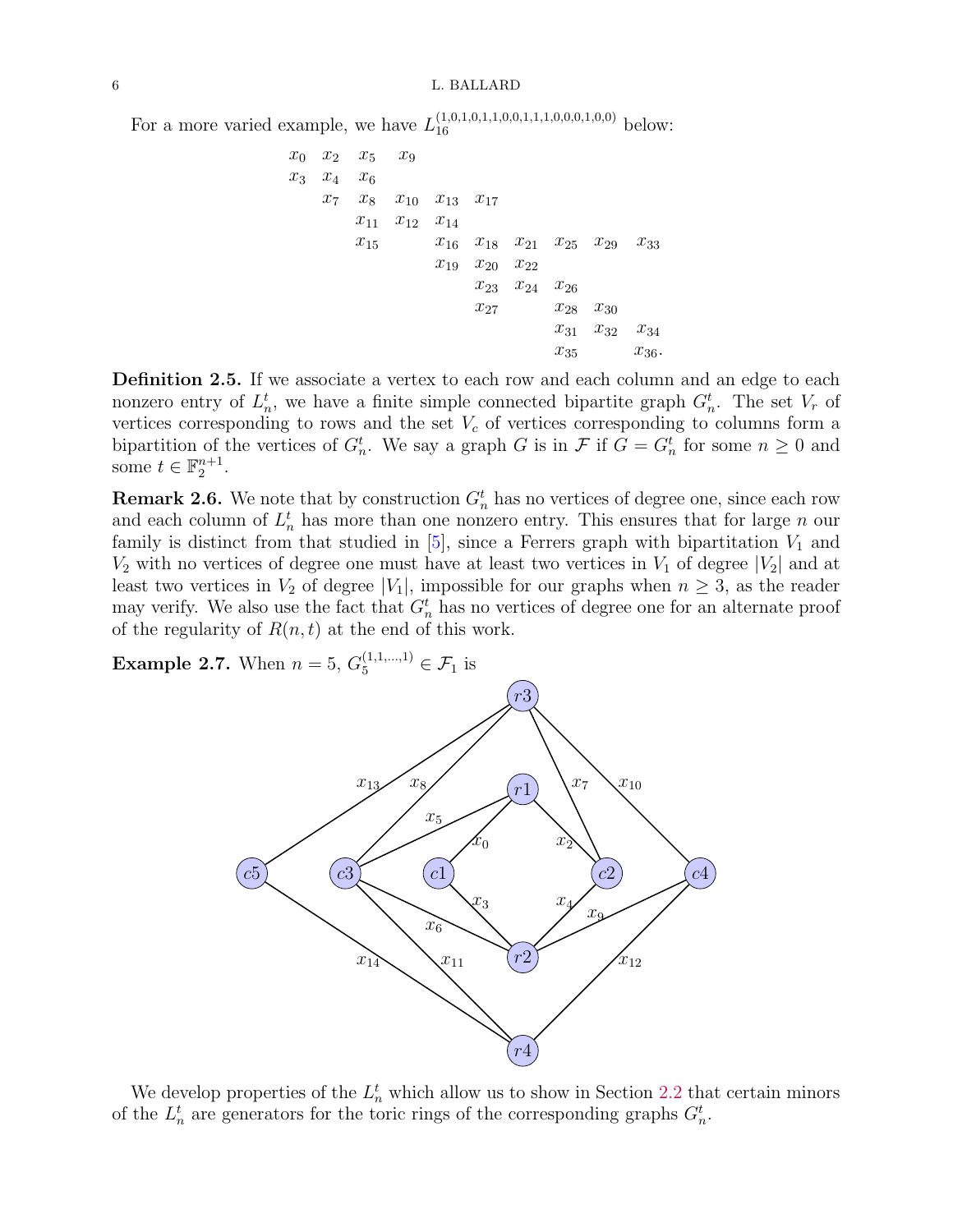**Definition 2.8.** For this work, a *distinguished minor* of  $L_n^t$  is a 2-minor involving only (nonzero) entries of the ladder-like structure  $L_n^t$ , coming from a  $2 \times 2$  subarray of  $L_n^t$ .

<span id="page-6-0"></span>**Proposition 2.9.** For each  $i \geq 1$  and each  $f \in \mathbb{F}_2^{i+1}$ , the entry  $x_{2i+3}$  and the entry  $x_{2i+4}$ each appear in exactly two distinguished minors of  $L_i^f$  $i<sup>J</sup>$ . For  $i \equiv 0 \mod 2$ (≡ 1 mod 2), these minors are of the form

$$
s_{2i}:=x_{2i+1}x_{2i+3}-x_{j_{2i}}x_{2i+4}
$$

coming from the subarray

$$
\begin{pmatrix} x_{j_{2i}} & x_{2i+1} \\ x_{2i+3} & x_{2i+4} \end{pmatrix} \qquad \qquad \left( \begin{bmatrix} x_{j_{2i}} & x_{2i+3} \\ x_{2i+1} & x_{2i+4} \end{bmatrix} \right)
$$

for some  $j_{2i} \in \{0, 2, 3, \ldots, 2i-2\}$  and

 $\sqrt{ }$ 

 $s_{2i+1} := x_{2i+2}x_{2i+3} - x_{j_{2i+1}}x_{2i+4}$ 

coming from the subarray

$$
\begin{bmatrix} x_{j_{2i+1}} & x_{2i+2} \\ x_{2i+3} & x_{2i+4} \end{bmatrix} \qquad \qquad \begin{pmatrix} x_{j_{2i+1}} & x_{2i+3} \\ x_{2i+2} & x_{2i+4} \end{pmatrix}
$$

for some  $j_{2i+1} \in \{2i-1, 2i\}$ , and the only distinguished minor of  $L_n^t$  with indices all less than 5 is  $s_1 := x_2x_3 - x_0x_4$ .

Proof. The last statement is clear by Definition [2.1;](#page-3-0) we prove the remaining statements by induction on i. For  $i = 1$ , we have the distinguished minors  $s_2 = x_3x_5 - x_0x_6$  and  $s_3 = x_4x_5 - x_2x_6$  coming from the subarrays

$$
\begin{bmatrix} x_0 & x_5 \ x_3 & x_6 \end{bmatrix}
$$

and

$$
\begin{bmatrix} x_2 & x_5 \\ x_4 & x_6 \end{bmatrix}
$$

where  $j_2 = 0 \in \{0\}$  and  $j_3 = 2 \in \{1,2\}$ , so we have our base case. Now suppose the statement is true for i with  $1 \leq i < n$ , and let  $n \equiv 0 \mod 2 (\equiv 1 \mod 2)$  and  $t \in \mathbb{F}_2^{n+1}$ .

Case 1: If  $t_{n+1} = 0$ , then by Remark [2.2,](#page-3-1)  $x_{2n+3}$  is in the same column (row) as  $x_{2n-1}$ . By induction, we have the distinguished minor  $s_{2n-2} = x_{2n-1}x_{2n+1} - x_{j_{2n-2}}x_{2n+2}$  coming from the subarray

$$
\begin{bmatrix} x_{j_{2n-2}} & x_{2n+1} \\ x_{2n-1} & x_{2n+2} \end{bmatrix} \qquad \qquad \left( \begin{bmatrix} x_{j_{2n-2}} & x_{2n-1} \\ x_{2n+1} & x_{2n+2} \end{bmatrix} \right).
$$

Then in fact we have a subarray of the form

$$
\begin{bmatrix} x_{j_{2n-2}} & x_{2n+1} \\ x_{2n-1} & x_{2n+2} \\ x_{2n+3} & x_{2n+4} \end{bmatrix} \qquad \qquad \left( \begin{bmatrix} x_{j_{2n-2}} & x_{2n-1} & x_{2n+3} \\ x_{2n+1} & x_{2n+2} & x_{2n+4} \end{bmatrix} \right),
$$

so that we have the distinguished minors

$$
s_{2n} = x_{2n+1}x_{2n+3} - x_{j_{2n-2}}x_{2n+4}
$$
  

$$
s_{2n+1} = x_{2n+2}x_{2n+3} - x_{2n-1}x_{2n+4}
$$

with

$$
j_{2n} = j_{2n-2} \in \{0, 2, 3, \dots, 2n-4\} \subset \{0, 2, 3, \dots, 2n-2\}
$$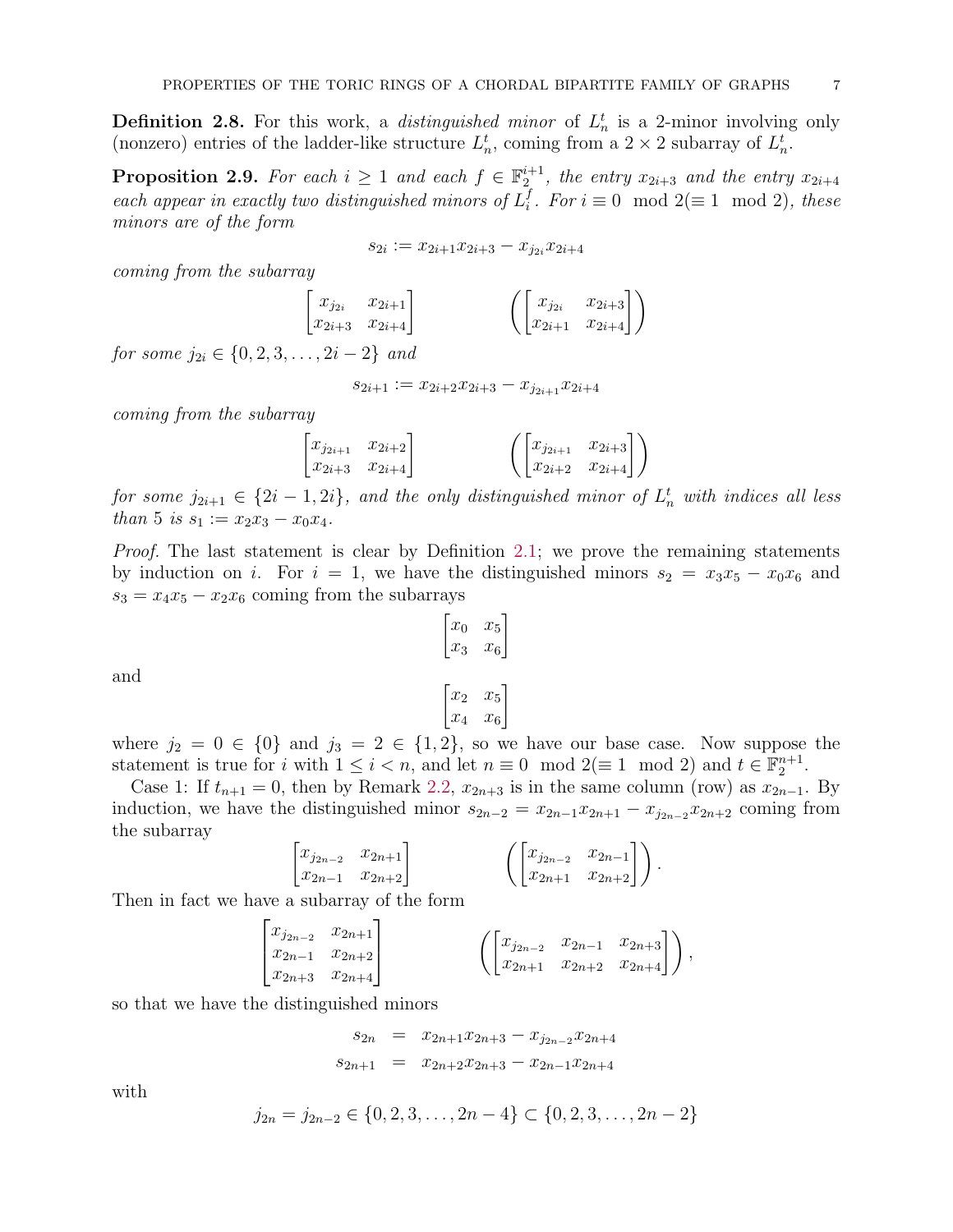by induction and with

$$
j_{2n+1} = 2n - 1 \in \{2n - 1, 2n\}.
$$

Since the only entries in row  $\lfloor n/2 \rfloor + 2$  (column  $\lceil n/2 \rceil + 2$ ) of  $L_n^t$  are  $x_{2n+3}$  and  $x_{2n+4}$  and since the only entries in column  $\lceil n/2 \rceil + 2$  (row  $\lfloor n/2 \rfloor + 2$ ) of  $L_n^t$  are  $x_{2n+1}, x_{2n+2}$ , and  $x_{2n+4}$ by Remark [2.2,](#page-3-1) these are the only distinguished minors of  $L_n^t$  containing either  $x_{2n+3}$  or  $x_{2n+4}$ , as desired.

Case 2 for  $t_{n+1} = 1$  is analogous and yields

$$
j_{2n} = j_{2n-1} \in \{2n-3, 2n-2\} \subset \{0, 2, 3, \dots, 2n-2\}
$$

and

$$
j_{2n+1} = 2n \in \{2n-1, 2n\}.
$$

**Definition 2.10.** Define the integers  $j_{2i}, j_{2i+1}$  for  $j_2, \ldots, j_{2n+1}$  as in the statement of Propo-sition [2.9.](#page-6-0) We note in the remark below some properties of the  $j_k$ .

<span id="page-7-2"></span>**Remark 2.11.** From the proof of Proposition [2.9,](#page-6-0) we note that  $j_2 = 0$ ,  $j_3 = 2$ , and that for  $i \geq 2$ , we have the following:

$$
t_{i+1} = 0 \iff j_{2i} = j_{2i-2} \iff j_{2i+1} = 2i - 1
$$
  

$$
t_{i+1} = 1 \iff j_{2i} = j_{2i-1} \iff j_{2i+1} = 2i.
$$

For the sake of later proofs, we extend the notion of  $j_k$  naturally to  $s_1 = x_2x_3 - x_0x_4$  and say that  $j_1 = 0$ , and note the following properties of the  $j_k$  for  $1 \leq k \leq 2n + 1$ :

- We have  $j_{2i} \in \{j_{2i-2}, j_{2i-1}\}\$  and  $j_{2i} \leq 2i-2$ . Indeed, for  $i = 1, j_2 = j_1 = 0$ , and for  $i \geq 2$ , this is clear from the statement above.
- We have  $j_{2i+1} \in \{2i-1, 2i\}$ . Indeed, for  $i = 0, j_1 = 0 \in \{-1, 0\}$ , for  $i = 1$ ,  $j_3 = 2 \in \{1, 2\}$ , and for  $i \geq 2$ , this follows from the statement above.
- The  $j_{2i}$  form a non-decreasing sequence. Indeed, for  $i \geq 2$ , either  $j_{2i} = j_{2i-2}$  or  $j_{2i} = j_{2i-1} \geq 2i-3 > 2i-4 \geq j_{2i-2}.$

<span id="page-7-0"></span>**Remark 2.12.** We also note from the proof above that the following is a subarray of  $L_n^t$ for all  $i \equiv 0 \mod 2 (\equiv 1 \mod 2)$  such that  $1 \leq i \leq n$ , which we use in the proof of the proposition below:

$$
\begin{bmatrix} x_{j_{2i}} & x_{2i+1} \\ x_{j_{2i+1}} & x_{2i+2} \\ x_{2i+3} & x_{2i+4} \end{bmatrix} \qquad \qquad \left( \begin{bmatrix} x_{j_{2i}} & x_{j_{2i+1}} & x_{2i+3} \\ x_{2i+1} & x_{2i+2} & x_{2i+4} \end{bmatrix} \right)
$$

<span id="page-7-1"></span>**Proposition 2.13.** For  $n \geq 0$ , each graph  $G_n^t \in \mathcal{F}$  is chordal bipartite with vertex bipartition  $V_r \cup V_c$  of cardinalities

$$
|V_r| = \left\lfloor \frac{n}{2} \right\rfloor + 2
$$
  

$$
|V_c| = \left\lceil \frac{n}{2} \right\rceil + 2.
$$

*Proof.* We already know by Definition [2.5](#page-5-1) that every graph  $G_n^t$  is bipartite for  $n \geq 0$ , with the bipartition above coming from the rows and columns of  $L_n^t$ . The cardinalities of the vertex sets follow from Definition [2.2.](#page-3-1) We prove the chordal bipartite property by induction on *n*. It is clear for  $i = 0$  and  $i = 1$  that  $G_i^f$  $i$  is chordal bipartite for  $f \in \mathbb{F}_2^{i+1}$ , since

 $\Box$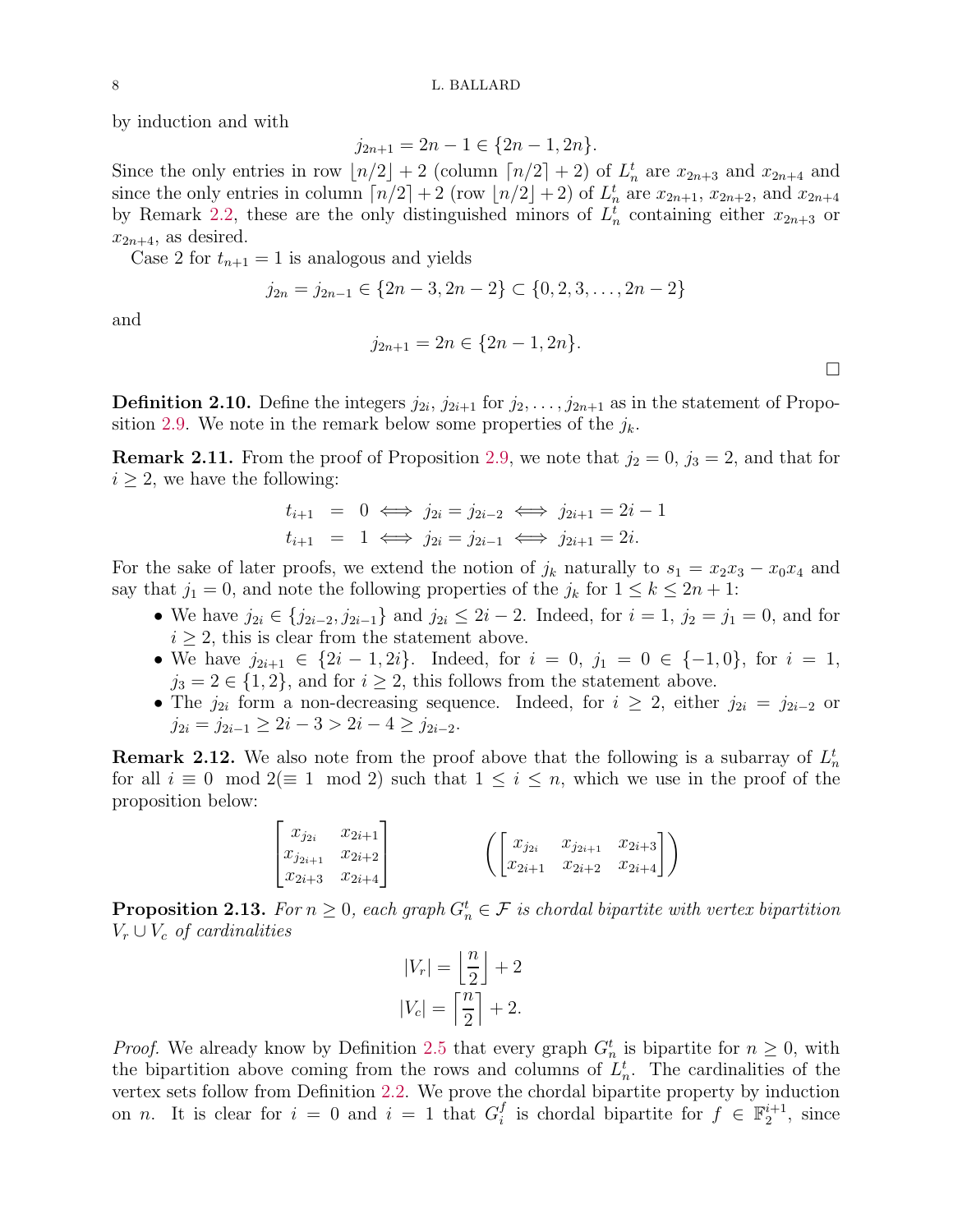these graphs have fewer than six vertices. Now suppose  $G_i^f$  $i_i$  is chordal bipartite for i with  $1 \leq i < n \equiv 0 \mod 2 (\equiv 1 \mod 2)$ , and consider  $G_n^t$  for  $t \in \mathbb{F}_2^{n+1}$ . We know that the following array (or its transpose) is a subarray of  $L_n^t$  by Remark [2.12,](#page-7-0) and we include for reference the corresponding subgraph of  $G_n^t$  with vertices labeled by row and column.



We know the only difference between  $G_n^t$  and  $G_{n-1}^{\hat{t}}$  is one vertex  $r_3$  corresponding to row  $|n/2| + 2$  (column  $[n/2] + 2$ ) and two edges  $x_{2n+3} = \{r_3, c_1\}$  and  $x_{2n+4} = \{r_3, c_2\}$ , where  $c_1$ corresponds to the column (row) containing  $x_{2n+3}$  and  $c_2$  corresponds to column  $\lceil n/2 \rceil + 2$ (row  $\lfloor n/2 \rfloor + 2$ ). By Remark [2.2,](#page-3-1) deg  $r_3 = 2$ , since the only entries in row  $\lfloor n/2 \rfloor + 2$  (column  $\lceil n/2 \rceil + 2$  are  $x_{2n+3}$  and  $x_{2n+4}$ . Then any even cycle containing  $r_3$  must also contain  $x_{2n+3}$ and  $x_{2n+4}$ . Similarly, by the same remark, the only other edges with endpoint  $c_2$  are  $x_{2n+1}$ and  $x_{2n+2}$ , the entries added to make  $L_{n-1}^{\hat{t}}$ , so we know that any even cycle containing  $x_{2n+4}$ and  $x_{2n+3}$  must contain either  $x_{2n+1}$  or  $x_{2n+2}$ . We see that any even cycle containing  $r_3$  and  $x_{2n+1}$  is either a 4-cycle or has  $x_{j_{2n}}$  as a chord, and any even cycle containing  $r_3$  and  $x_{2n+2}$  is either a 4-cycle or has  $x_{j_{2n+1}}$  as a chord. Thus every graph  $G_n^t$  is chordal bipartite for  $n \geq 0$ , with the bipartition above.

<span id="page-8-0"></span>Remark 2.14. We note that the previous proposition ensures that our graphs are distinct from those studied in  $[8]$ ,  $[9]$ , and  $[23]$ , which are not chordal bipartite except for the first family in [\[8\]](#page-30-4), in which every four-cycle shares exactly one edge with every other four-cycle (also distinct from our family except for the trivial case with only one four-cycle, corresponding to  $G_0^t$ ).

<span id="page-8-1"></span>2.2. Toric Rings for F. In this section, we develop the toric ring  $R(n, t)$  for each of the chordal bipartite graphs  $G_n^t$  in the family F. We first show that the toric ideal  $I_{G_n^t}$  of the graph  $G_n^t$  is the same as the ideal  $I(n,t)$  generated by the distinguished minors of  $L_n^t$ . We then demonstrate that for some  $n$  and  $t$ , these ideals do not arise from the join-meet ideals of lattices in a natural way, so that results in lattice theory do not apply to the general family  $F$  in an obvious way.

We first define the toric ideal of a graph. For any graph  $G$  with vertex set  $V$  and edge set E, there is a natural map  $\pi : k[E] \to k[V]$  taking an edge to the product of its endpoints. The polynomial subring in k[V] generated by the images of the edges under the map  $\pi$  is denoted k[G] and is called the *edge ring of G*. The kernel of  $\pi$  is denoted  $I_G$  and is called the toric ideal of G; the ring  $k[G]$  is isomorphic to  $k[E]/I_G$ . In this work, we consider the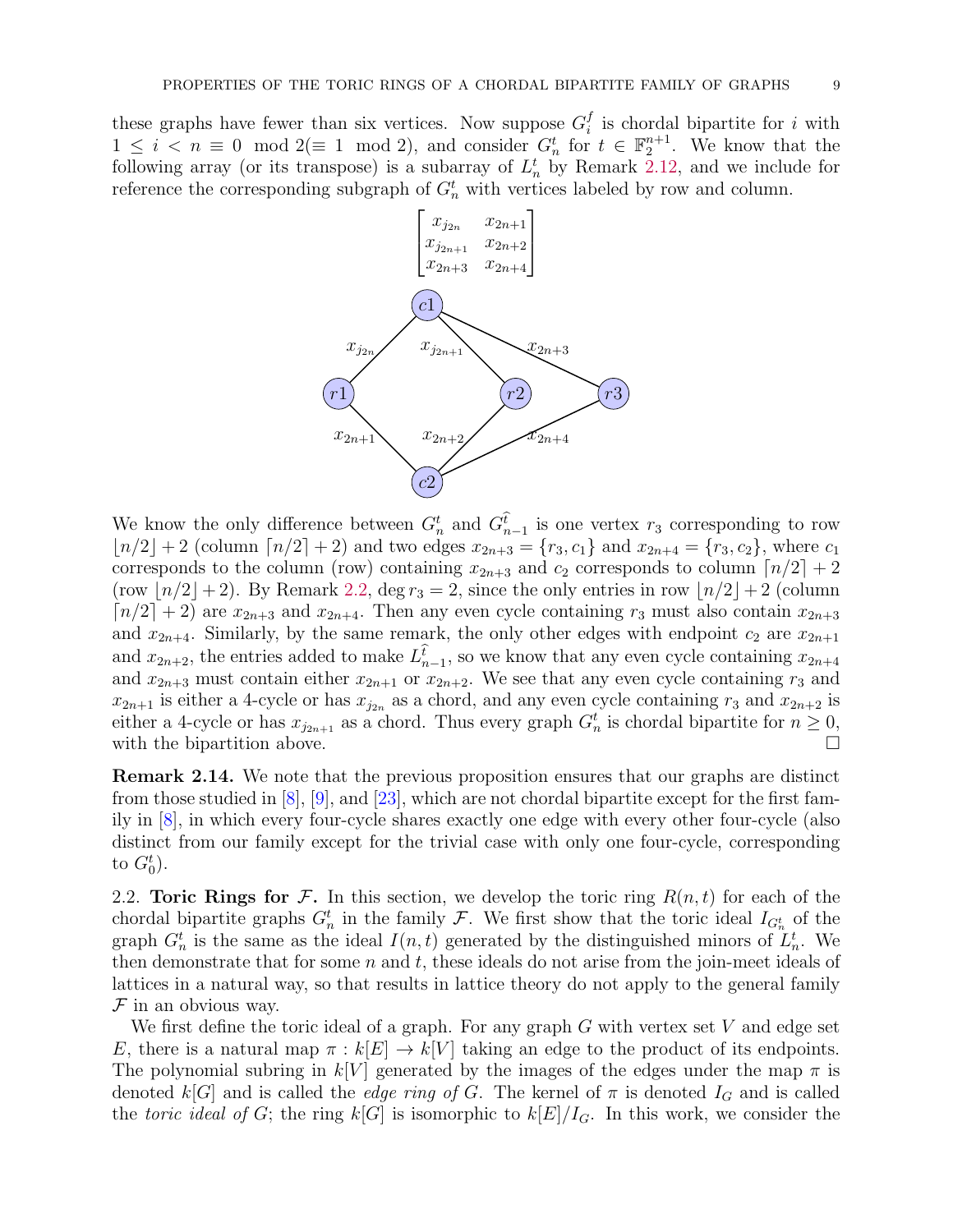toric ring  $k[E]/I_G$  and the toric ideal  $I_G$  for our particular graphs. It is known in general that  $I_G$  is generated by binomial expressions coming from even closed walks in  $G$  [\[27,](#page-30-22) Prop 3.1] and that the toric ideal of a chordal bipartite graph is generated by quadratic binomials coming from the 4-cycles of  $G$  (see [\[20,](#page-30-23) Th 1.2]).

Let  $S(n) = k[x_0, x_2, x_3, \ldots, x_{2n+4}]$  be the polynomial ring in the edges of  $G_n^t$ . The edge ring for  $G_n^t \in \mathcal{F}$  is denoted by  $k[G_n^t]$  and is isomorphic to the toric ring

$$
R(n,t) := \frac{S(n)}{I_{G_n^t}},
$$

where  $I_{G_n^t}$  is the toric ideal of  $G_n^t$  [\[15,](#page-30-16) 5.3]. For the general construction of a toric ideal, we refer the reader to [\[24,](#page-30-24) Ch 4]. Our goal is to show that the toric ideal  $I_{G_n^t}$  of  $G_n^t$  is equal to

 $I(n,t) = (\text{distinguished minors of } L_n^t).$ 

<span id="page-9-1"></span>**Proposition 2.15.** Let  $S(n) = k[x_0, x_2, x_3, \ldots, x_{2n+4}]$ . For  $G_n^t \in \mathcal{F}$ , we have

$$
R(n,t) = \frac{S(n)}{I(n,t)},
$$

where

 $I(n,t) = (\{ \text{distinguished minors of } L_n^t \}).$ 

*Proof.* To prove this, we need only show that  $I(n, t)$  is the toric ideal  $I_{G_n^t}$  of the graph  $G_n^t$ . By Definition [2.5,](#page-5-1) it is clear that the distinguished minors of  $L_n^t$  are in  $\tilde{I}_{G_n^t}$ , corresponding to the 4-cycles of  $G_n^t$ . Since G is chordal bipartite by Proposition [2.13,](#page-7-1) these are the only generators of  $I_{G_n^t}$  [\[15,](#page-30-16) Cor 5.15].

<span id="page-9-0"></span>**Corollary 2.16.** The rings  $R(n, t)$  are normal Cohen-Macaulay rings.

*Proof.* By Definition [2.5](#page-5-1) and Proposition [2.15,](#page-9-1) the ring  $R(n, t)$  is the toric ring of a finite simple connected bipartite graph, and hence by Corollary 5.26 in [\[15\]](#page-30-16),  $R(n, t)$  is Cohen-Macaulay for each n and t. The fact that each  $R(n, t)$  is normal follows from [\[25,](#page-30-17) Th 5.9,  $7.1$ ].

Because we know the distinguished minors of  $L_n^t$ , we are now able to characterize the generators for the toric ideal  $R(n, t)$  of  $G_n^t$ .

<span id="page-9-2"></span>**Remark 2.17.** By Proposition [2.9,](#page-6-0) the generators  $s_1, \ldots, s_{2n+1}$  for  $I_{G_n^t}$  may be summarized as follows. For integers i such that  $1 \leq i \leq n$ , set

$$
s_1 = x_2x_3 - x_{j_1}x_4
$$
  
\n
$$
s_{2i} = x_{2i+1}x_{2i+3} - x_{j_{2i}}x_{2i+4}
$$
  
\n
$$
s_{2i+1} = x_{2i+2}x_{2i+3} - x_{j_{2i+1}}x_{2i+4},
$$

where the nonnegative integers  $j_k$  are as in Remark [2.11,](#page-7-2) that is,  $j_1 = j_2 = 0$ ,  $j_3 = 2$ , and for  $i \geq 2$ , we have

$$
t_{i+1} = 0 \iff j_{2i} = j_{2i-2} \iff j_{2i+1} = 2i - 1
$$
  

$$
t_{i+1} = 1 \iff j_{2i} = j_{2i-1} \iff j_{2i+1} = 2i.
$$

We note that the number of generators depends on n and that the  $j_k$  depend on t, but we may ignore dependence on t when working with general  $j_k$ . We sometimes call  $s_1, \ldots, s_{2n+1}$ the *standard generators* of  $I_{G_n^t}$ , and show in Section [2.3](#page-10-0) that for certain n and t, they are not equal to the usual generators for the join-meet ideal of any lattice D.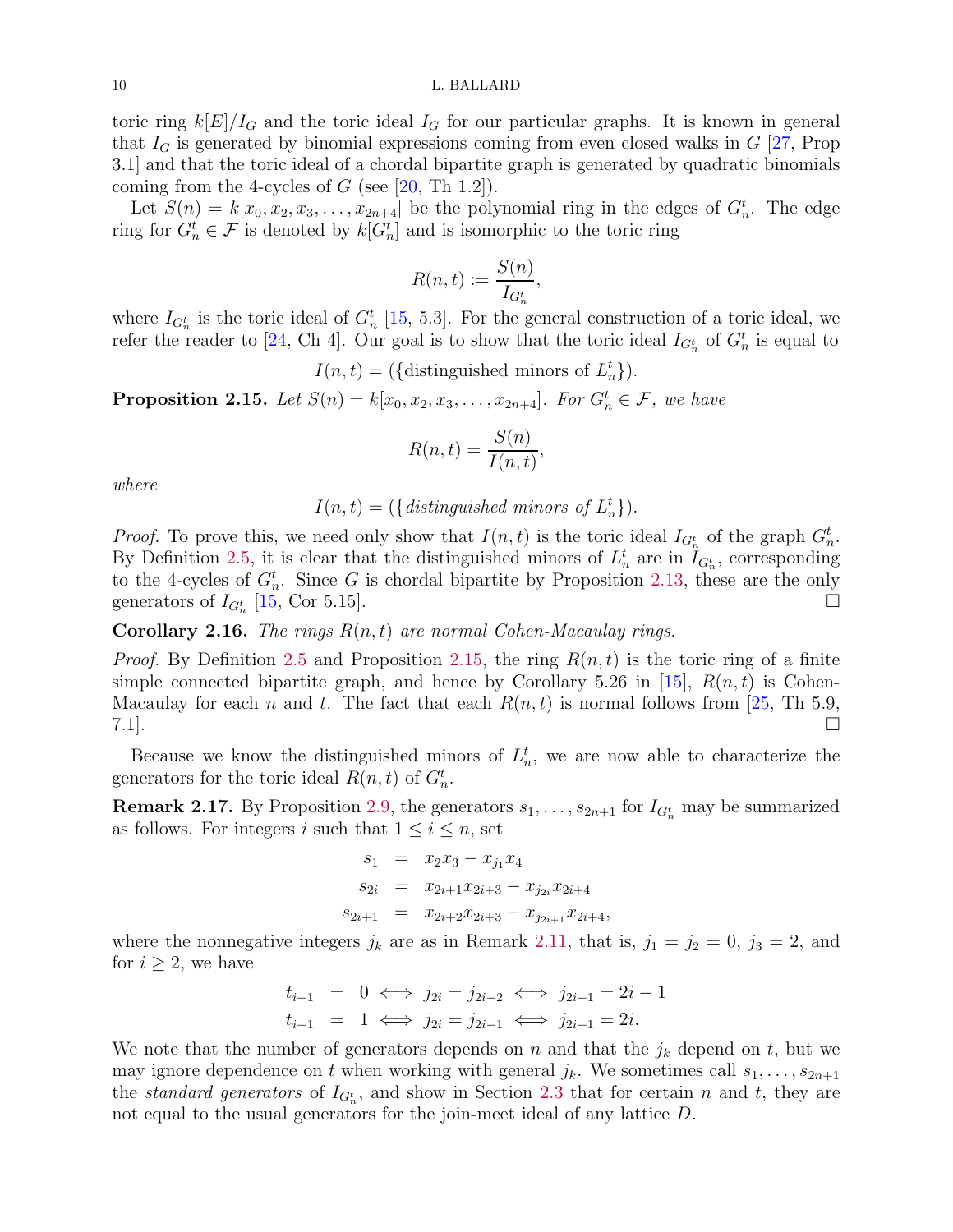**Example 2.18.** We consider the toric ideal of a graph in  $\mathcal{F}_1$ . For  $n = 5$  and  $t = (1, 1, \ldots, 1)$ , by Remark [2.11](#page-7-2) we have  $j_1 = j_2 = 0$ ,  $j_3 = 2$ ,  $j_{2i} = j_{2i-1}$  and  $j_{2i+1} = 2i$  for  $i \ge 2$ , so that

$$
R(5, (1, 1, \ldots, 1)) = \frac{k[x_0, x_2, \ldots, x_{14}]}{I_{G_5^{(1, 1, \ldots, 1)}}},
$$

where  $I_{G_5^{(1,1,...,1)}}$  is generated by the distinguished minors of  $L_5^{(1,1,...,1)}$  $\frac{(1,1,...,1)}{5}$ :

| $s_1 = x_2x_3 - x_0x_4$                | $s_2 = x_3x_5 - x_0x_6$             |
|----------------------------------------|-------------------------------------|
| $s_3 = x_4x_5 - x_2x_6$                | $s_4 = x_5x_7 - x_2x_8$             |
| $s_5 = x_6x_7 - x_4x_8$                | $s_6 = x_7x_9 - x_4x_{10}$          |
| $s_7 = x_8x_9 - x_6x_{10}$             | $s_8 = x_9x_{11} - x_6x_{12}$       |
| $s_9 = x_{10}x_{11} - x_8x_{12}$       | $s_{10} = x_{11}x_{13} - x_8x_{14}$ |
| $s_{11} = x_{12}x_{13} - x_{10}x_{14}$ | $s_{12} = x_{11}x_{13} - x_8x_{14}$ |

<span id="page-10-0"></span>2.3. Distinction From Join-Meet Ideals of Lattices. We saw in Example [2.4](#page-4-0) and Proposition [2.15](#page-9-1) that if  $G_n^t \in \mathcal{F}_1 \subset \mathcal{F}$ , then  $I_{G_n^t}$  is a ladder determinantal ideal for  $n \geq 2$ . It is known that a ladder determinantal ideal is equal to the join-meet ideal of a (distributive) lattice (indeed, with a natural partial ordering which decreases along rows and columns of  $L_n^t$  we obtain such a lattice). Some algebraic information such as regularity and projective dimension may be easily derived for some join-meet ideals of distributive lattices (see, for example, Chapter 6 of [\[15\]](#page-30-16)). We spend some time in this section establishing that not all rings  $R(n,t) \in \mathcal{F}$  arise from a lattice in a natural way (see Remark [2.20\)](#page-11-0), and so there does not seem to be any obvious way to obtain our results in Section [3](#page-16-0) from the literature on join-meet ideals of distributive lattices or on ladder determinantal ideals. The results in Section [3](#page-16-0) may be viewed as an extension of what may already be derived for the family  $\mathcal{F}_1$ from the existing literature.

The following five lemmas serve to provide machinery to show that there is at least one ring in the family F, namely  $R(5,(1,1,1,1,1,0))$ , whose toric ideal does not come from a lattice on the set  $\{x_0, x_2, \ldots, x_{14}\}$  in any obvious way. That is, we show that the standard generators of  $I_{G_5^t}$ , the  $s_k$  from Remark [2.17,](#page-9-2) are not equal to the standard generators (see Definition [2.19\)](#page-10-1) for any lattice D on  $\{x_0, x_2, \ldots, x_{14}\}.$ 

Before we begin, we introduce some definitions and notation that we use extensively throughout.

<span id="page-10-1"></span>**Definition 2.19.** The join-meet ideal of a lattice is defined from the join (least upper bound)  $x \vee y$  and meet (greatest lower bound)  $x \wedge y$  of each pair of incomparable elements  $x, y \in L$ . In this work, a *standard generator* of the join-meet ideal of a lattice  $D$  is a nonzero element of one of the following four forms:

$$
x_a x_b - (x_a \vee x_b)(x_a \wedge x_b) = x_a x_b - (x_a \wedge x_b)(x_a \vee x_b)
$$
  

$$
(x_a \vee x_b)(x_a \wedge x_b) - x_a x_b = (x_a \wedge x_b)(x_a \vee x_b) - x_a x_b
$$

for  $x_a, x_b \in L$ . We sometimes refer to such an element as a *standard generator of* D (the join-meet ideal is defined by analogous generators in the literature, though sometimes  $a, b \in$ L instead of  $x_a$  and  $x_b$ ). We note that for a standard generator, the pair  $\{x_a, x_b\}$  is an incomparable pair, and the pair  $\{(x_a \vee x_b), (x_a \wedge x_b)\}\)$  is a comparable pair.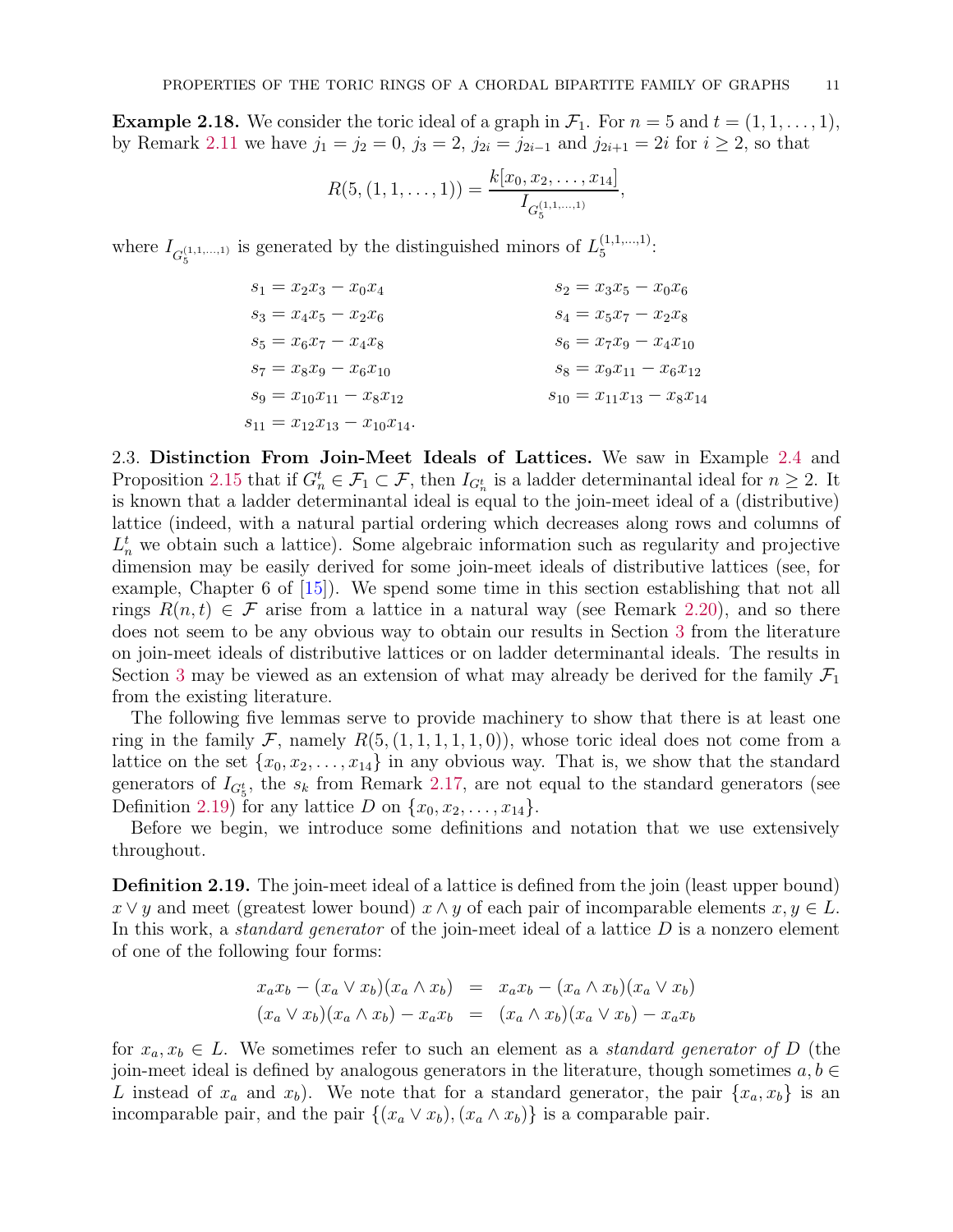Though we are in a commutative ring, we provide all possible orderings for factors within the terms of a standard generator to emphasize that either factor of the monomial

$$
(x_a \vee x_b)(x_a \wedge x_b) = (x_a \wedge x_b)(x_a \vee x_b)
$$

may be the join or the meet of  $x_a$  and  $x_b$ .

<span id="page-11-0"></span>Remark 2.20. We give an explanation for why it makes sense to focus only on the standard generators of a join-meet ideal. We recall that the standard generators  $s_k$  for  $I_{G_n^t}$  from Remark [2.17](#page-9-2) come from distinct  $2 \times 2$  arrays within the ladder-like structure  $L_n^t$  and recognize that either monomial of  $s_k$  determines its 2 × 2 array. Then an element of the form  $ab - cd$ in  $I_{G_5^t}$  with  $a, b, c, d \in \{x_0, x_2, x_3, \ldots, x_{14}\}$  must be equal to  $\pm s_i$  for some *i*, since a nontrivial sum of  $s_k$  with coefficients in  $\{-1,1\}$  either has more than two terms or is equal to  $s_i$  for some *i*, and other coefficients would be extraneous. Then any generating set for  $I_{G_5^t}$  where each element has the form  $ab - cd$  in  $I_{G_5^t}$  with  $a, b, c, d \in \{x_0, x_2, x_3, \ldots, x_{14}\}$  must consist of all the  $s_k$  (up to sign). We conclude that it is natural to check whether the  $s_k$  are standard generators of a lattice  $D$ , instead of non-standard generators.

<span id="page-11-1"></span>**Definition 2.21.** Given a standard generator  $s = uz-wv$  of a lattice D, where  $u, v, w, z \in D$ , let  $F_s \in \mathbb{F}_2$  be defined as follows:

- If  $F_s = 0$ , the elements in the first (positive) monomial of s are not comparable in D (so the elements in the second (negative) monomial of s are comparable in  $D$ ).
- If  $F_s = 1$ , the elements in the negative monomial of s are not comparable in D (so the elements in the positive monomial of s are comparable in  $D$ ).

For a given list  $s_1, s_2, \ldots, s_m$  of standard generators of a lattice D, we use

$$
F=(F_1,\ldots,F_m)\in\mathbb{F}_2^m,
$$

where  $F_j = F_{s_j}$ , to encode the comparability of the variables in these generators.

We note that exactly one of  $F_j = 0$  or  $F_j = 1$  happens for each j; we are merely encoding which monomial in  $s_j$  corresponds to  $x_a x_b$ , and which to  $(x_a \vee x_b)(x_a \wedge x_b) = (x_a \wedge x_b)(x_a \vee x_b)$ .

**Notation 2.22.** We use the notation  $u > \{w, v\}$  if  $u > w$  and  $u > v$  in a lattice D, and  $\{w, v\} > z$  if  $w > z$  and  $v > z$  in D.

In the first lemma, we begin by showing what restrictions we must have on a lattice whose join-meet ideal contains the 2-minors of the following array as standard generators:

$$
\begin{array}{ccc} a & b & e \\ c & d & f \end{array}
$$

<span id="page-11-2"></span>Lemma 2.23. Suppose

$$
s_1 = bc - ad
$$
  
\n
$$
s_2 = ce - af
$$
  
\n
$$
s_3 = de - bf
$$

are standard generators of a lattice D. Let  $F \in \mathbb{F}_2^3$  be defined for these three elements as in Definition [2.21.](#page-11-1) Then up to relabeling of variables,

$$
F \in \{ \{0, 0, 0\}, \{0, 0, 1\}, \{0, 1, 1\} \}.
$$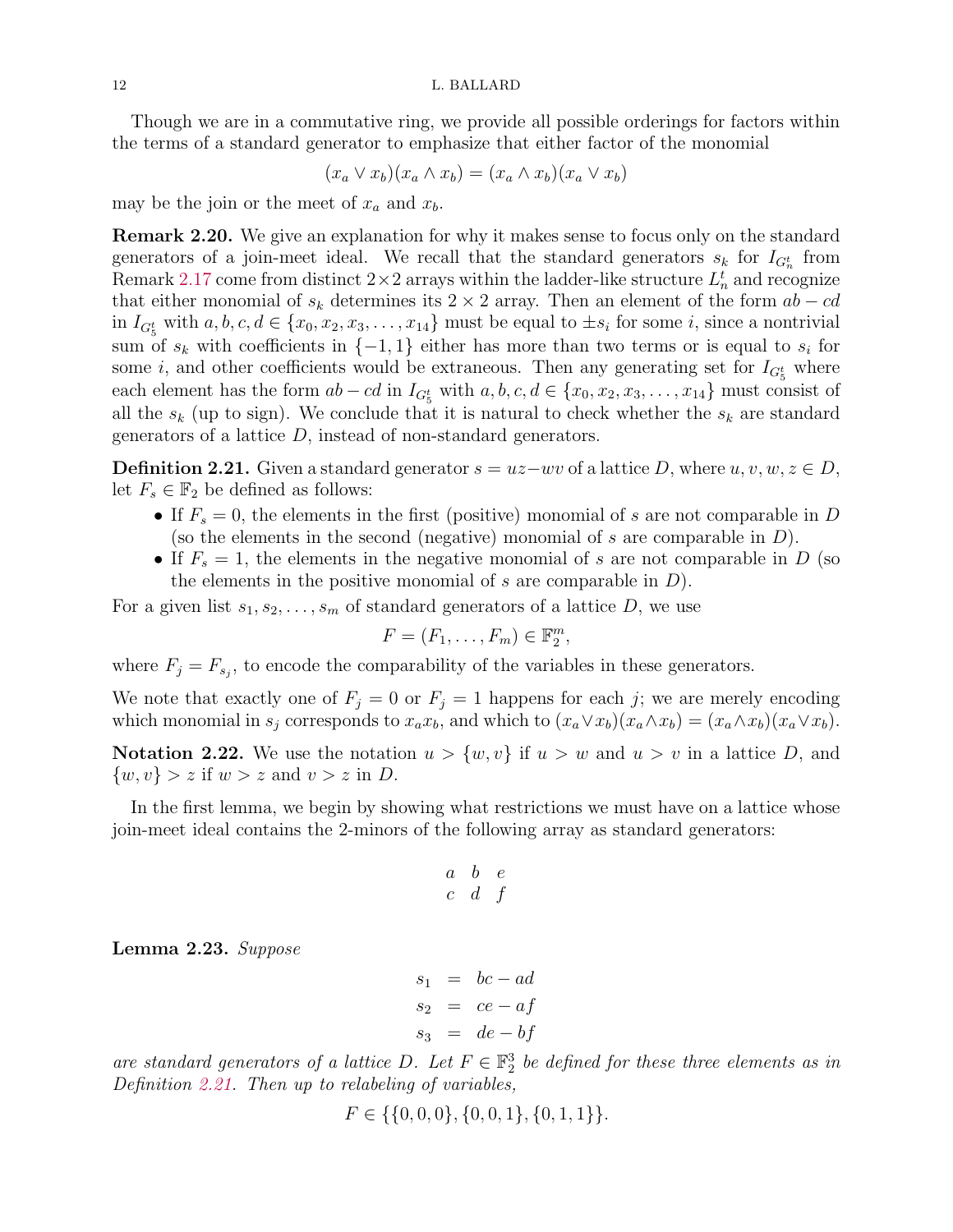Proof. We first note that some of the cases we consider are equivalent. If we relabel variables according to the permutation  $(ac)(bd)(ef)$ , we see that

$$
F = \{i, j, k\} \equiv \{1 - i, 1 - j, 1 - k\}.
$$

This limits the cases we need to consider to

$$
F \in \{ \{0, 0, 0\}, \{0, 0, 1\}, \{0, 1, 0\}, \{0, 1, 1\} \}.
$$

That is, we only need to show that the case  $F = \{0, 1, 0\}$  is impossible.

Let  $F_1 = 0$ . Then without loss of generality, up to reversing the order in the lattice (which does not affect the join-meet ideal), we have  $a > \{b, c\} > d$ . If  $F_2 = 1$ , we have  $e > \{a, f\} > c$ , so  $e > \{b, f\} > d$  and hence  $F_3 = 1$ . We conclude that the case  $F = \{0, 1, 0\}$  is impossible. is impossible.  $\Box$ 

In the second lemma, we show what restrictions we must have on a lattice whose join-meet ideal contains the 2-minors of the ladder

$$
\begin{array}{ccccc}\n a & b & e \\
 c & d & f \\
 g & h\n\end{array}
$$

as standard generators, and which meets certain comparability conditions.

<span id="page-12-0"></span>Lemma 2.24. Suppose

$$
s_1 = bc - ad
$$
  
\n
$$
s_2 = ce - af
$$
  
\n
$$
s_3 = de - bf
$$
  
\n
$$
s_4 = eg - bh
$$
  
\n
$$
s_5 = fg - dh
$$

are standard generators of a lattice D, and that  $\{a, g\}$ ,  $\{a, h\}$ ,  $\{c, g\}$ , and  $\{c, h\}$  are comparable pairs in D. Let  $F \in \mathbb{F}_2^5$  be defined for these five elements as in [2.21.](#page-11-1) Then up to relabeling of variables,  $F = \{0, 0, 0, 0, 0\}.$ 

*Proof.* We first note that with natural relabeling, both  $\{s_1, s_2, s_3\}$  and  $\{s_3, s_4, s_5\}$  satisfy the hypotheses of Lemma [2.23,](#page-11-2) so if we let F be defined as in Definition [2.21,](#page-11-1) this limits the cases we need to consider to 5-tuples whose first three elements and whose last three elements satisfy the conclusion of Lemma [2.23.](#page-11-2) We note that some of the cases we consider are equivalent. If we relabel variables according to the permutation  $(ac)(bd)(ef)$ , we see that  $F = \{i, j, k, l, m\} \equiv \{1 - i, 1 - j, 1 - k, m, l\}$ , and if we relabel the variables according to the permutation  $(be)(df)(gh)$ , we have  $F = \{i, j, k, l, m\} \equiv \{j, i, 1 - k, 1 - l, 1 - m\}$ . The permutation  $(ah)(cg)(bf)$  yields  $F = \{i, j, k, l, m\} \equiv \{m, l, k, j, i\}$ . Then by Lemma [2.23](#page-11-2) we have the eighteen cases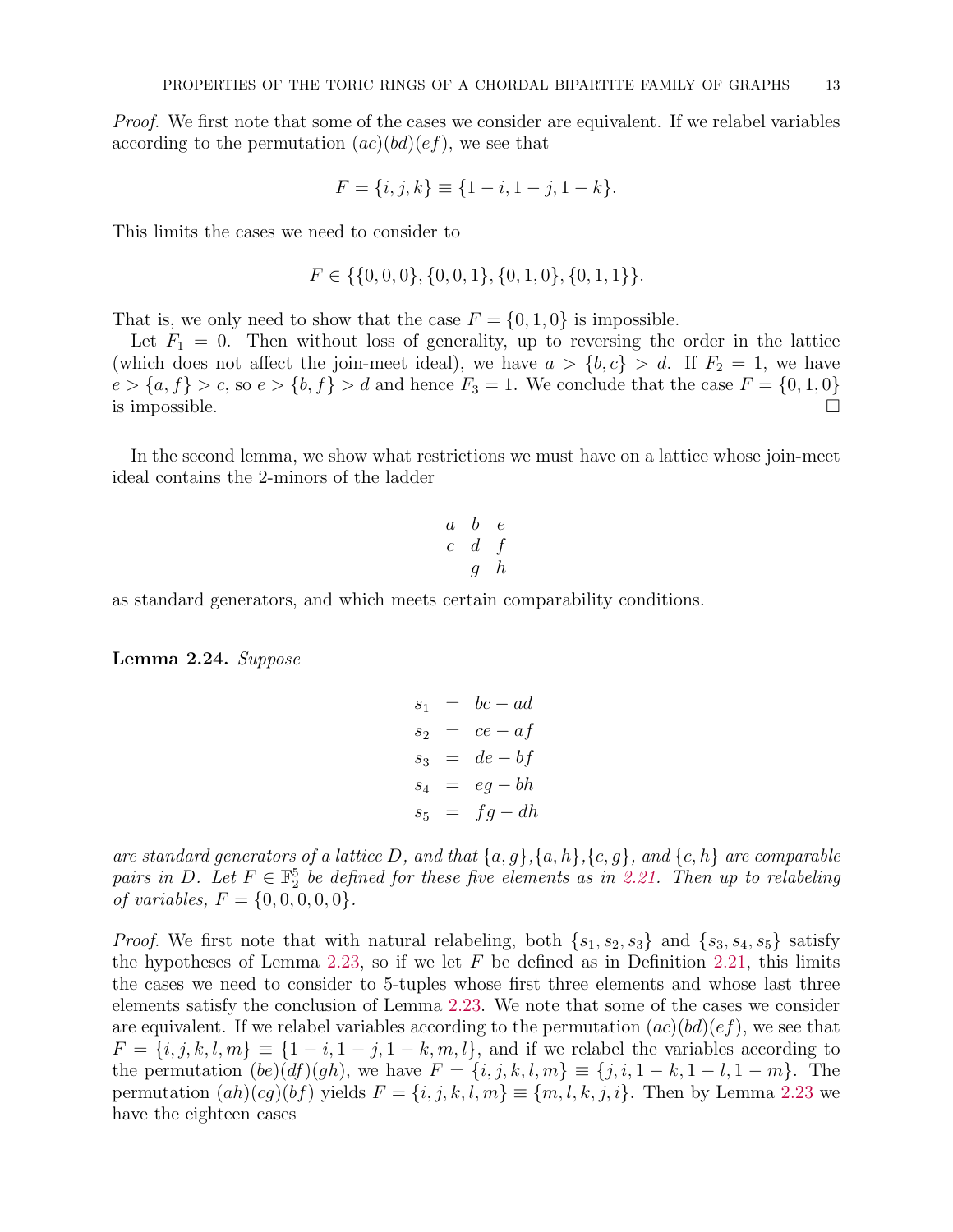$$
\{0, 0, 0, 0, 0\} \equiv \{1, 1, 1, 0, 0\} \equiv \{1, 1, 0, 1, 1\} \equiv \{0, 0, 1, 1, 1\}
$$
  

$$
\{0, 0, 0, 0, 1\} \equiv \{1, 1, 1, 1, 0\} \equiv \{1, 1, 0, 0, 1\} \equiv \{0, 0, 1, 1, 0\} \equiv \{0, 1, 1, 0, 0\} \equiv \{1, 0, 0, 0, 0\} \equiv \{1, 0, 0, 0, 1, 1\} \equiv \{1, 0, 0, 1, 1\} \equiv \{1, 1, 1, 1, 1\} \equiv \{1, 1, 0, 0, 0\} \equiv \{0, 0, 1, 0, 0\} \equiv \{0, 1, 1, 1, 1, 0\} \equiv \{1, 0, 0, 0, 1\}
$$
  

$$
\{0, 1, 1, 1, 1, 0\} \equiv \{1, 0, 0, 0, 1\}
$$

Case 1:  $F = \{0, 0, 0, 0, 1\}$ . Since  $F_1 = 0$ , without loss of generality (reversing the order on the entire lattice if needed) we have  $a > \{b, c\} > d$ . Then  $F_2 = F_3 = F_4 = 0$  and  $F_5 = 1$ , with the ordering chosen, yield

$$
a > \{c, e\} > f
$$
  
\n
$$
b > \{d, e\} > f
$$
  
\n
$$
b > \{e, g\} > h
$$
  
\n
$$
g > \{d, h\} > f.
$$

If  $c > g$ , then  $a > \{b, c\} > g > d$ , but then  $bc - ad$  is not a standard generator of D, and this is a contradiction. If  $c < g$ , then  $c < g < b$  so that both  $\{b, c\}$  and  $\{a, d\}$  from  $s_1$ are comparable pairs, but this is a contradiction. We conclude that the case  $\{0, 0, 0, 0, 1\}$  is impossible.

Because of the comparability of the pair  $\{c, g\}$ , the case  $F = \{0, 1, 1, 1, 0\}$  forces comparability of  $\{f, g\}$  or  $\{b, c\}$  and hence yields a contradiction, as the reader may verify. In the case  $F = \{0, 0, 0, 1, 1\}$ , the comparability of  $\{c, g\}$  forces either the comparability of  $\{b, c\}$ (a contradiction), or  $d < \{b, c\} < a < g$ , up to reversing the order in the lattice, since  $s_1$  is a standard generator. Since  $\{a, h\}$  is a comparable pair, it immediately follows that either  ${b, h}$  is comparable (a contradiction) or  $e < {b, h} < a < g$ , which is a contradiction since  $s_4$  is a standard generator, as the reader may verify. These cases are compatible with the given relabelings and thus conclude our proof.

In the third lemma, we show what restrictions we must have on a lattice whose join-meet ideal contains the 2-minors of the ladder

$$
\begin{array}{ccccc}\n a & b & e \\
 c & d & f & i \\
 g & h & j\n\end{array}
$$

as standard generators and which meets certain comparability conditions.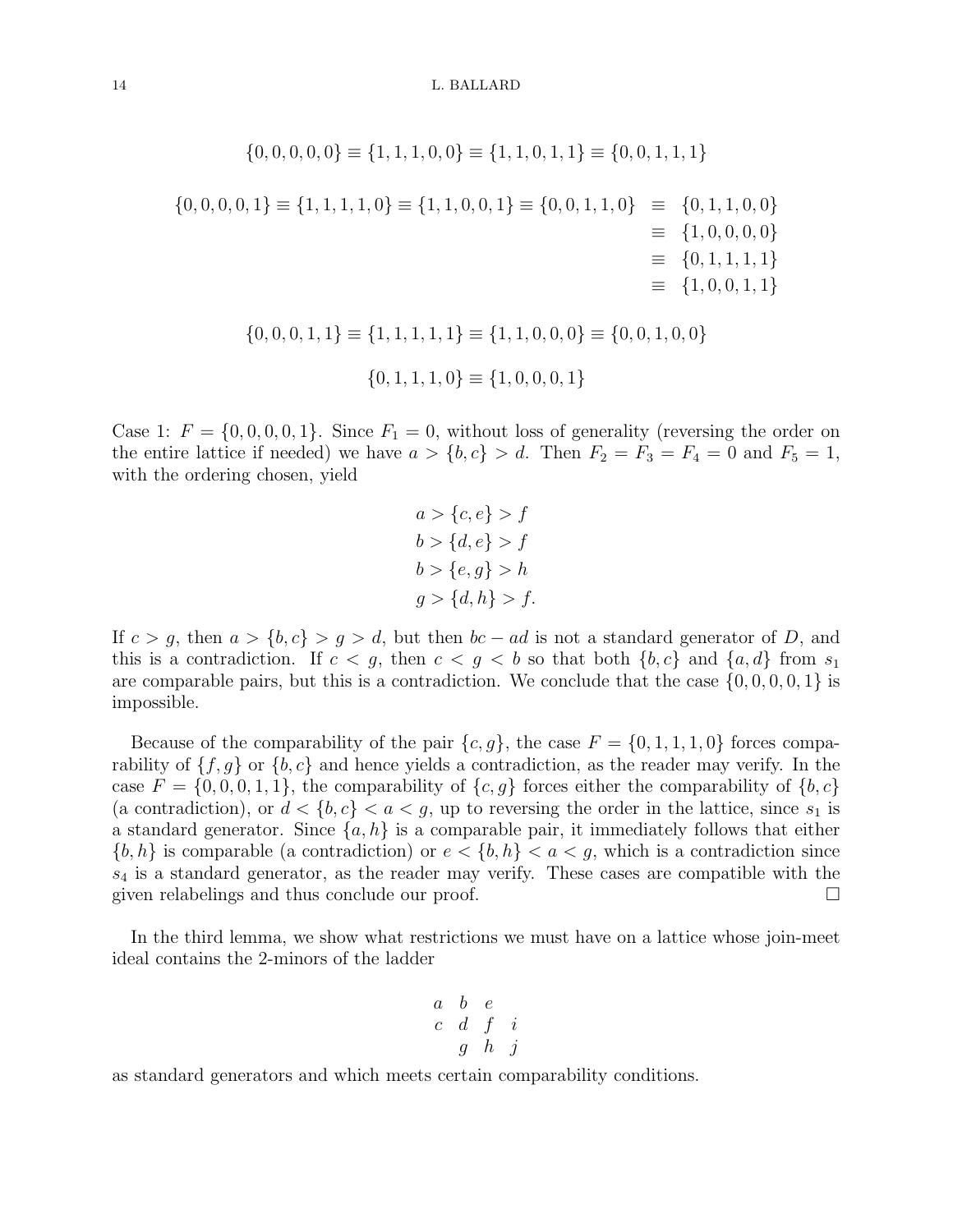<span id="page-14-0"></span>Lemma 2.25. Suppose

```
s_1 = bc - ads_2 = ce - afs_3 = de - bfs_4 = eg - bhs_5 = fg - dhs_6 = qi - djs_7 = hi - fi
```
are standard generators of a lattice D, and that  $\{a, g\}$ ,  $\{a, h\}$ ,  $\{c, g\}$ ,  $\{c, h\}$ ,  $\{b, i\}$ ,  $\{b, j\}$ ,  ${e, i}$ , and  ${e, j}$  are comparable pairs in D. Let  $F \in \mathbb{F}_2^7$  be defined for these seven elements as in Definition [2.21.](#page-11-1) Then up to relabeling of variables,  $F = \{0, 0, 0, 0, 0, 0, 0\}.$ 

*Proof.* We first note that with natural relabeling, both  $\{s_1, s_2, s_3, s_4, s_5\}$  and  $\{s_3, s_4, s_5, s_6, s_7\}$ satisfy the hypotheses of Lemma [2.24,](#page-12-0) so if we let  $F$  be defined as in Definition [2.21,](#page-11-1) this limits the cases we need to consider to 7-tuples whose first five elements and whose last five elements satisfy the conclusion of Lemma [2.24.](#page-12-0) The only possible cases are  $\{0, 0, 0, 0, 0, 0, 0\}$ and  $\{0, 0, 1, 1, 1, 0, 0\}$ . If we relabel variables according to the permutation  $(be)(df)(gh)$ , we see that  $F = \{i, j, k, l, m, n, o\} \equiv \{j, i, 1 - k, 1 - l, 1 - m, o, n\}$ , so that these two cases are equivalent. Then up to relabeling of variables,  $F = \{0, 0, 0, 0, 0, 0\}$ . equivalent. Then up to relabeling of variables,  $F = \{0, 0, 0, 0, 0, 0, 0\}.$ 

In the fourth lemma, we show what restrictions we must have on a lattice whose join-meet ideal contains the 2-minors of the ladder

$$
\begin{array}{ccccc} a & b & e \\ c & d & f & i \\ g & h & j \\ k & l \end{array}
$$

as standard generators, and which meets certain comparability conditions.

<span id="page-14-1"></span>Lemma 2.26. Suppose

$$
s_1 = bc - ad
$$
  
\n
$$
s_2 = ce - af
$$
  
\n
$$
s_3 = de - bf
$$
  
\n
$$
s_4 = eg - bh
$$
  
\n
$$
s_5 = fg - dh
$$
  
\n
$$
s_6 = gi - dj
$$
  
\n
$$
s_7 = hi - fj
$$
  
\n
$$
s_8 = ik - fl
$$
  
\n
$$
s_9 = jk - hl
$$

are standard generators of a lattice D, and that  $\{a, g\}$ ,  $\{a, h\}$ ,  $\{c, g\}$ ,  $\{c, h\}$ ,  $\{b, i\}$ ,  $\{b, j\}$ ,  $\{e, i\}, \{e, j\}, \{d, k\}, \{d, l\}, \{g, k\}, \text{ and } \{g, l\} \text{ are comparable pairs in } D.$  Let  $F \in \mathbb{F}_2^9$  be defined for these nine elements as in Definition [2.21.](#page-11-1) Then  $F = \{0, 0, 0, 0, 0, 0, 0, 0, 0\}$ .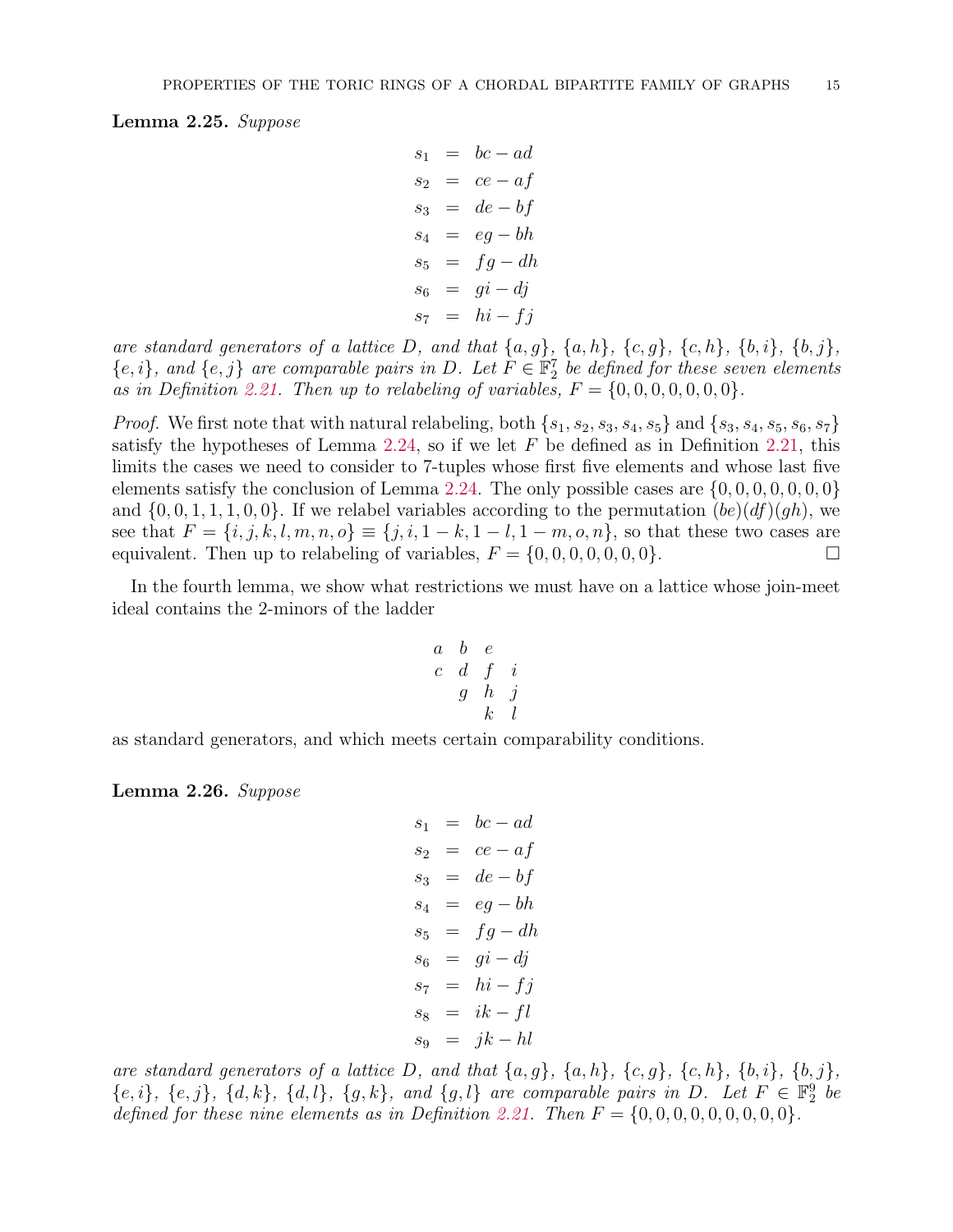#### 16 L. BALLARD

*Proof.* We first note that with natural relabeling, both  $\{s_1, s_2, s_3, s_4, s_5, s_6, s_7\}$  and  $\{s_3, s_4, s_5, s_6, s_7, s_8, s_9\}$  satisfy the hypotheses of Lemma [2.25,](#page-14-0) so if we let F be defined as in Definition [2.21,](#page-11-1) this limits the cases we need to consider to 9-tuples whose first seven entries and whose last seven entries satisfy the conclusion of Lemma [2.25.](#page-14-0) We see by Lemma [2.25](#page-14-0) that  $F = \{0, 0, 0, 0, 0, 0, 0, 0, 0\}.$ 

We now have the machinery necessary to show that for  $t = (1, 1, 1, 1, 1, 0)$ ,  $I_{G_5^t}$  does not come from a lattice. In our proof, we use the previous four lemmas and the fact that  $I_{G_5^t}$  is generated by the distinguished minors of  $L_5^{(1,1,1,1,1,0)}$  $\frac{(1,1,1,1,1,1,0)}{5}$ 

$$
\begin{array}{cccccc} x_0 & x_2 & x_5 \\ x_3 & x_4 & x_6 & x_9 & x_{13} \\ & x_7 & x_8 & x_{10} & \\ & x_{11} & x_{12} & x_{14} \end{array}
$$

**Proposition 2.27.** Let  $n = 5$  and  $t = (1, 1, 1, 1, 1, 0)$ . Then the set of standard generators for  $I_{G_5^t}$  is not equal to the complete set of standard generators (up to sign) of any (classical) lattice.

*Proof.* By Remark [2.17](#page-9-2) and choice of  $n = 5$  and  $t = (1, 1, 1, 1, 1, 0)$ , the generators of  $I_{G_5^t}$  are

| $s_1 = x_2x_3 - x_0x_4$             | $s_2 = x_3x_5 - x_0x_6$             |
|-------------------------------------|-------------------------------------|
| $s_3 = x_4x_5 - x_2x_6$             | $s_4 = x_5x_7 - x_2x_8$             |
| $s_5 = x_6x_7 - x_4x_8$             | $s_6 = x_7x_9 - x_4x_{10}$          |
| $s_7 = x_8x_9 - x_6x_{10}$          | $s_8 = x_9x_{11} - x_6x_{12}$       |
| $s_9 = x_{10}x_{11} - x_8x_{12}$    | $s_{10} = x_{11}x_{13} - x_6x_{14}$ |
| $s_{11} = x_{12}x_{13} - x_9x_{14}$ | $s_{12} = x_{11}x_{13} - x_6x_{14}$ |

Suppose a lattice  $D$  exists whose complete set of standard generators (up to sign) equals  $\{s_1, \ldots, s_{11}\}.$  We note that if the monomial  $x_ix_j$  does not appear in any of the  $s_k$ , then  $\{x_i, x_j\}$  is a comparable pair, since otherwise  $\pm (x_i x_j - (x_i \vee x_j)(x_i \wedge x_j))$  would be in the set of standard generators of D. Thus the pairs  $\{x_0, x_7\}$ ,  $\{x_0, x_8\}$ ,  $\{x_3, x_7\}$ ,  $\{x_3, x_8\}$ ,  ${x_2, x_9}, {x_2, x_{10}}, {x_3, x_{10}}, {x_5, x_9}, {x_5, x_{10}}, {x_4, x_{11}}, {x_4, x_{12}}, {x_7, x_{11}}, {x_7, x_{12}}, {x_{10}, x_{13}},$ and  $\{x_{10}, x_{14}\}$  are comparable pairs in D. Let  $F \in \mathbb{F}_2^{11}$  be defined as in Definition [2.21.](#page-11-1) Then with natural relabeling of the first nine relations, this lattice satisfies the hypotheses of Lemma [2.26,](#page-14-1) so the only cases we need to consider are  $F = \{0, 0, 0, 0, 0, 0, 0, 0, 0, a, b\}.$ 

Since  $F_1 = 0$ , without loss of generality, we have  $x_0 > \{x_2, x_3\} > x_4$ . Then with the ordering chosen, the fact that  $F_3 = F_5 = F_7 = F_9 = 0$  yields

$$
x_2 > \{x_4, x_5\} > x_6
$$
  
\n
$$
x_4 > \{x_6, x_7\} > x_8
$$
  
\n
$$
x_6 > \{x_8, x_9\} > x_{10}
$$
  
\n
$$
x_8 > \{x_{10}, x_{11}\} > x_{12}.
$$

The reader may verify that  $b = 0$  and  $b = 1$  both yield contradictions based on inspecting the standard generator  $s_{11}$  in light of the comparability of the pairs  $\{x_{10}, x_{13}\}$  and  $\{x_{10}, x_{14}\},$ respectively, using the same technique employed in Case 1 of the proof of Lemma [2.24.](#page-12-0)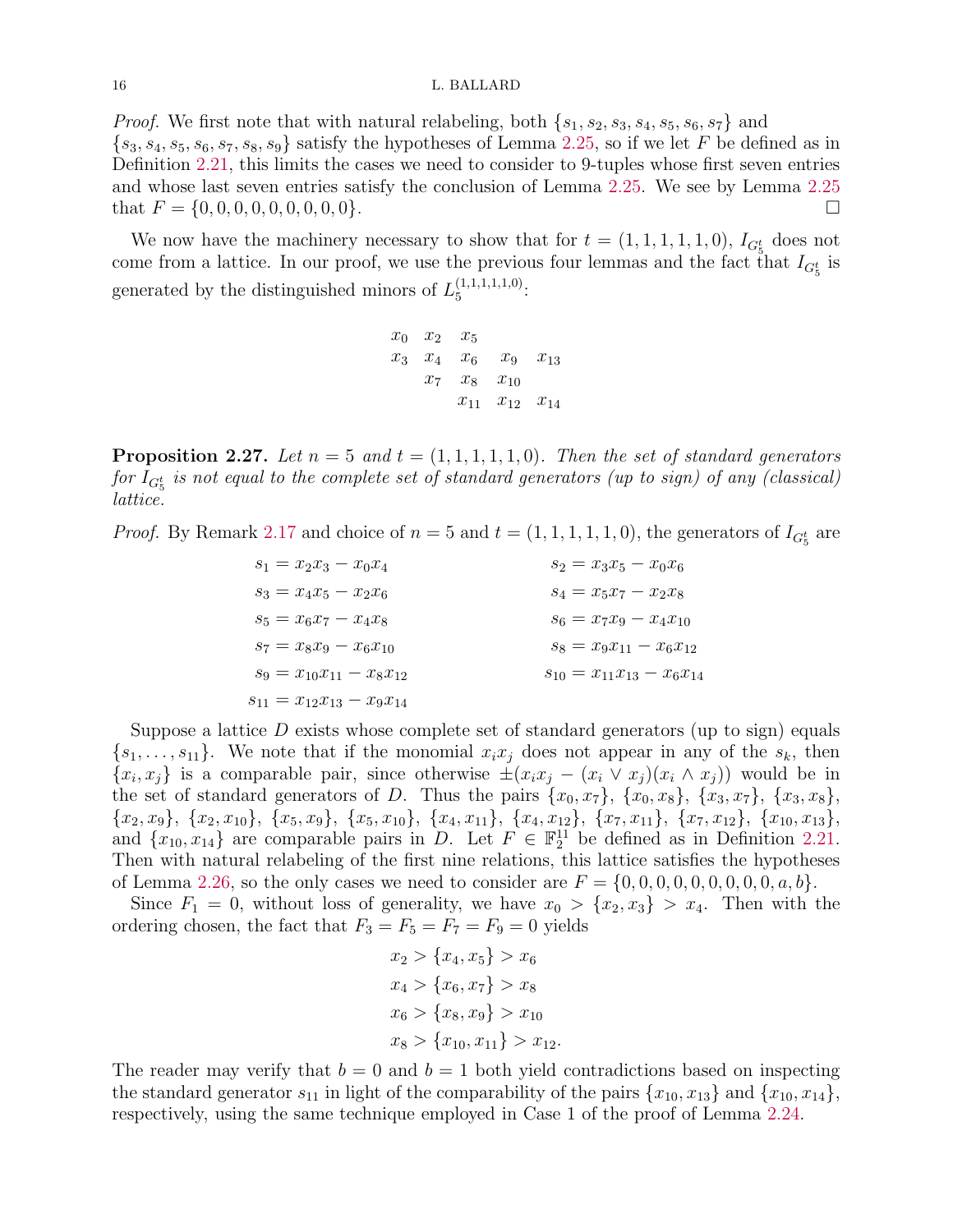5

<span id="page-16-0"></span>We conclude that there is no lattice whose complete set of standard generators (up to sign) equals the set of standard generators of  $I_{G_5^{(1,1,1,1,1,1,0)}}$ .

### 3. Properties of the Family of Toric Rings

In Section [2,](#page-2-0) we defined a family of toric rings, the rings  $R(n, t)$  coming from the family  $F$ , and we demonstrated some context for these rings in the area of graph theory. Now we investigate some of the algebraic properties of each  $R(n, t)$ . We develop proofs to establish dimension, regularity, and multiplicity.

3.1. Dimension and System of Parameters. We use the the degree reverse lexicographic monomial order with  $x_0 > x_2 > x_3 > \cdots$  throughout this section, and denote it by  $>$ . We show that the standard generators  $s_k$  given in Remark [2.17](#page-9-2) are a Gröbner basis for  $I_{G_n^t}$  with respect to  $>$ .

**Lemma 3.1.** If  $s_1, ..., s_{2n+1}$  are as in Remark [2.17,](#page-9-2) then  $B = \{s_1, ..., s_{2n+1}\}$  is a Gröbner basis for  $I_{G_n^t}$  with respect to  $\gt$ .

Proof. This is a straightforward computation using Buchberger's Criterion and properties of the  $j_k$  from Remark [2.11.](#page-7-2) By Remark [2.17,](#page-9-2) for  $1 \leq i \leq n$  the ideal  $I_{G_n^t}$  is generated by

$$
s_1 = x_2x_3 - x_{j_1}x_4
$$
  
\n
$$
s_{2i} = x_{2i+1}x_{2i+3} - x_{j_{2i}}x_{2i+4}
$$
  
\n
$$
s_{2i+1} = x_{2i+2}x_{2i+3} - x_{j_{2i+1}}x_{2i+4},
$$

where  $j_1 = j_2 = 0$ ,  $j_3 = 2$ , and for  $i \ge 2$ , we have

$$
t_{i+1} = 0 \iff j_{2i} = j_{2i-2} \iff j_{2i+1} = 2i - 1
$$
  

$$
t_{i+1} = 1 \iff j_{2i} = j_{2i-1} \iff j_{2i+1} = 2i.
$$

If we adopt S-polynomial notation  $S_{i,j}$  for the S-polynomial of  $s_i$  and  $s_j$ , then the cases to consider are

$$
S_{2i-1,2i}
$$
 and  $S_{2i,2i+1}$  for  $1 \le i \le n$   
 $S_{2i,2i+2}$  for  $1 \le i \le n-1$ .

To give a flavor of the computation involved, we show the case  $S_{2i-1,2i}$  for  $1 \leq i \leq n$ , and leave the remaining cases to the reader. We show in each subcase that  $S_{2i-1,2i}$  is equal to a sum of basis elements with coefficients in  $S(n)$ , so that the reduced form of  $S_{2i-1,2i}$  is zero in each subcase. We have

$$
S_{2i-1,2i} = x_{2i+3}(x_{2i}x_{2i+1} - x_{j_{2i-1}}x_{2i+2}) - x_{2i}(x_{2i+1}x_{2i+3} - x_{j_{2i}}x_{2i+4})
$$
  
= 
$$
-x_{j_{2i-1}}x_{2i+2}x_{2i+3} + x_{j_{2i}}x_{2i}x_{2i+4}
$$

Case 1: If  $i \ge 2$  and  $t_{i+1} = 0$ , then  $j_{2i} = j_{2i-2}$  and  $j_{2i+1} = 2i - 1$ , so we have

 $S_{2i-1,2i} = -x_{j_{2i-1}}x_{2i+2}x_{2i+3} + x_{j_{2i-2}}x_{2i}x_{2i+4}$ 

Case 1.1: If in addition  $i \geq 3$  and  $t_i = 0$ , then  $j_{2i-2} = j_{2i-4}$  and  $j_{2i-1} = 2i-3$ , so we have

$$
S_{2i-1,2i} = -x_{2i-3}x_{2i+2}x_{2i+3} + x_{j_{2i-4}}x_{2i}x_{2i+4}
$$
  
= 
$$
-x_{2i-3}(x_{2i+2}x_{2i+3} - x_{j_{2i+1}}x_{2i+4}) + x_{2i+4}(x_{2i-3}x_{2i-1} - x_{j_{2i-4}}x_{2i})
$$
  
= 
$$
-x_{2i-3}s_{2i+1} + x_{2i+4}s_{2i-4}.
$$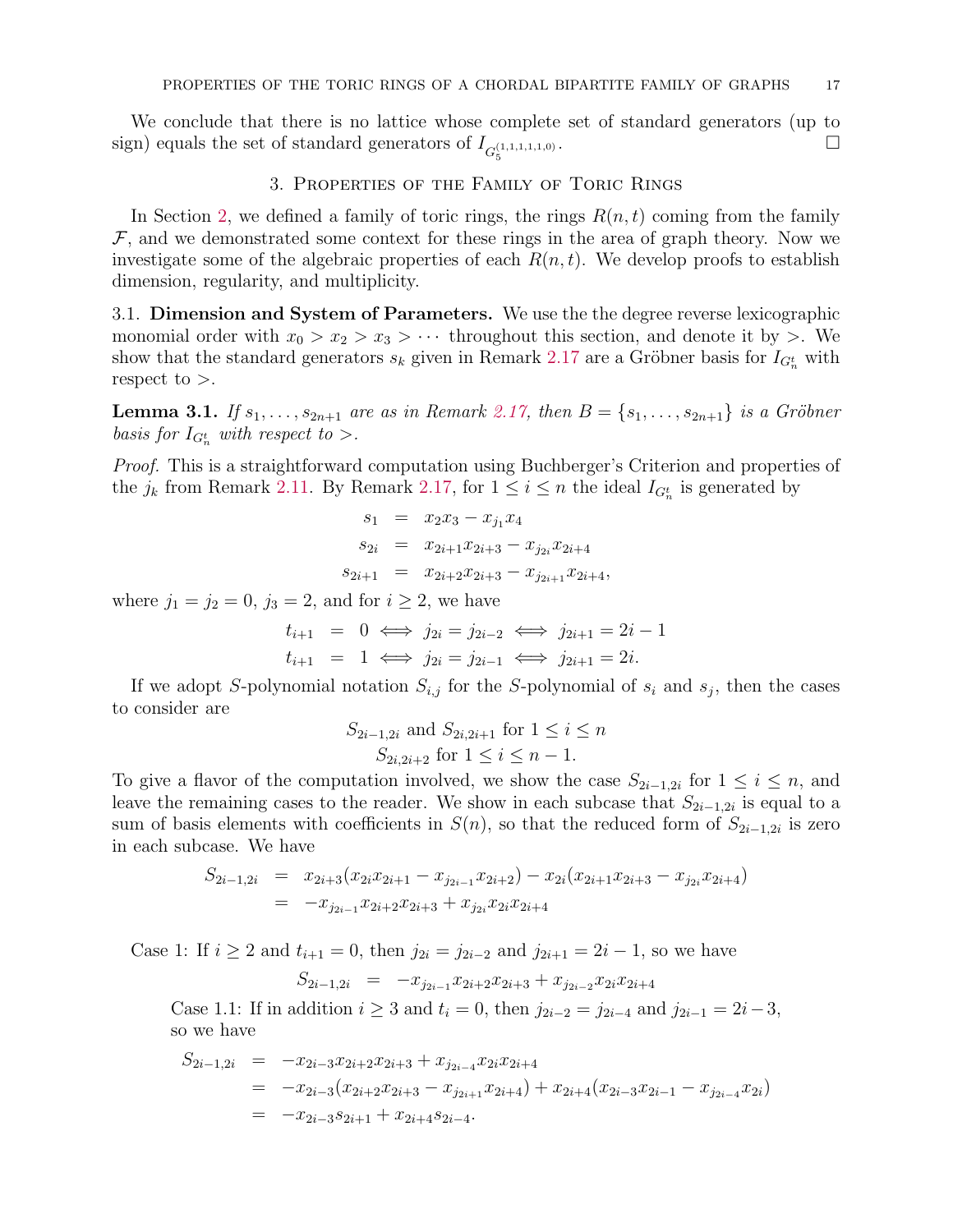Case 1.2: If in addition  $i = 2$  or  $i \geq 3$  and  $t_i = 1$ , then  $j_{2i-2} = j_{2i-3}$  and  $j_{2i-1} = 2i - 2$ , so we have

$$
S_{2i-1,2i} = -x_{2i-2}x_{2i+2}x_{2i+3} + x_{j_{2i-3}}x_{2i}x_{2i+4}
$$
  
= 
$$
-x_{2i-2}(x_{2i+2}x_{2i+3} - x_{j_{2i+1}}x_{2i+4}) + x_{2i+4}(x_{2i-2}x_{2i-1} - x_{j_{2i-3}}x_{2i})
$$
  
= 
$$
-x_{2i-2}s_{2i+1} + x_{2i+4}s_{2i-3}.
$$

Case 2: If  $i = 1$  or if  $i \ge 2$  and  $t_{i+1} = 1$ , then  $j_{2i} = j_{2i-1}$  and  $j_{2i+1} = 2i$ , so we have

$$
S_{2i-1,2i} = -x_{j_{2i}}x_{2i+2}x_{2i+3} + x_{j_{2i}}x_{2i}x_{2i+4}
$$
  
= 
$$
-x_{j_{2i}}s_{2i+1}.
$$

This concludes the case  $S_{2i-1,2i}$  for  $1 \leq i \leq n-1$ . The remaining cases are similar.

**Corollary 3.2.** The ring  $R(n, t)$  is Koszul for all n and all t.

*Proof.* Since  $I_{G_n^t}$  has a quadratic Gröbner basis, the ring  $R(n,t)$  is Koszul for all n and all t due to  $[15, Th \ 2.28]$ .

<span id="page-17-1"></span>**Corollary 3.3.** The initial ideal for  $I_{G_n^t}$  with respect to the degree reverse lexicographic monomial order  $>$  is

$$
in_{>}I_{G_n^t} = (x_2x_3, \{x_{2i+1}x_{2i+3}, x_{2i+2}x_{2i+3} \mid 1 \le i \le n\}).
$$

We note that  $\text{in}_{\geq} I_{G_n^t}$  does not depend on t, which will be useful for the following sections.

We use the initial ideal  $\text{in}_{> I_{G_n^t}}$  from Corollary [3.3](#page-17-1) and direct computation to show the Krull dimension of  $R(n, t)$ . As a corollary, we obtain the projective dimension of  $R(n, t)$ . We note that the Krull dimension, like the initial ideal, does not depend on t. We refer the reader to Remark [2.17](#page-9-2) for a reminder of how to think of the toric ring

$$
R(n,t) = \frac{S(n)}{I_{G_n^t}} = \frac{k[x_0, x_2, x_3, \dots, x_{2n+4}]}{I_{G_n^t}}
$$

in the context of this work.

<span id="page-17-0"></span>**Theorem 3.4.** The Krull dimension of  $R(n, t)$  is

$$
\dim R(n,t) = n+3.
$$

*Proof.* Let  $>$  be the degree reverse lexicographic monomial order with

$$
x_0 > x_2 > x_3 > \cdots > x_{2n+4}.
$$

By Corollary [3.3,](#page-17-1) the initial ideal of  $I_{G_n^t}$  with respect to  $>$  is

$$
\text{in}_> I_{G_n^t} = (x_2x_3, \{x_{2i+1}x_{2i+3}, x_{2i+2}x_{2i+3} \mid 1 \le i \le n\}).
$$

Since  $S(n)/(\text{in}_{>}I_{G_n^t})$  and  $R(n,t) = S(n)/I_{G_n^t}$  are known to have the same Krull dimension (see for example  $[6,$  Props 9.3.4 and 9.3.12]), it suffices to prove that

$$
\dim S(n)/(\text{in}_>I_{G_n^t})=n+3.
$$

To see that the dimension is at least  $n + 3$ , we construct a chain of prime ideals in  $S(n)$ containing  $\text{in}_{>}I_{G_n^t}$ . Since every monomial generator of  $\text{in}_{>}I_{G_n^t}$  contains a variable of odd index, we begin with  $P_n = (\{x_k \mid k \text{ odd}, 2 < k < 2n+4\})$ , a prime ideal containing  $\text{in}_{>}I_{G_n^t}$ .

 $\Box$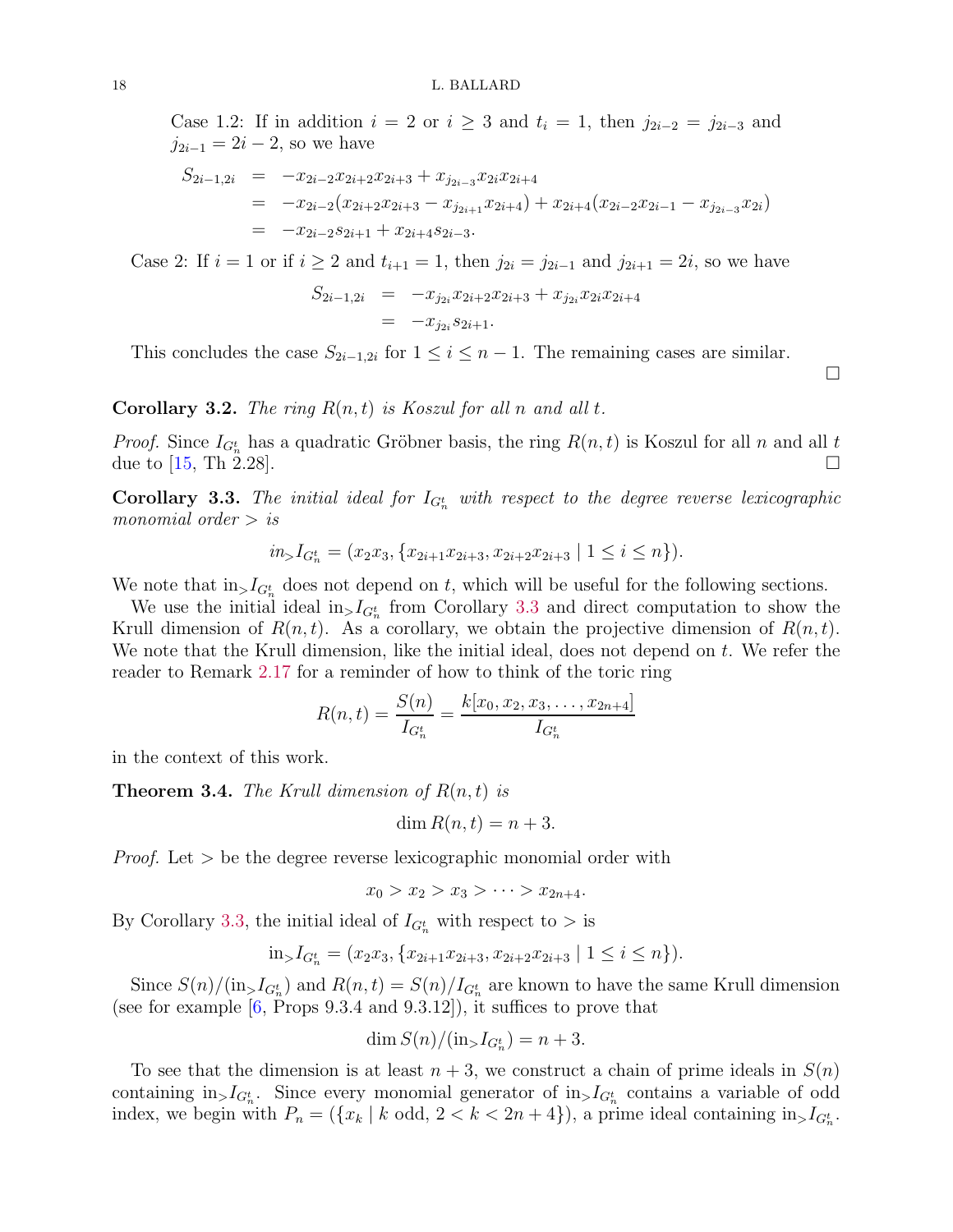Then we have the chain of prime ideals  $P_n \subsetneq P_n + (x_0) \subsetneq P_n + (x_0, x_2) \subsetneq P_n + (x_0, x_2, x_4) \subsetneq$  $\cdots \subsetneq P_n + (\{x_{2i} \mid 0 \leq i \leq n+2\}),$  so that

$$
\dim S(n)/(\text{in}_> I_{G_n^t}) \ge n+3.
$$

To see that the dimension is at most  $n + 3$ , we find a sequence of  $n + 3$  elements in  $S(n)/(\text{in}_{>}I_{G_n^t})$  such that the quotient by the ideal they generate has dimension zero. Let

$$
X_n = x_0, x_2 - x_3, x_4 - x_5, \dots, x_{2n} - x_{2n+1}, x_{2n+2} - x_{2n+3}, x_{2n+4}
$$

in  $S(n)$ , and take the quotient of  $S(n)/(\text{in}_{>}I_{G_n^t})$  by the image of  $X_n$  to obtain the following. In the last step, we rewrite the quotient of  $S(n)$  and  $(\text{in}_> I_{G_n^t}) + (X_n)$  by  $(X_n)$  by setting  $x_0$ and  $x_{2n+4}$  equal to zero and replacing  $x_{2i}$  with  $x_{2i+1}$  for  $1 \leq i \leq n+1$ :

$$
\frac{S(n)/(\text{in}_{>}I_{G_n^t})}{((\text{in}_{>}I_{G_n^t}) + (X_n))/(\text{in}_{>}I_{G_n^t})} \cong \frac{S(n)}{((\text{in}_{>}I_{G_n^t}) + (X_n))}
$$
\n
$$
\cong \frac{S(n)/(X_n)}{((\text{in}_{>}I_{G_n^t}) + (X_n))/(X_n)}
$$
\n
$$
\cong \frac{k[x_3, x_5, \dots, x_{2n+1}, x_{2n+3}]}{(x_3^2, \{x_{2i+1}x_{2i+3}, x_{2i+3}^2 \mid 1 \le i \le n\})}
$$

Since

$$
\sqrt{(x_3^2, \{x_{2i+1}x_{2i+3}, x_{2i+3}^2 \mid 1 \le i \le n\})} = (x_3, x_5, \dots, x_{2n+3}),
$$

the above ring has dimension zero. Thus,

$$
\dim S(n)/(\text{in}_> I_{G_n^t}) \le n+3.
$$

We conclude that  $\dim R(n,t) = \dim S(n)/(\text{in}_>I_{G_n^t}) = n+3.$ 

<span id="page-18-0"></span>**Corollary 3.5.** The projective dimension of  $R(n, t)$  over  $S(n)$  is

$$
\mathrm{pd}_{S(n)}R(n,t) = n+1.
$$

*Proof.* We know the Krull dimension of the polynomial ring  $S(n)$  is  $2n+4$ . The result follows from the fact that  $R(n, t)$  is Cohen-Macaulay (Corollary [2.16\)](#page-9-0) and from the graded version of the Auslander-Buchsbaum formula.

<span id="page-18-2"></span>**Remark 3.6.** The proof of the previous theorem shows that the image of

$$
X_n = x_0, x_2 - x_3, x_4 - x_5, \dots, x_{2n} - x_{2n+1}, x_{2n+2} - x_{2n+3}, x_{2n+4}
$$

in  $S(n)/(\text{in}_>I_{G_n^t})$  is a system of parameters for  $S(n)/(\text{in}_>I_{G_n^t})$ . We prove in the next theorem that the image of  $X_n$  in  $R(n, t)$  (which we call  $\overline{X_n}$ ) is also a system of parameters for  $R(n, t)$ . Before doing so, we introduce some notation and a definition which allows us to better grapple with the quotient ring  $R(n, t)/(X_n)$ .

<span id="page-18-1"></span>Definition 3.7. Consider the isomorphism

$$
\frac{R(n,t)}{(\overline{X_n})} = \frac{S(n)/(I_{G_n^t})}{((I_{G_n^t}) + (X_n))/(I_{G_n^t})} \cong \frac{S(n)/(X_n)}{((I_{G_n^t}) + (X_n))/(X_n)}
$$

We view taking the quotient by  $X_n$  as setting  $x_0$  and  $x_{2n+4}$  equal to zero and replacing  $x_{2i}$ with  $x_{2i+1}$  for  $1 \leq i \leq n+1$  to obtain

$$
\widehat{S(n)} := k[x_3, x_5, \dots, x_{2n+1}, x_{2n+3}] \cong S(n)/(X_n).
$$

.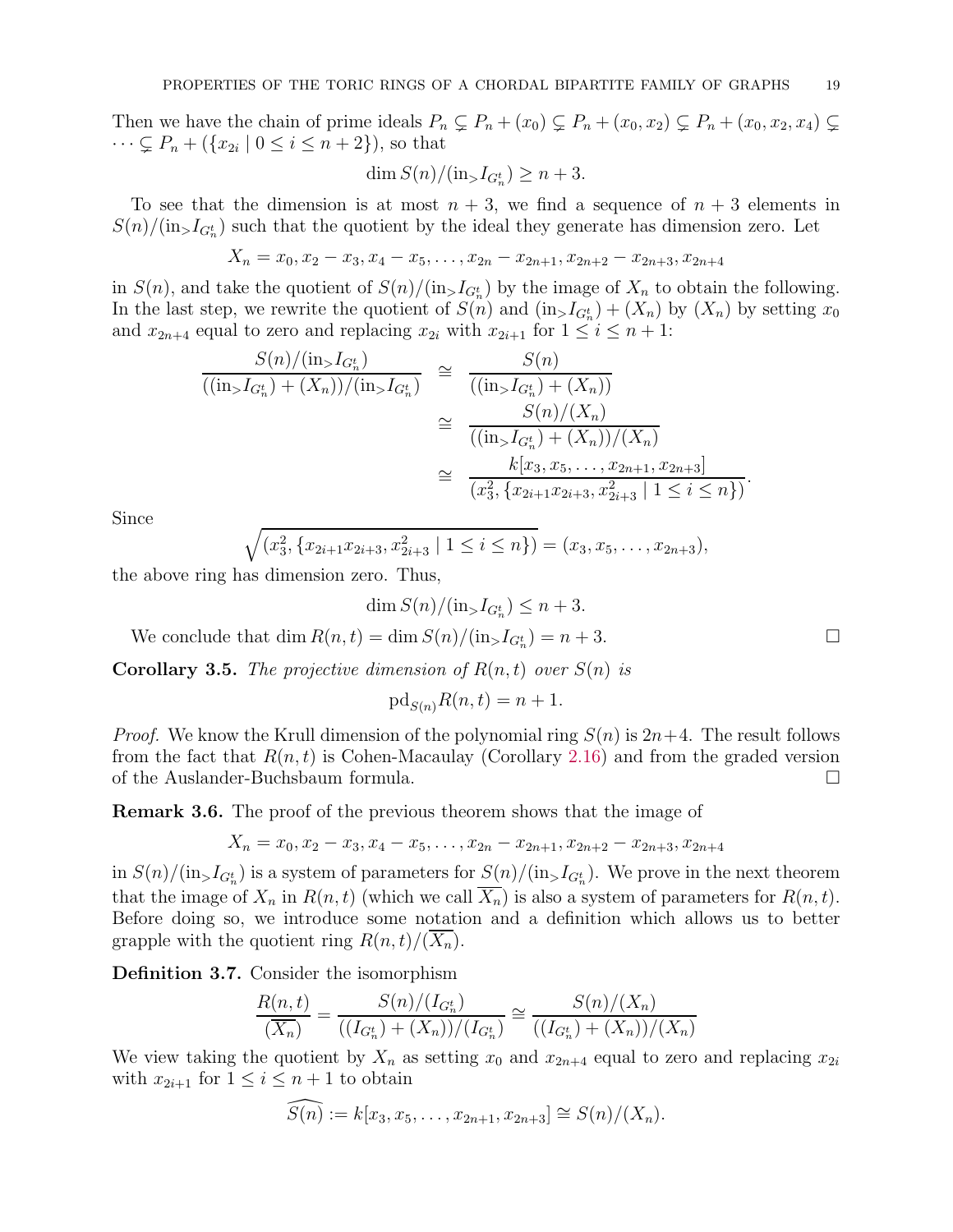By the same process (detailed below), we obtain the ideal  $I_{G_n^t} \cong (I_{G_n^t} + (X_n))/(X_n)$ . We further define the quotient

$$
\widehat{R(n,t)} := \widehat{S(n)}/\widehat{I_{G_n^t}} \cong R(n,t)/(\overline{X_n}).
$$

We find this notation natural since it is often used for the removal of variables, and the quotient by  $X_n$  may be viewed as identifying and removing variables. Since this work has no completions in it, there should be no conflict of notation.

<span id="page-19-0"></span>**Definition 3.8.** To define  $I_{G_n^t}$  in particular, we recall the standard generators of  $I_{G_n^t}$  and introduce further notation to describe the generators of  $I_{G_n^t} \cong (I_{G_n^t} + (X_n))/(X_n)$ . By Remark [2.17,](#page-9-2) the standard generators of  $I_{G_n^t}$  are

$$
s_1 = x_2x_3 - x_{j_1}x_4
$$
  
\n
$$
s_{2i} = x_{2i+1}x_{2i+3} - x_{j_{2i}}x_{2i+4}
$$
  
\n
$$
s_{2i+1} = x_{2i+2}x_{2i+3} - x_{j_{2i+1}}x_{2i+4},
$$

for  $1 \leq i \leq n$ , where the nonnegative integers  $j_k$  are as in Remark [2.11.](#page-7-2)

Let  $\hat{\iota}$  be the largest index such that  $j_{2\hat{\iota}} = 0$ . By Remark [2.11,](#page-7-2) we see that the  $j_{2i}$  are defined recursively and form a non-decreasing sequence. Then

$$
j_1 = j_2 = j_4 = j_6 = \cdots = j_{2\widehat{\iota}} = 0,
$$

and since we view taking the quotient by  $X_n$  as setting  $x_0$  and  $x_{2n+4}$  equal to zero and replacing  $x_{2i}$  with  $x_{2i+1}$  for  $1 \leq i \leq n+1$ , we define  $I_{G_n^t}$  by replacing  $x_{j_k}$  with  $x_{J_k}$  (defined below) for  $1 \leq k < 2n$  to obtain

$$
\widehat{s}_1 = x_3^2 - x_{J_1}x_5
$$
\n
$$
\widehat{s}_{2i} = x_{2i+1}x_{2i+3} - x_{J_{2i}}x_{2i+5}
$$
\n
$$
\widehat{s}_{2i+1} = x_{2i+3}^2 - x_{J_{2i+1}}x_{2i+5}
$$
\n
$$
\widehat{s}_{2n} = x_{2n+1}x_{2n+3}
$$
\n
$$
\widehat{s_{2n+1}} = x_{2n+3}^2
$$

for  $1 \leq i < n$ , where

$$
x_{J_k} = \begin{cases} 0 & \text{if } k \text{ is even and } k \le 2\hat{\iota}, \text{ or if } k = 1\\ x_{j_k+1} & \text{if } 2\hat{\iota} < k < 2n \text{ and } j_k \text{ is even} \\ x_{j_k} & \text{if } j_k \text{ is odd} \end{cases}
$$

We note that  $J_k \leq k$  for each  $1 \leq k < 2n$ , since  $j_k \leq k-1$  by Remark [2.11.](#page-7-2) By properties of the original  $j_k$  from Remark [2.11,](#page-7-2) we know that  $x_{J_1} = x_{J_2} = 0$ ,  $J_3 = 3$ , and for  $2 \le i < n$ ,

$$
t_{i+1} = 0 \iff x_{J_{2i}} = x_{J_{2i-2}} \iff J_{2i+1} = 2i - 1
$$
  

$$
t_{i+1} = 1 \iff x_{J_{2i}} = x_{J_{2i-1}} \iff J_{2i+1} = 2i + 1.
$$

**Example 3.9.** We construct the ring  $R(2, (0, 0, 0))$ . For the graph  $G_2^{(0,0,0)} \in \mathcal{F}$ , we have the toric ring

$$
R(2, (0, 0, 0)) = \frac{k[x_0, x_2, x_3, \dots, x_8]}{(x_2x_3 - x_0x_4, x_3x_5 - x_0x_6, x_4x_5 - x_2x_6, x_5x_7 - x_0x_8, x_6x_7 - x_3x_8)}
$$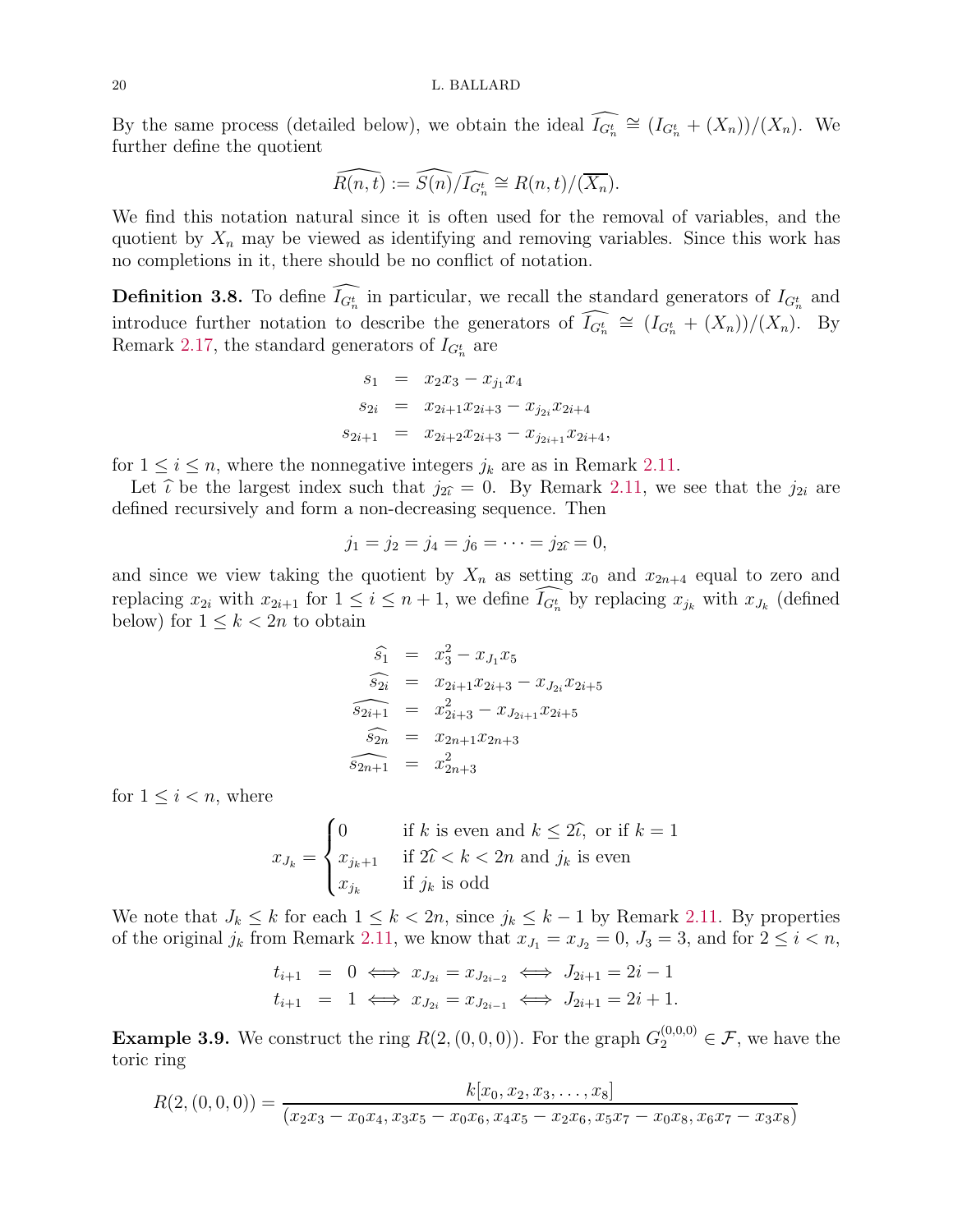coming from the ladder-like structure

$$
L_2^{(0,0,0)} = \begin{matrix} x_0 & x_2 & x_5 \\ x_3 & x_4 & x_6 \\ x_7 & x_8 \end{matrix}
$$

from Example [2.3.](#page-4-1) We know

$$
X_2 = x_0, x_2 - x_3, x_4 - x_5, \dots, x_4 - x_5, x_6 - x_7, x_8,
$$

so that  $R(2, (0, 0, 0)) / (\overline{X_2})$  is isomorphic to

$$
\frac{k[x_0, x_2, x_3, x_4, x_5, x_6, x_7, x_8]}{(x_2x_3 - x_0x_4, x_3x_5 - x_0x_6, x_4x_5 - x_2x_6, x_5x_7 - x_0x_8, x_6x_7 - x_3x_8, x_0, x_2 - x_3, \dots, x_8)}
$$

$$
\approx \frac{k[x_3, x_5, x_7]}{(x_3^2, x_3x_5, x_5^2 - x_3x_7, x_5x_7, x_7^2)} = R(\widehat{2, (0, 0, 0)}).
$$

Now we show that  $X_n$  is also a system of parameters for  $R(n, t)$ , and not just for the quotient by the initial ideal.

<span id="page-20-0"></span>**Proposition 3.10.** Let  $R(n,t) = S(n)/I_{G_n^t}$  and let

$$
X_n = x_0, x_2 - x_3, x_4 - x_5, \dots, x_{2n} - x_{2n+1}, x_{2n+2} - x_{2n+3}, x_{2n+4}
$$

so that the image of  $X_n$  in  $S(n)/(in_{>}I_{G_n^t})$  is the system of parameters from Remark [3.6.](#page-18-2) Then the image of  $X_n$  in  $R(n, t)$  is a system of parameters for  $R(n, t)$ .

*Proof.* Let  $X_n$  be defined as above. Then by Theorem [3.4](#page-17-0) and Definition [3.7](#page-18-1) we need only show that dim  $\widehat{R}(n, t) = 0$ . We have for  $n = 0$  that

$$
\widehat{R(0,t)} = \frac{k[x_3]}{(x_3^2)},
$$

for  $n = 1$ 

$$
\widehat{R(1,t)} = \frac{k[x_3, x_5]}{(x_3^2, x_3x_5, x_5^2)},
$$

and for  $n > 1$ 

$$
\widehat{R(n,t)} = \frac{\widehat{S(n)}}{\widehat{I_{G_n^t}}} = \frac{k[x_3, x_5, \dots, x_{2n+1}, x_{2n+3}]}{(\{\widehat{s_1}, \widehat{s_{2i}}, \widehat{s_{2i+1}} \mid 1 \le i \le n\})},
$$

where

$$
\widehat{s}_1 = x_3^2
$$
\n
$$
\widehat{s}_{2i} = x_{2i+1}x_{2i+3} - x_{J_{2i}}x_{2i+5}
$$
\n
$$
\widehat{s}_{2i+1} = x_{2i+3}^2 - x_{J_{2i+1}}x_{2i+5}
$$
\n
$$
\widehat{s}_{2n} = x_{2n+1}x_{2n+3}
$$
\n
$$
\widehat{s}_{2n+1} = x_{2n+3}^2
$$

for  $1 \leq i < n$  from Definition [3.8.](#page-19-0) We know dim  $\widehat{R(n,t)} = \dim \widehat{S(n)}/\widehat{I_{G_n^t}} = \dim \widehat{S(n)}/\sqrt{\widehat{I_{G_n^t}}}$ . We claim that

$$
\sqrt{\widehat{I_{G_n^t}}} = (x_3, x_5, \ldots, x_{2n+1}, x_{2n+3}).
$$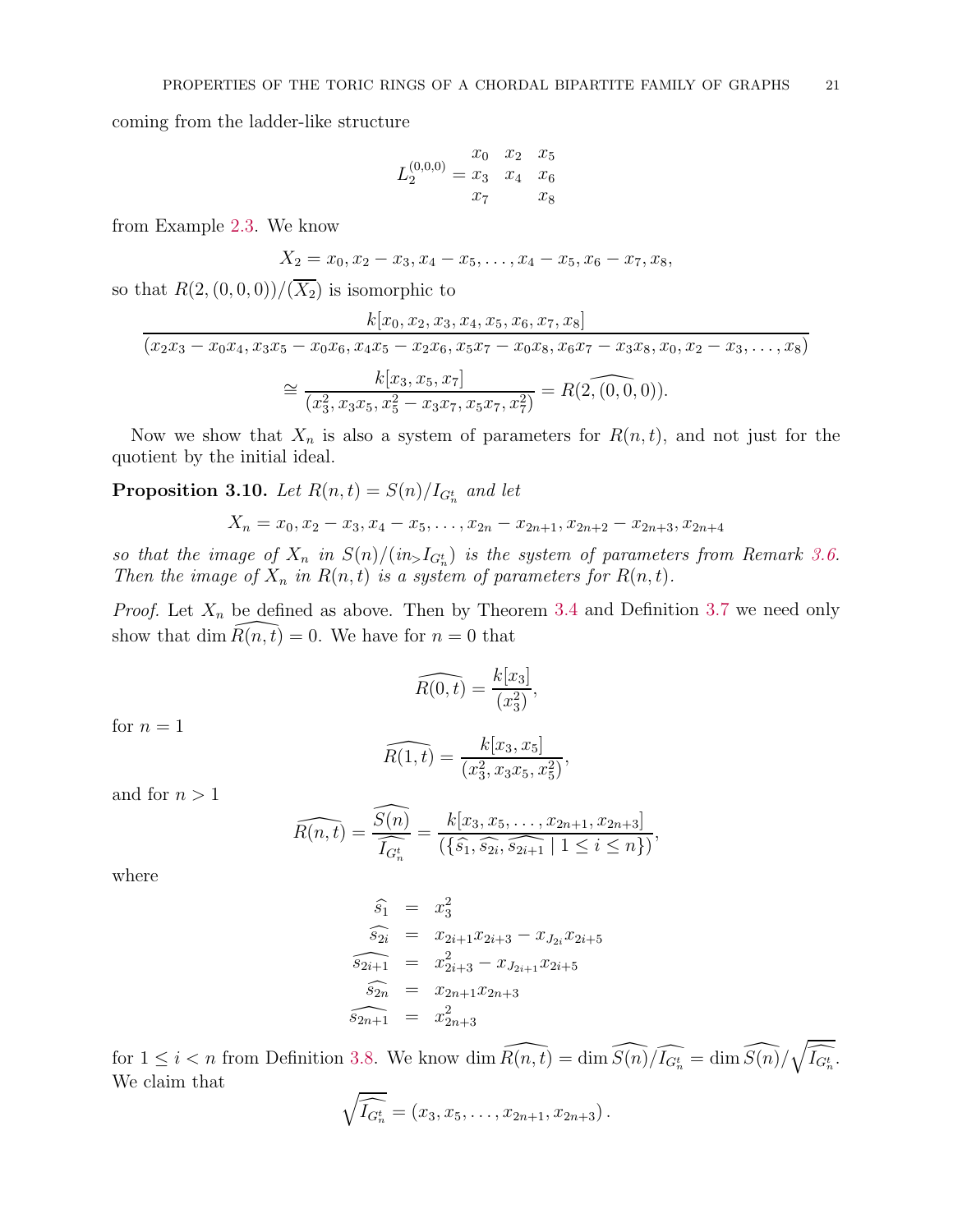This is clear for  $n \in \{0, 1\}$ . For  $n > 1$ , we prove this by induction. Since  $\widehat{s}_1 = x_3^2$  and  $\widehat{s_{2n+1}} = x_{2n+3}^2$  are in  $\widehat{I_{G_n^t}}$ , we have  $x_3, x_{2n+3} \in \sqrt{\widehat{I_{G_n^t}}}$ . Since

$$
\widehat{s_3} = x_5^2 - x_3 x_7 \in \widehat{I_{G_n^t}} \subseteq \sqrt{\widehat{I_{G_n^t}}}
$$

and  $x_3 \in \sqrt{\widehat{I_{G_n^t}}}$ , we get  $x_5^2 \in \sqrt{\widehat{I_{G_n^t}}}$ , so that  $x_5 \in \sqrt{\widehat{I_{G_n^t}}}$ . Now suppose  $x_{2i-1}, x_{2i+1} \in \sqrt{\widehat{I_{G_n^t}}}$ for  $2 \leq i < n$ . We have

$$
\widehat{s_{2i+1}} = x_{2i+3}^2 - x_{J_{2i+1}} x_{2i+5} \in \widehat{I_{G_n^t}} \subseteq \sqrt{\widehat{I_{G_n^t}}}.
$$

But  $x_{J_{2i+1}} \in \{x_{2i-1}, x_{2i+1}\}\$  by Definition [3.8](#page-19-0) and  $\{x_{2i-1}, x_{2i+1}\}\subseteq \sqrt{I_{G_n^t}}$  by induction, so that  $x_{2i+3}^2 \in \sqrt{\widehat{I_{G_n^t}}}$ , and hence  $x_{2i+3} \in \sqrt{\widehat{I_{G_n^t}}}$ . We conclude that

$$
(x_3, x_5,..., x_{2n+1}, x_{2n+3}) \subseteq \sqrt{I_{G_n^t}} \subseteq (x_3, x_5,..., x_{2n+1}, x_{2n+3}),
$$

so we have equality. Since  $\widehat{S(n)}/\sqrt{\widehat{I_{G_n^t}}} \cong k$  has dimension zero, so does  $\widehat{R(n, t)} \cong R(n, t)/(\overline{X_n})$ . Thus, the image of  $X_n$  is a system of parameters for  $R(n, t)$ .

<span id="page-21-3"></span>Remark 3.11. We note that as a consequence of the proof of the preceding theorem, the ring  $R(n, t)$  is Artinian, which will be relevant in Section [3.2.](#page-21-2)

<span id="page-21-0"></span>Corollary 3.12. The image of

$$
X_n = x_0, x_2 - x_3, x_4 - x_5, \dots, x_{2n} - x_{2n+1}, x_{2n+2} - x_{2n+3}, x_{2n+4}
$$

in  $R(n,t) = S(n)/I_{G_n^t}$  is a regular sequence for  $R(n,t)$ .

*Proof.* We know by Proposition [3.10](#page-20-0) that the image of  $X_n$  in  $R(n, t)$  is a linear system of parameters. Since the rings  $R(n, t)$  are Cohen-Macaulay (Corollary [2.16\)](#page-9-0), we are done.  $\Box$ 

<span id="page-21-2"></span>3.2. Length, Multiplicity, and Regularity. In this section, we determine the multiplicity and Castelnuovo-Mumford regularity of the toric rings  $R(n, t)$  coming from the associated graphs  $G_n^t \in \mathcal{F}$  by computing the length of the Artinian rings

$$
\widehat{R(n,t)} \cong R(n,t)/(\overline{X_n})
$$

from Definition [3.7.](#page-18-1) We know by Corollary [3.12](#page-21-0) that  $\overline{X_n}$  is a linear regular sequence for  $R(n, t)$ , which allows us to compute the multiplicity of the rings  $R(n, t)$ . As a corollary of Theorem [3.16,](#page-24-0) which establishes the Hilbert function for  $R(n, t)$ , we obtain the multiplicity and regularity of  $R(n, t)$ . We also develop an alternate graph-theoretic proof for the regularity of  $R(n, t)$ , which is included at the end of this section.

We begin with a lemma establishing a vector space basis for  $R(n, t)$ , which we use extensively for our results.

<span id="page-21-1"></span>**Lemma 3.13.** The image of all squarefree monomials with only odd indices whose indices are at least four apart, together with the image of  $1_k$ , forms a vector space basis for  $\overline{R}(n, t)$ over k.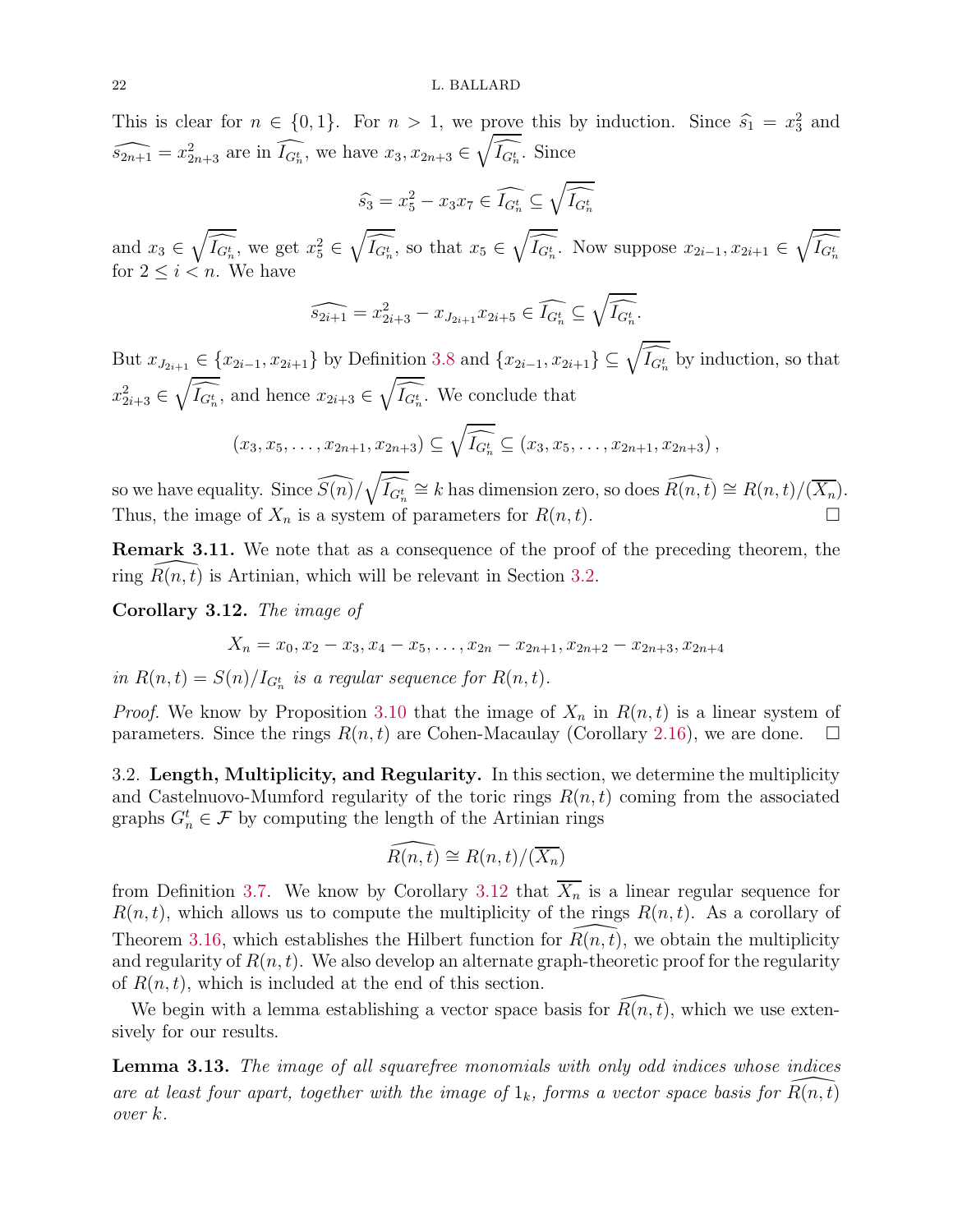*Proof.* We recall for the reader the definition of  $\widehat{R(n, t)}$  and then find the initial ideal of  $\widehat{I_{G_n^t}}$ and use Macaulay's Basis Theorem to show that the desired representatives form a basis for  $\widehat{R}(n, t)$  as a vector space over k.  $R(n, t)$  as a vector space over k.

From Definition [3.7,](#page-18-1) we have

$$
R(n,t)/(\overline{X_n}) \cong \widehat{R(n,t)} = \widehat{S(n)}/\widehat{I_{G_n^t}},
$$

where

$$
\widehat{S(n)} = k[x_3, x_5, \dots, x_{2n+1}, x_{2n+3}].
$$

By Definition [3.8,](#page-19-0) for  $1 \leq i < n$  the ideal  $I_{G_n^t}$  is generated by

$$
\widehat{s}_1 = x_3^2 - x_{J_1}x_5
$$
  
\n
$$
\widehat{s}_{2i} = x_{2i+1}x_{2i+3} - x_{J_{2i}}x_{2i+5}
$$
  
\n
$$
\widehat{s}_{2i+1} = x_{2i+3}^2 - x_{J_{2i+1}}x_{2i+5}
$$
  
\n
$$
\widehat{s}_{2n} = x_{2n+1}x_{2n+3}
$$
  
\n
$$
\widehat{s}_{2n+1} = x_{2n+3}^2,
$$

where  $x_{J_1} = x_{J_2} = 0, J_3 = 3$ , and for  $2 \le i < n$ ,

$$
t_{i+1} = 0 \iff x_{J_{2i}} = x_{J_{2i-2}} \iff J_{2i+1} = 2i - 1
$$
  

$$
t_{i+1} = 1 \iff x_{J_{2i}} = x_{J_{2i-1}} \iff J_{2i+1} = 2i + 1.
$$

We first show that the image of the monomials with the desired property is a basis in the quotient of  $\widehat{S(n)}$  by the initial ideal in  $\widehat{I_{G_n}}$ . By Macaulay's Basis Theorem, which is Theorem 1.5.7 in [\[21\]](#page-30-26), the image of these monomials in  $R(n, t)$  is also a basis.

To find the initial ideal of  $I_{G_n^t}$ , we establish that the given generators  $\widehat{s_k}$  are a Gröbner basis for  $I_{G_n^t}$  with respect to the degree reverse lexicographic order >. This is a relatively straightforward computation using Buchberger's Criterion, with separate cases for when  $x_{J_k} = 0.$ 

If we adopt S-polynomial notation  $S_{i,j}$  for the S-polynomial of  $\hat{s}_i$  and  $\hat{s}_j$ , then the cases to consider are

$$
S_{1,2}, S_{2,3}, S_{2,4}, S_{2n-2,2n}, S_{2n-1,2n}, S_{2n,2n+1}
$$

$$
S_{2i-1,2i} \text{ for } 1 < i < n
$$

$$
S_{2i,2i+1} \text{ for } 1 < i < n
$$

$$
S_{2i,2i+2} \text{ for } 1 < i < n-1.
$$

To give a flavor of the computation involved, we show the case  $S_{2i,2i+2}$  for  $1 < i < n-1$ , and leave the remaining cases to the reader. We show in each subcase that  $S_{2i,2i+2}$  is equal to zero or to a sum of basis elements with coefficients in  $S(n)$ , so that the reduced form of  $S_{2i,2i+2}$  is zero in each subcase. We have

$$
S_{2i,2i+2} = x_{2i+5}(x_{2i+1}x_{2i+3} - x_{J_{2i}}x_{2i+5}) - x_{2i+1}(x_{2i+3}x_{2i+5} - x_{J_{2i+2}}x_{2i+7})
$$
  
= 
$$
-x_{J_{2i}}x_{2i+5}^2 + x_{2i+1}x_{J_{2i+2}}x_{2i+7}
$$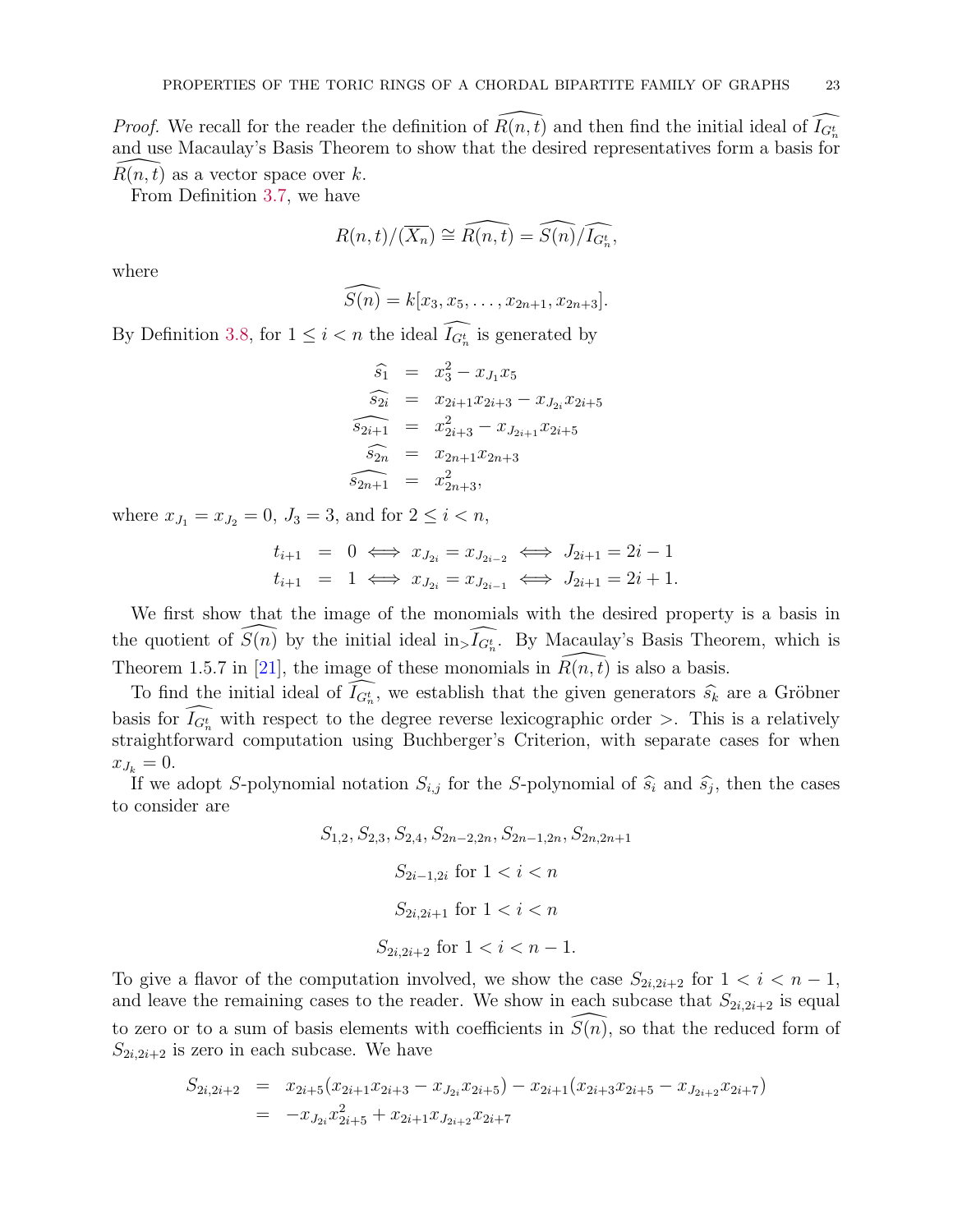Case 1: If  $t_{i+2} = 0$ , then  $x_{J_{2i+2}} = x_{J_{2i}}$  and  $J_{2i+3} = 2i + 1$ , so we have

$$
S_{2i,2i+2} = -x_{J_{2i}}x_{2i+5}^2 + x_{J_{2i}}x_{2i+1}x_{2i+7}
$$
  
= 
$$
-x_{J_{2i}}s_{2i+3}
$$

We note that if  $x_{J_{2i}} = x_{J_{2i+2}} = 0$ , then  $S_{2i,2i+2} = 0$ .

Case 2: If  $t_{i+2} = 1$ , then  $x_{J_{2i+2}} = x_{J_{2i+1}}$  and  $J_{2i+3} = 2i + 3$ , so we have

$$
S_{2i,2i+2} = -x_{J_{2i}}x_{2i+5}^2 + x_{2i+1}x_{J_{2i+1}}x_{2i+7}.
$$

Case 2.1: If in addition  $t_{i+1} = 0$ , then  $x_{J_{2i}} = x_{J_{2i-2}}$  and  $J_{2i+1} = 2i - 1$ , so we have

$$
S_{2i,2i+2} = -x_{J_{2i-2}}x_{2i+5}^2 + x_{2i+1}x_{2i-1}x_{2i+7}
$$
  
= 
$$
-x_{J_{2i-2}}(x_{2i+5}^2 - x_{J_{2i+3}}x_{2i+7}) + x_{2i+7}(x_{2i-1}x_{2i+1} - x_{J_{2i-2}}x_{2i+3})
$$
  
= 
$$
-x_{J_{2i-2}}s_{2i+3} + x_{2i+7}s_{2i-2}.
$$

We note that if  $x_{J_{2i}} = x_{J_{2i-2}} = 0$ , then  $S_{2i,2i+2} = x_{2i+7}$ 

Case 2.2: If in addition  $t_{i+1} = 1$ , then  $x_{J_{2i}} = x_{J_{2i-1}}$  and  $J_{2i+1} = 2i + 1$ , so we have

$$
S_{2i,2i+2} = -x_{J_{2i-1}}x_{2i+5}^2 + x_{2i+1}^2x_{2i+7}
$$
  
= 
$$
-x_{J_{2i-1}}(x_{2i+5}^2 - x_{J_{2i+3}}x_{2i+7}) + x_{2i+7}(x_{2i+1}^2 - x_{J_{2i-1}}x_{2i+3})
$$
  
= 
$$
-x_{J_{2i-1}}\widehat{s_{2i+3}} + x_{2i+7}\widehat{s_{2i-1}}.
$$

This concludes the case  $S_{2i,2i+2}$  for  $1 < i < n-1$ . The remaining cases are similar. Then the given generators  $\widehat{s_k}$  are a Gröbner Basis for  $I_{G_n^t}$ , so that the initial ideal is

$$
\text{in}_{>}(\widehat{I_{G_n^t}}) = (x_3^2, \{x_{2i+1}x_{2i+3}, x_{2i+3}^2 \mid 1 \le i \le n\})
$$

in the ring  $\widehat{S(n)} = k[x_3, x_5, \ldots, x_{2n+1}, x_{2n+3}]$ . Since  $\widehat{I_{G_n^t}}$  consists precisely of all squares of variables in  $\widehat{S(n)}$  and all degree two products of variables whose indices differ by exactly two, it follows that the image of the squarefree monomials whose indices are at least four apart, together with the image of  $1_k$ , forms a basis for  $\frac{\widehat{S(n)}}{\ln \widehat{I}_{G_n^t}}$ . By Macaulay's Basis Theorem, the image of these monomials in  $\widehat{R(n,t)} = \frac{\widehat{S(n)}}{\widehat{I}_{G_n^t}}$  is also a ba is also a basis.  $\Box$ 

We use the lemma above to establish facts about the vector space dimensions of degree  $i$ pieces of  $R(n, t)$ , which are applied further below to establish length and multiplicity.

<span id="page-23-0"></span>**Notation 3.14.** Throughout this section, we use  $d_{n,i} := \dim_k(\widehat{R(n, t)})_i$  for the vector space dimension of the degree i piece of  $R(n, t)$ , that is, for the ith coefficient in the Hilbert series of  $R(n, t)$ . By Lemma [3.13,](#page-21-1) these are independent of t.

We establish a recursive relationship between these dimensions by introducing a short exact sequence of vector spaces.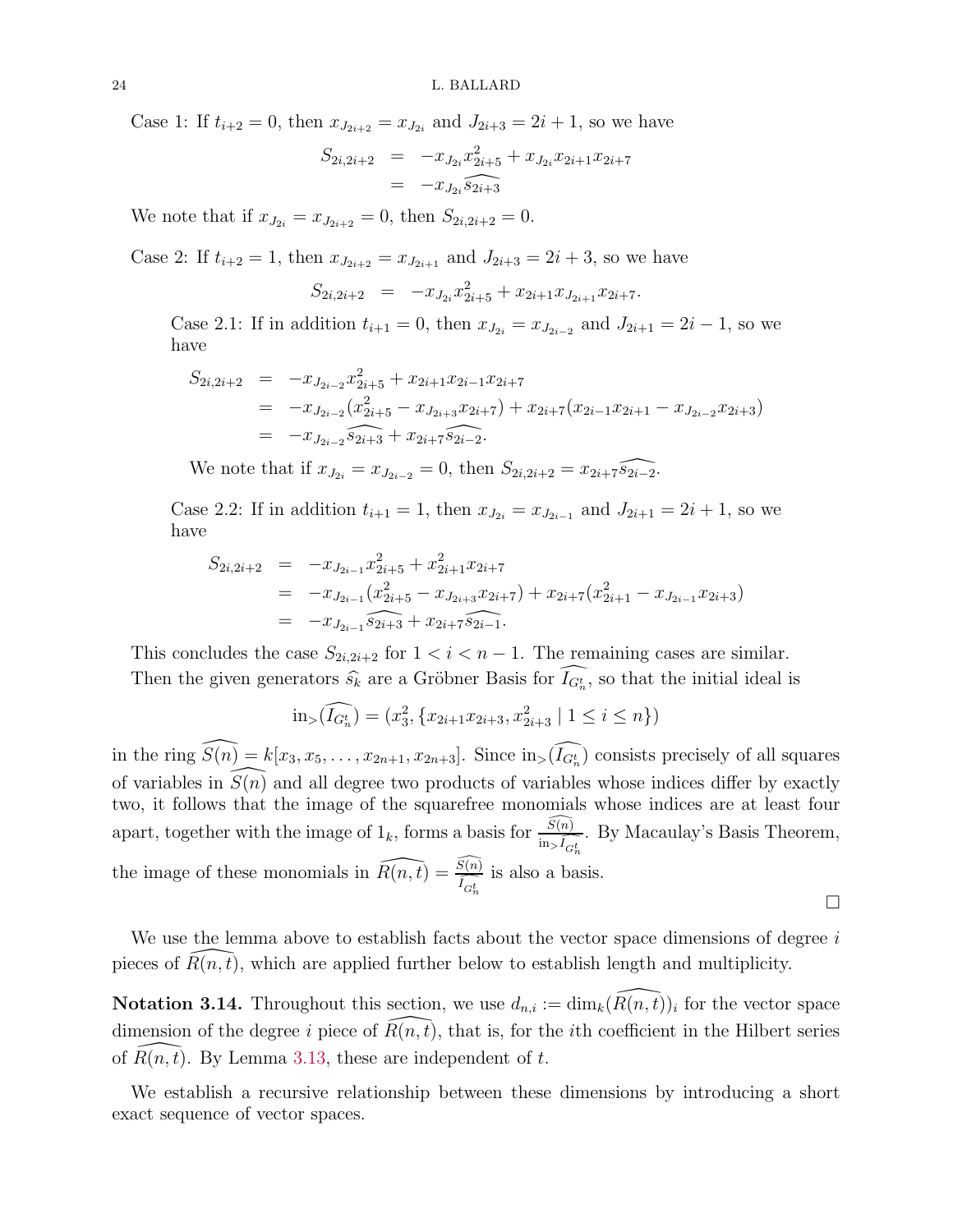<span id="page-24-1"></span>**Lemma 3.15.** For  $n \geq 2$  and  $i \geq 1$ , the vector space dimension  $d_{n,i} = \dim_k(R(n,t))_i$ satisfies the recursive relationship

$$
d_{n,i} = d_{n-1,i} + d_{n-2,i-1}.
$$

*Proof.* We use the vector space basis defined in Lemma [3.13.](#page-21-1) We note that the basis elements described are actually monomial representatives (which do not depend on  $t$ ) of equivalence classes (which do depend on  $t$ ), but we suppress this and speak as if they are monomials, not depending on t. We then take the liberty of suppressing t in what follows, for convenience. We recall for the reader that

$$
\widehat{S(n)} = k[x_3, x_5, \dots, x_{2n-3}, x_{2n-1}, x_{2n+1}, x_{2n+3}]
$$
  
\n
$$
\widehat{S(n-1)} = k[x_3, x_5, \dots, x_{2n-3}, x_{2n-1}, x_{2n+1}]
$$
  
\n
$$
\widehat{S(n-2)} = k[x_3, x_5, \dots, x_{2n-3}, x_{2n-1}]
$$

Let  $x_{2n+3}$  :  $(\widehat{R(n-2)})_{i-1} \to (\widehat{R(n)})_i$  be multiplication by  $x_{2n+3}$ , and let  $\widehat{x_{2n+3}} : (\widehat{R}(n))_i \to (\widehat{R(n-1)})_i$  be defined for a basis element b by

$$
\widehat{x_{2n+3}}(b) = \begin{cases} b & \text{if } x_{2n+3} \nmid b \\ 0 & \text{if } x_{2n+3} \mid b. \end{cases}
$$

We note that these vector space maps are well-defined, since  $1_k$  or a squarefree monomial with odd indices at least four apart has an output of  $0, 1$ , or a monomial with the same properties. The following sequence of vector spaces is exact

$$
0 \longrightarrow (\widehat{R(n-2)})_{i-1}^{x_{2n+3}} (\widehat{R(n)})_i \xrightarrow{x_{2n+3}} (\widehat{R(n-1)})_i \longrightarrow 0,
$$
  

$$
d_{n,i} = d_{n-1,i} + d_{n-2,i-1}.
$$

so that

Applying Lemma [3.15](#page-24-1) and induction, we achieve the following closed formula for the coefficients of the Hilbert series of  $R(n, t)$ .

<span id="page-24-0"></span>**Theorem 3.16.** If  $R(n,t) = S(n)/I_{G_n^t}$  and  $\widehat{R(n,t)} \cong R(n,t)/(\overline{X_n})$ , we have

$$
\dim_k(\widehat{R(n,t)})_i = \begin{cases} 1 & i = 0 \\ \frac{1}{i!} \prod_{j=1}^i (n+j-2(i-1)) & i \ge 1. \end{cases}
$$

In particular,  $\dim_k(\widehat{R(n, t)})_i = 0$  when  $i > n/2 + 1$ .

Proof. We begin with the proof of the last statement, and note that throughout the following proof we use Notation [3.14.](#page-23-0) When  $n \geq 0$  is even,  $i = n/2 + 2$ , and  $j = 2(\leq i)$ , we have a factor of zero, and when  $n \ge 1$  is odd,  $i = n/2 + 3/2$ , and  $j = 1 \le i$ , we have a factor of zero. Thus  $d_{n,i} = 0$  when  $i > n/2 + 1$ .

Now we establish the base cases  $i, n \in \{0, 1\}$ , then proceed by induction. It is clear that  $d_{n,0} = 1$ , generated by  $1_k$ . By Lemma [3.13](#page-21-1) and by the fact that  $\overline{R}(n, \overline{t})$  is a graded quotient,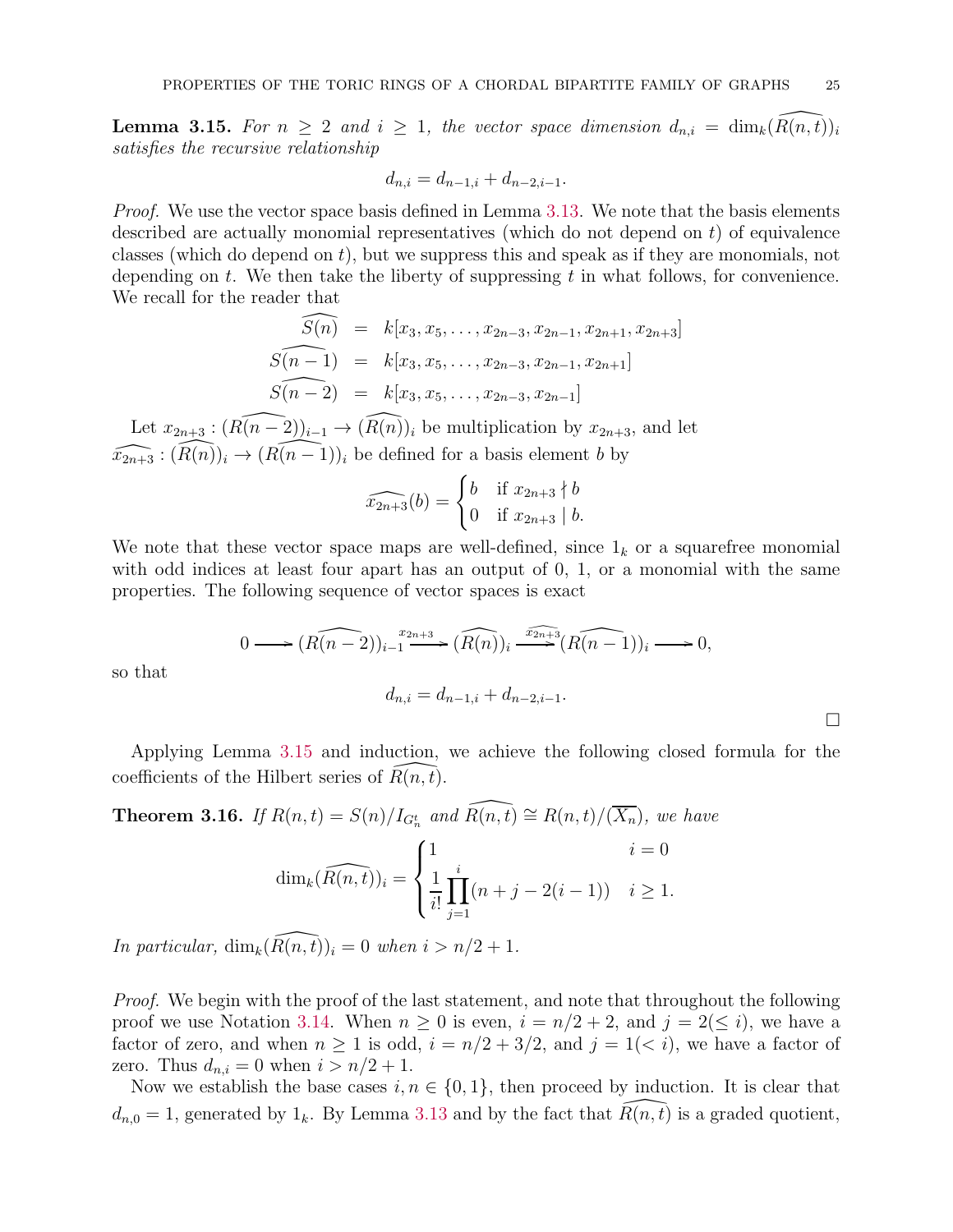every nonzero element of positive degree  $i$  can be represented uniquely as a sum of degree  $i$ squarefree monomials with odd indices whose indices are at least four apart. Then  $(\overline{R}(n, t))_1$ is generated by the images of all the odd variables

$$
x_3, x_{2(1)+3}, \ldots, x_{2n+3}
$$

in  $S(n)$ , so that

$$
d_{n,1} = n + 1 = \frac{1}{1!} \prod_{j=1}^{1} (n + j - 2(1 - 1))
$$

matches the given formula.

Now we establish the base cases  $n = 0$  and  $n = 1$  for all i. We recognize that the first monomial of degree two with odd indices at least four apart is  $x_3x_7$ , which does not exist until  $n = 2$ , so we have

$$
d_{0,i} = \begin{cases} 1 & i = 0 \\ 1 & i = 1 \\ 0 & \text{else} \end{cases} = \begin{cases} 1 & i = 0 \\ \frac{1}{i!} \prod_{j=1}^{i} (j - 2(i-1)) & i \ge 1 \end{cases}
$$

and

$$
d_{1,i} = \begin{cases} 1 & i = 0 \\ 2 & i = 1 \\ 0 & \text{else} \end{cases} = \begin{cases} 1 & i = 0 \\ \frac{1}{i!} \prod_{j=1}^{i} (1+j-2(i-1)) & i \ge 1, \end{cases}
$$

which match the given formula.

This gives us the following table of base cases for  $d_{n,i}$ , which match the given formula:

| $\it i$<br>$\, n$ |   | $\mathbf{1}$   | $\overline{2}$<br>$\mathbf{I}$ | $\sqrt{3}$     | 4              | $\overline{5}$ | 6 |  |
|-------------------|---|----------------|--------------------------------|----------------|----------------|----------------|---|--|
|                   |   | 1              |                                |                | 0              | 0              |   |  |
|                   | 1 | $\overline{2}$ | $\overline{0}$                 | $\overline{0}$ | $\overline{0}$ | $\overline{0}$ |   |  |
| $\overline{2}$    |   | 3              |                                |                |                |                |   |  |
| 3                 |   | 4              |                                |                |                |                |   |  |
|                   |   | 5              |                                |                |                |                |   |  |
|                   |   |                |                                |                |                |                |   |  |

We recall by Lemma [3.15](#page-24-1) that we have the recursive relationship

$$
d_{n,i} = d_{n-1,i} + d_{n-2,i-1}
$$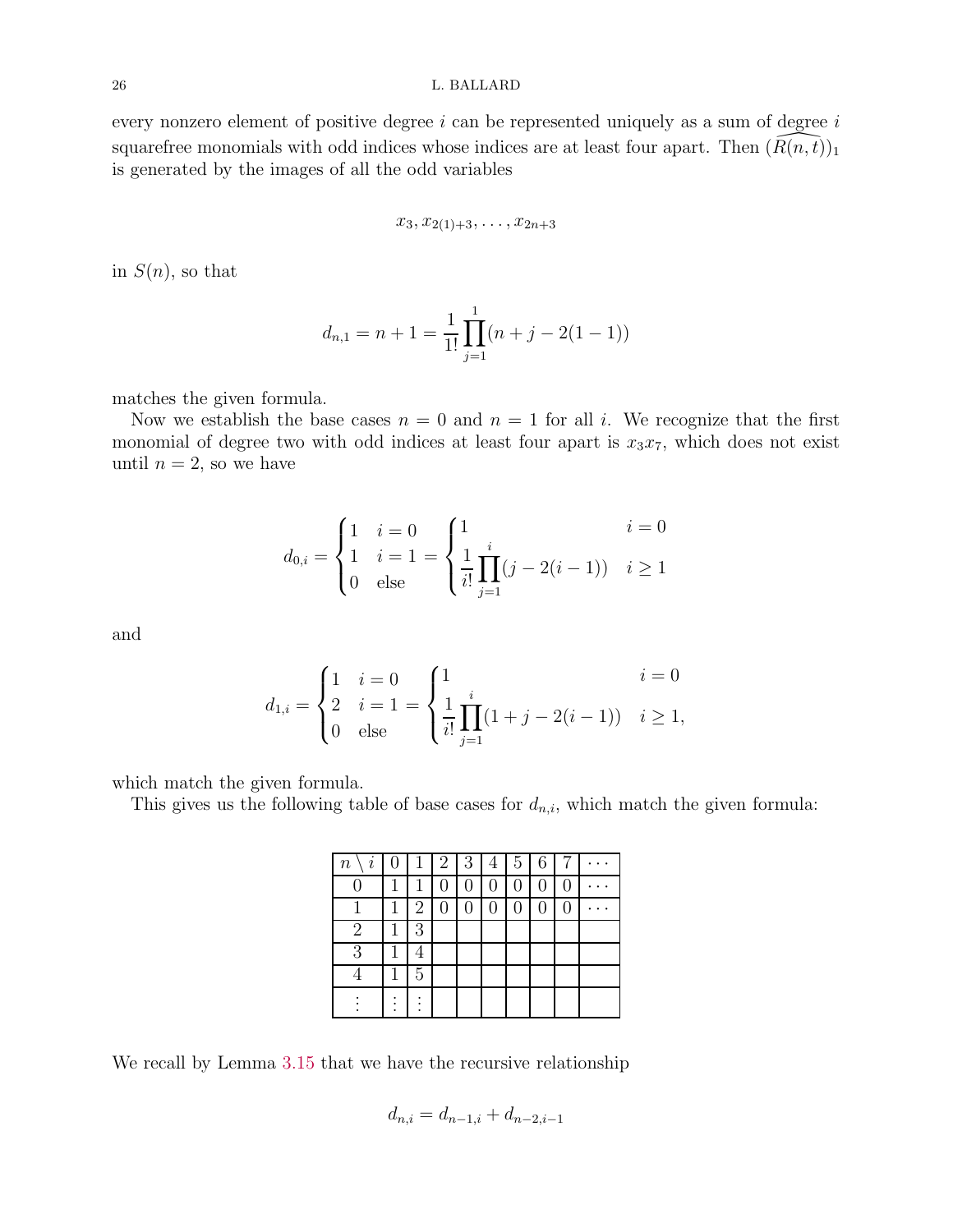for  $n \geq 2$  and  $i \geq 1$ . We proceed by induction. Suppose  $N, I \geq 2$  and that the dimension formula holds for all i when  $n < N$ . By our recursion and by induction, we have

$$
d_{N,I} = d_{N-1,I} + d_{N-2,I-1}
$$
  
=  $\frac{1}{I!} \prod_{j=1}^{I} (N-1+j-2(I-1)) + \frac{1}{(I-1)!} \prod_{j=1}^{I-1} (N-2+j-2(I-2))$   
=  $\frac{1}{I!} (N-2(I-1)) \prod_{j=1}^{I-1} (N+j-2(I-1)) + \frac{1}{I!} (I) \prod_{j=1}^{I-1} (N+j-2(I-1))$   
=  $\frac{1}{I!} \prod_{j=1}^{I} (N+j-2(I-1)),$   
as desired.

<span id="page-26-1"></span>Remark 3.17. We note from the proof of the theorem above a few facts for future reference. By our base cases, we have  $\ell(R(0, t)) = 1 + 1 = 2$  and  $\ell(R(1, t)) = 1 + 2 = 3$ . Taking the Fibonacci sequence  $F(n)$  with  $F(0) = 0$  and  $F(1) = 1$ , we have  $F(2) = 1$ ,  $F(3) = 2$ , and  $F(4) = 3$ , so that

$$
\ell(\widehat{R(0,t)}) = F(3)
$$
  

$$
\ell(\widehat{R(1,t)}) = F(4).
$$

These facts become useful in Proposition [3.19.](#page-27-0)

We see in the following corollary that the regularity of  $R(n, t)$  is  $\lfloor n/2 \rfloor + 1$ . For an alternate proof of the regularity of  $R(n, t)$  which uses different machinery and more graph-theoretic properties, see the end of this section.

<span id="page-26-0"></span>Corollary 3.18. For  $G_n^t \in \mathcal{F}$ ,

$$
\operatorname{reg} R(n,t) = \lfloor n/2 \rfloor + 1.
$$

*Proof.* We show that reg  $R(n, t)$  is equal to the top nonzero degree of  $\overline{R}(n, t)$  and that this value agrees with the above. Since  $\overline{R}(n, t)$  is Artinian by Remark [3.11,](#page-21-3) it is clear that reg  $R(n, t)$  is the top nonzero degree of  $R(n, t)$ . By Theorem [3.16,](#page-24-0) we know the top nonzero degree is N for some  $N \leq n/2 + 1$ , so that  $N \leq \lfloor n/2 \rfloor + 1$ . In fact, the top nonzero degree is  $\lfloor n/2 \rfloor + 1$ , provided  $d_{n, \lfloor n/2 \rfloor + 1} \neq 0$ . The only way we have a factor of zero in

$$
d_{n,[n/2]+1} = \frac{1}{(\lfloor n/2 \rfloor + 1)!} \prod_{j=1}^{\lfloor n/2 \rfloor + 1} (n+j-2(\lfloor n/2 \rfloor))
$$

is if  $n + j - 2([n/2]) = 0$ , which means  $j/2 = \lfloor n/2 \rfloor - n/2$ . This can only happen when  $j < 1$ , but  $j \ge 1$ , so we conclude that  $d_{n, \lfloor n/2 \rfloor + 1} \ne 0$ . Since  $R(n, t)$  is an Artinian quotient of  $R(n, t)$  by a linear regular sequence, we conclude that

reg 
$$
R(n,t) = \text{reg } \widehat{R(n,t)} = \lfloor n/2 \rfloor + 1.
$$

 $\Box$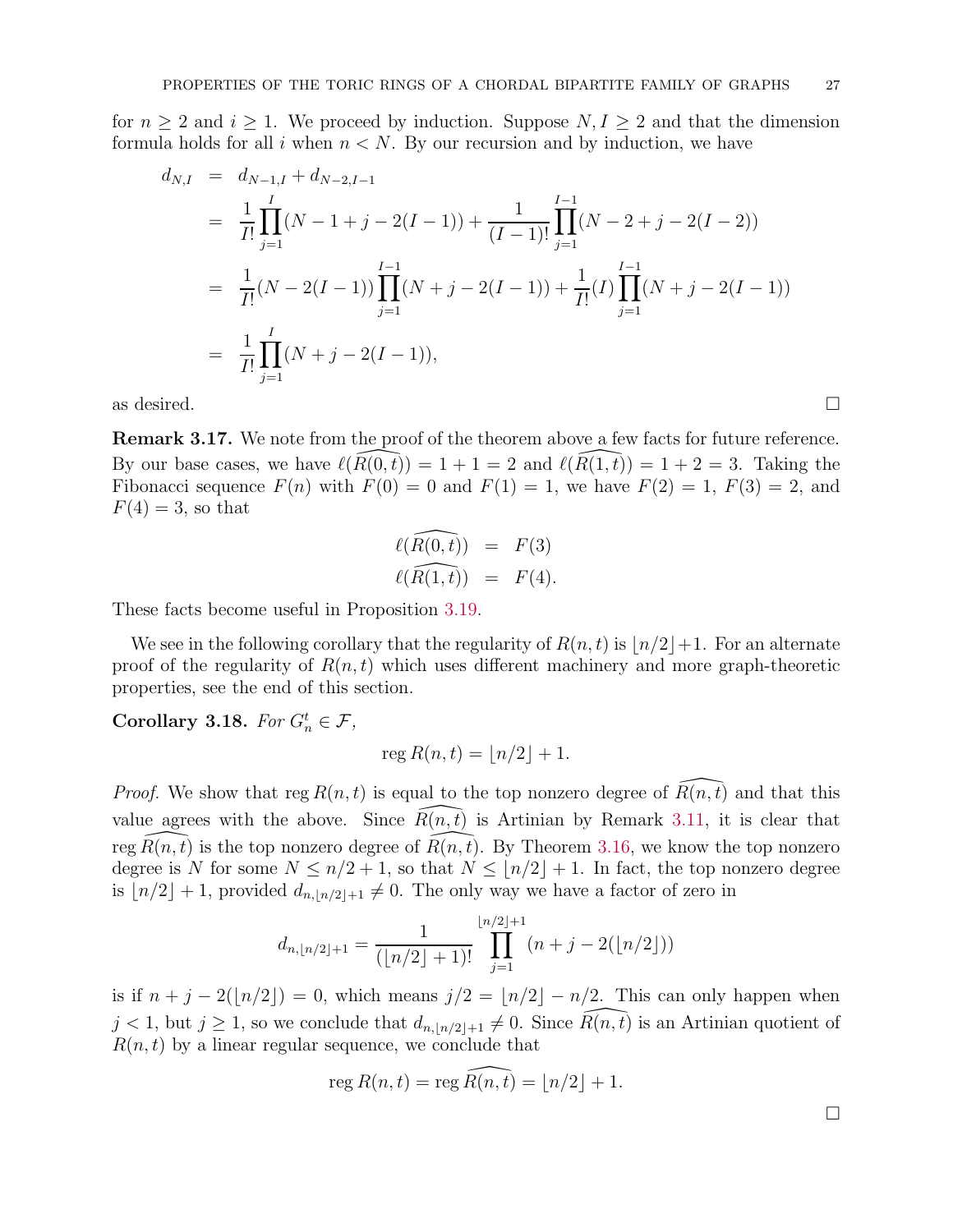#### 28 L. BALLARD

In the following, we first compute the lengths of the dimension zero rings  $\widehat{R}(n, t)$ , and then show a closed form for the multiplicity of our original rings  $R(n, t)$  by using a Fibonacci relationship between the lengths of the rings  $R(n, t)$  and applying Binet's formula for  $F(n)$ , the nth number in the Fibonacci sequence:

$$
F(n) = \frac{(1 + \sqrt{5})^n - (1 - \sqrt{5})^n}{2^n \sqrt{5}}.
$$

In the theorem and corollaries which follow, we suppress  $t$  for convenience, since the statements are independent of t.

<span id="page-27-0"></span>**Proposition 3.19.** The lengths of the rings  $\widehat{R(n)}$  satisfy the recursive formula

$$
\ell(\widehat{R(n)}) = \ell(\widehat{R(n-1)}) + \ell(\widehat{R(n-2)})
$$

for  $n \geq 2$ . Consequently, if  $F(n)$  is the Fibonacci sequence, with  $F(0) = 0$  and  $F(1) = 1$ , then

$$
\ell(\widehat{R(n)}) = F(n+3) = \frac{(1+\sqrt{5})^{n+3} - (1-\sqrt{5})^{n+3}}{2^{n+3}\sqrt{5}}.
$$

Proof. Again, we use Notation [3.14.](#page-23-0) By the recursive relationship from Lemma [3.15,](#page-24-1) since  $d_{n,0} = 1$  in general, and since  $d_{n,i} = 0$  in general for  $i > n/2 + 1$  by Theorem [3.16,](#page-24-0) we have for  $n \geq 2$  that

$$
\ell(\widehat{R(n)}) = \sum_{i=0}^{\lfloor n/2 \rfloor + 1} d_{n,i} = 1 + \sum_{i=1}^{\lfloor n/2 \rfloor + 1} (d_{n-1,i} + d_{n-2,i-1})
$$

$$
= \sum_{i=0}^{\lfloor n/2 \rfloor + 1} d_{n-1,i} + \sum_{i=0}^{\lfloor (n-2)/2 \rfloor + 1} d_{n-2,i}
$$

$$
= \ell(\widehat{R(n-1)}) + \ell(\widehat{R(n-2)}).
$$

Now we show the second statement. For our base cases, we see from Remark [3.17](#page-26-1) that  $\ell(\widehat{R(0)}) = F(3) = F(0+3)$  and that  $\ell(\widehat{R(1)}) = F(4) = F(1+3)$ .

Now suppose that  $\ell(R(n-1)) = F(n+2)$  and  $\ell(R(n-2)) = F(n+1)$ . Then we have

$$
\ell(\widehat{R(n)}) = \ell(\widehat{R(n-1)}) + \ell(\widehat{R(n-2)}) = F(n+3),
$$

as desired. The closed form for  $\ell(\widehat{R(n)})$  follows directly from Binet's formula for the Fibonacci  $\Box$  sequence.

Corollary 3.20. For  $n \geq 2$ , there is an equality of multiplicities

$$
e(\widehat{R(n)}) = e(\widehat{R(n-1)}) + e(\widehat{R(n-2)}).
$$

*Proof.* We have established the length of the Artinian rings  $\widehat{R(n)}$ , and hence the multiplicity  $e(\widehat{R(n)})$ .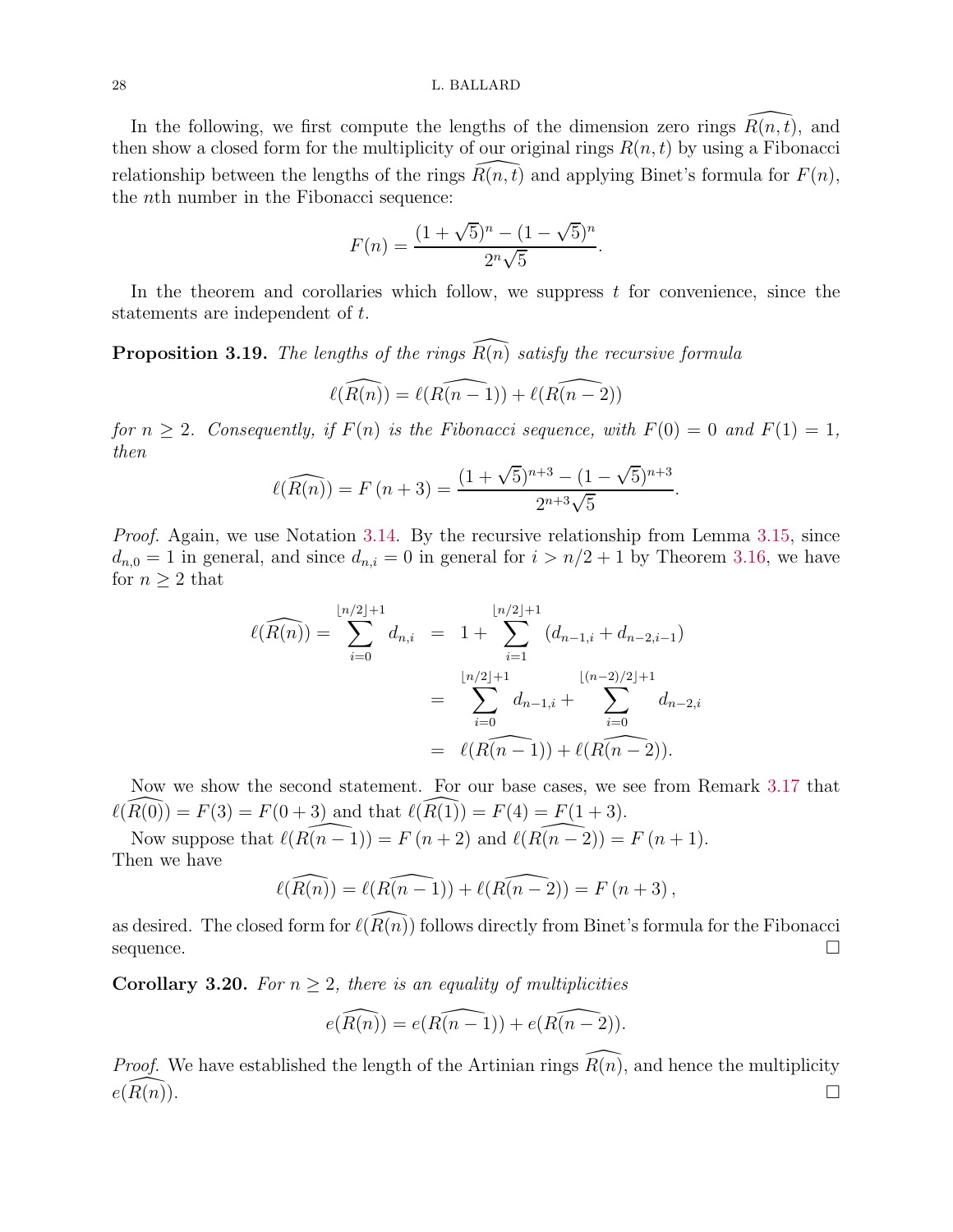<span id="page-28-0"></span>**Corollary 3.21.** For  $n \geq 2$ , there is an equality of multiplicities

$$
e(R(n)) = e(R(n-1)) + e(R(n-2)).
$$

In particular,

$$
e(R(n)) = F(n+3) = \frac{(1+\sqrt{5})^{n+3} - (1-\sqrt{5})^{n+3}}{2^{n+3}\sqrt{5}}.
$$

*Proof.* To obtain the multiplicity of  $R(n)$ , we look at  $\widehat{R(n)} = R(n)/(\overline{X_n})$ , which by Re-mark [3.11](#page-21-3) and Corollary [3.12](#page-21-0) is the Artinian quotient of  $R(n)$  by a linear regular sequence. By a standard result, we may calculate length along the obvious short exact sequences coming from multiplication by elements of our regular sequence to obtain the equality

$$
\text{Hilb}_{R(n)}(t)(1-t)^d = \text{Hilb}_{\widehat{R(n)}}(t),
$$

where d is the Krull dimension of  $R(n)$ . Defining multiplicity as in and preceding [\[24,](#page-30-24) Thm 16.7], it follows immediately that

$$
e(R(n)) = \operatorname{Hilb}_{R(n)}(t)(1-t)^d|_{t=1} = \operatorname{Hilb}_{\widehat{R(n)}}(1) = \ell(\widehat{R(n)}).
$$

We are done by Proposition [3.19.](#page-27-0)

We reintroduce  $t$  and spend the remainder of this section providing an alternate graph-theoretic proof for the regularity of  $R(n, t)$ .

Alternate proof of Corollary [3.18.](#page-26-0) We show that reg  $R(n,t) = |n/2| + 1$  by proving that reg  $I_{G_n^t} = \lfloor n/2 \rfloor + 2$ . We first show that

$$
\operatorname{reg} I_{G_n^t} \le \lfloor n/2 \rfloor + 2.
$$

We recall by Proposition [2.13](#page-7-1) that the graph  $G_n^t$  is chordal bipartite with vertex bipartition  $V_1 \cup V_2$  of cardinalities

$$
|V_1| = \left\lfloor \frac{n}{2} \right\rfloor + 2
$$
  

$$
|V_2| = \left\lceil \frac{n}{2} \right\rceil + 2,
$$

and that  $G_n^t$  does not have any vertices of degree one by Remark [2.6.](#page-5-0) Then by Theorem 4.9 of [\[3\]](#page-30-1), we have

$$
\operatorname{reg} I_{G_n^t} \le \min\left\{ \left\lfloor \frac{n}{2} \right\rfloor + 2, \left\lceil \frac{n}{2} \right\rceil + 2 \right\} = \left\lfloor \frac{n}{2} \right\rfloor + 2.
$$

We note that we may equivalently prove reg  $R(n, t) \leq \frac{\lfloor n}{2}$  $\left\lfloor \frac{n}{2} \right\rfloor + 1$  by choosing the  $\left\lfloor \frac{n}{2} \right\rfloor$  $\frac{n}{2}$  | + 2 edges whose indices are equivalent to zero modulo 4, one from each row of  $L_n^t$ , to obtain an edge matching (different from an induced matching, below) and then applying [\[14,](#page-30-8) Th 1].

We now show that  $\text{reg } I_{G_n^t} \geq \lfloor n/2 \rfloor + 2$ . Since  $I_{G_n^t}$  is homogeneous and  $\text{in}_> I_{G_n^t}$  consists of squarefree monomials by Corollary [3.3,](#page-17-1) we have by Corollary 2.7 of [\[4\]](#page-30-18) that  $\text{reg in}_{>}I_{G_n^t}$  = reg  $I_{G_n^t}$ , so it suffices to prove that reg in  $I_{G_n^t} \geq \lfloor n/2 \rfloor + 2$ . The ideal in  $I_{G_n^t}$  can be viewed as the edge ideal of a simple graph, a "comb" with  $n+1$  tines, with consecutive odd variables corresponding to vertices along the spine, as pictured below: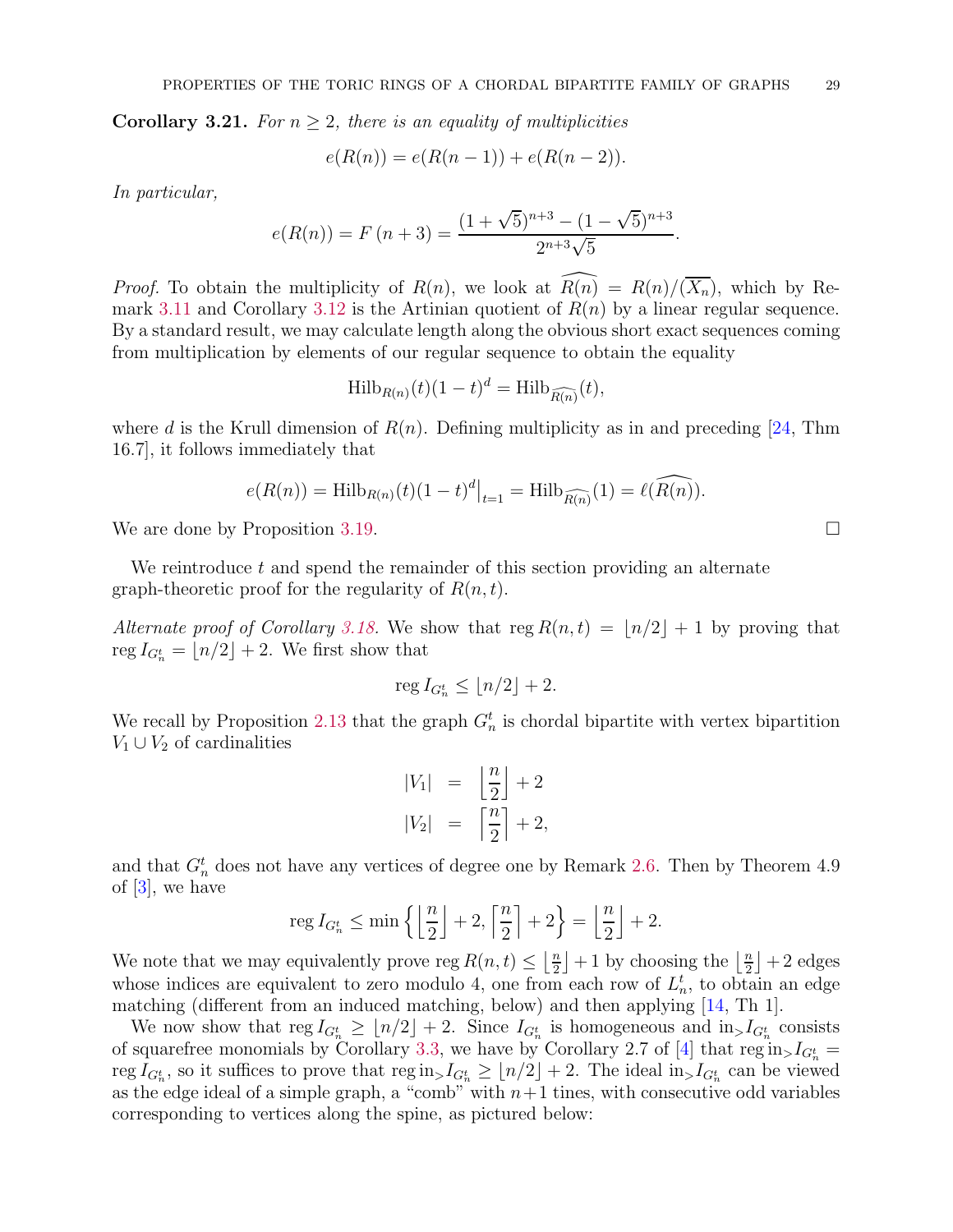30 L. BALLARD

$$
x_2
$$
  $x_4$   $x_6$   $x_8$   $x_{10}$   $x_{2n}$   $x_{2n+2}$   
\n $x_3$   $x_5$   $x_6$   $x_8$   $x_{10}$   $x_{2n}$   $x_{2n+2}$ 

We know from Theorem 6.5 of [\[13\]](#page-30-19) that the regularity of an edge ideal is bounded below by the number of edges in any induced matching plus one, so we choose  $\lfloor n/2 \rfloor + 1$  edges (tines) corresponding to certain odd variables that create an induced matching. By beginning with the  $x_3$ -tine and choosing every other tine corresponding to the variables

 $x_3, x_{3+4(1)}, \ldots, x_{3+4(\lfloor n/2 \rfloor)},$ 

we obtain  $\lfloor n/2 \rfloor + 1$  edges that are an induced matching, so we have

$$
\operatorname{reg} \operatorname{in}_{>} I_{G_n^t} \ge \lfloor n/2 \rfloor + 2,
$$

as desired.

We conclude that reg  $I_{G_n^t} = \lfloor n/2 \rfloor + 2$ , and hence that reg  $R(n, t) = \lfloor n/2 \rfloor + 1$ .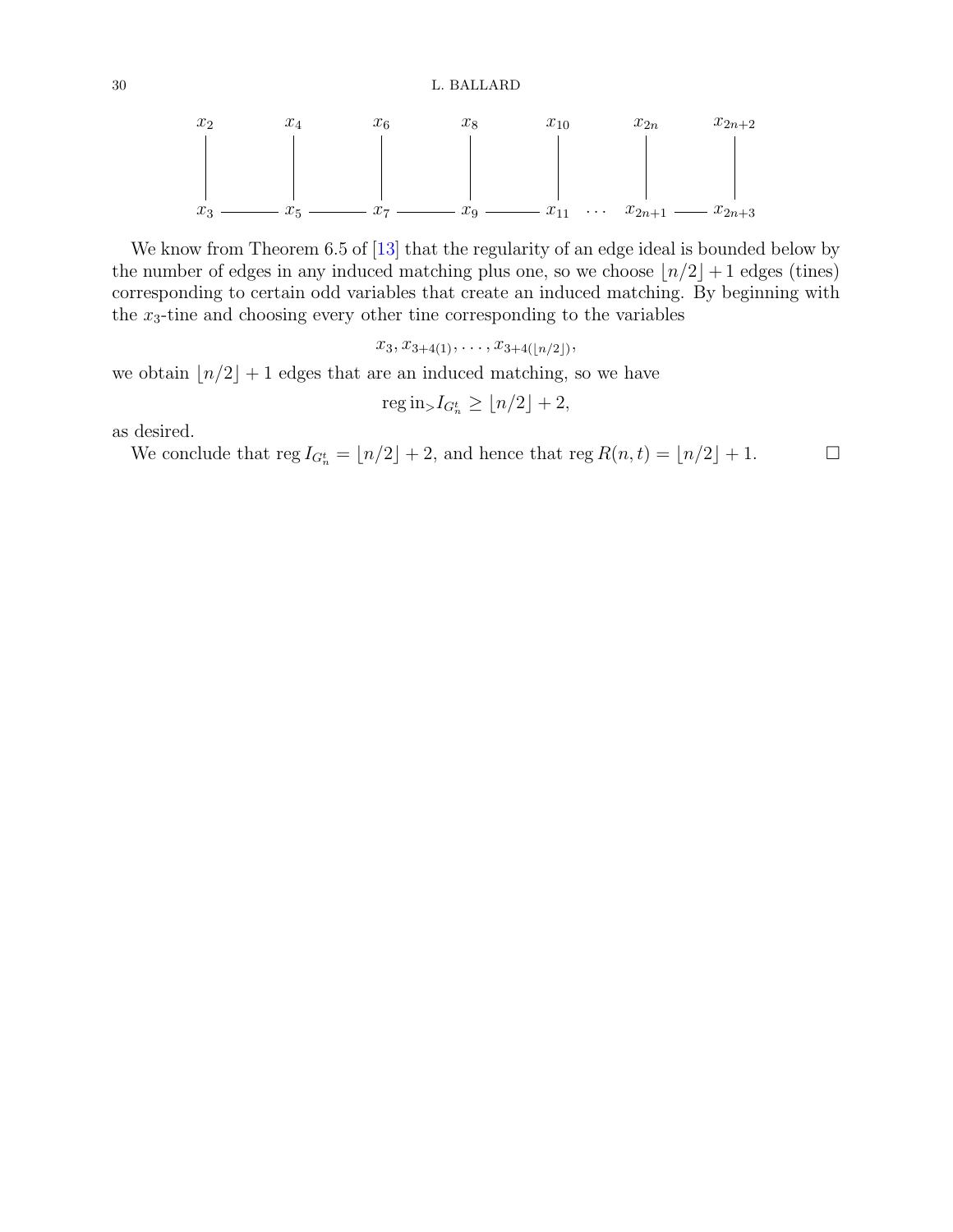#### **REFERENCES**

- <span id="page-30-20"></span><span id="page-30-0"></span>[1] L. Ballard. Properties of the Toric Rings of a Chordal Bipartite Family of Graphs. PhD thesis, Syracuse University, 2020.
- <span id="page-30-1"></span>[2] S. K. Beyarslan, H. T. Hà, and A. O'Keefe. Algebraic properties of toric rings of graphs. Communications in Algebra,  $47(1):1-16$ ,  $2019$ .
- <span id="page-30-18"></span>[3] J. Biermann, A. O'Keefe, and A. Van Tuyl. Bounds on the regularity of toric ideals of graphs. Advances in Applied Mathematics, 85:84–102, 2017.
- <span id="page-30-2"></span>[4] A. Conca and M. Varbaro. Square-free Gröbner degenerations. Inventiones Mathematicae, 221(3):713– 730, 2020.
- <span id="page-30-25"></span>[5] A. Corso and U. Nagel. Monomial and toric ideals associated to Ferrers graphs. Transactions of the American Mathematical Society, 361(3):1371–1395, 2009.
- [6] D. Cox, J. Little, and D. O'Shea. Ideals, varieties, and algorithms. Undergraduate Texts in Mathematics. Springer, New York, third edition, 2007. An introduction to computational algebraic geometry and commutative algebra.
- <span id="page-30-4"></span><span id="page-30-3"></span>[7] A. D'Alì. Toric ideals associated with gap-free graphs. Journal of Pure and Applied Algebra, 219(9):3862-3872, 2015.
- <span id="page-30-5"></span>[8] G. Favacchio, G. Keiper, and A. Van Tuyl. Regularity and h-polynomials of toric ideals of graphs. Proceedings of the American Mathematical Society, 148:4665–4677, 2020.
- [9] F. Galetto, J. Hofscheier, G. Keiper, C. Kohne, M. E. Uribe Paczka, and A. Van Tuyl. Betti numbers of toric ideals of graphs: a case study. Journal of Algebra and its Applications, 18(12):1950226, 2019.
- <span id="page-30-21"></span><span id="page-30-6"></span>[10] I. Gitler and C. E. Valencia. Multiplicities of edge subrings. Discrete Mathematics, 302(1):107–123, 2005.
- [11] D. R. Grayson and M. E. Stillman. Macaulay2, a software system for research in algebraic geometry. Available at <http://www.math.uiuc.edu/Macaulay2/>.
- <span id="page-30-19"></span><span id="page-30-7"></span>[12] Z. Greif and J. McCullough. Green-Lazarsfeld condition for toric edge ideals of bipartite graphs. Journal of Algebra, 562:1–27, 2020.
- <span id="page-30-8"></span>[13] H. T. H`a and A. Van Tuyl. Monomial ideals, edge ideals of hypergraphs, and their graded Betti numbers. Journal of Algebraic Combinatorics, 27(2):215–245, 2008.
- <span id="page-30-16"></span>[14] J. Herzog and T. Hibi. The regularity of edge rings and matching numbers. Mathematics, 8(1):39, 2020.
- [15] J. Herzog, T. Hibi, and H. Ohsugi. Binomial ideals, volume 279 of Graduate Texts in Mathematics. Springer, Cham, 2018.
- <span id="page-30-9"></span>[16] T. Hibi, A. Higashitani, K. Kimura, and A. O'Keefe. Depth of edge rings arising from finite graphs. Proceedings of the American Mathematical Society, 139(11):3807–3813, 2011.
- <span id="page-30-10"></span>[17] T. Hibi and L. Katthän. Edge rings satisfying Serre's condition  $(R_1)$ . Proceedings of the American Mathematical Society, 142(7):2537–2541, 2014.
- <span id="page-30-11"></span>[18] T. Hibi, K. Matsuda, and H. Ohsugi. Strongly Koszul edge rings. Acta Mathematica Vietnamica, 41(1):69–76, 2016.
- <span id="page-30-12"></span>[19] T. Hibi, K. Matsuda, and A. Tsuchiya. Edge rings with 3-linear resolutions. Proceedings of the American Mathematical Society, 147(8):3225–3232, 2019.
- <span id="page-30-23"></span>[20] T. Hibi and H. Ohsugi. Toric ideals generated by quadratic binomials. Journal of Algebra, 218(2):509– 527, 1999.
- <span id="page-30-26"></span><span id="page-30-13"></span>[21] M. Kreuzer and L. Robbiano. Computational Commutative Algebra 1. Springer, Berlin, Heidelberg, 2000.
- [22] K. Mori, H. Ohsugi, and A. Tsuchiya. Edge rings with q-linear resolutions. Preprint, <arxiv.org/abs/2010.02854>.
- <span id="page-30-14"></span>[23] R. Nandi and R. Nanduri. On Betti numbers of toric algebras of certain bipartite graphs. Journal of Algebra and Its Applications, 18(12):1950231, 2019.
- <span id="page-30-24"></span><span id="page-30-17"></span>[24] I. Peeva. Graded Syzygies. Springer London, London, 2011.
- [25] A. Simis, W. V. Vasconcelos, and R. H. Villarreal. On the ideal theory of graphs. Journal of Algebra, 167(2):389–416, 1994.
- <span id="page-30-15"></span>[26] C. Tatakis and A. Thoma. On the universal Gröbner bases of toric ideals of graphs. *Journal of Combi*natorial Theory, Series A, 118(5):1540–1548, 2011.
- <span id="page-30-22"></span>[27] R. H. Villarreal. Rees algebras of edge ideals. Communications in Algebra, 23(9):3513–3524, 1995.